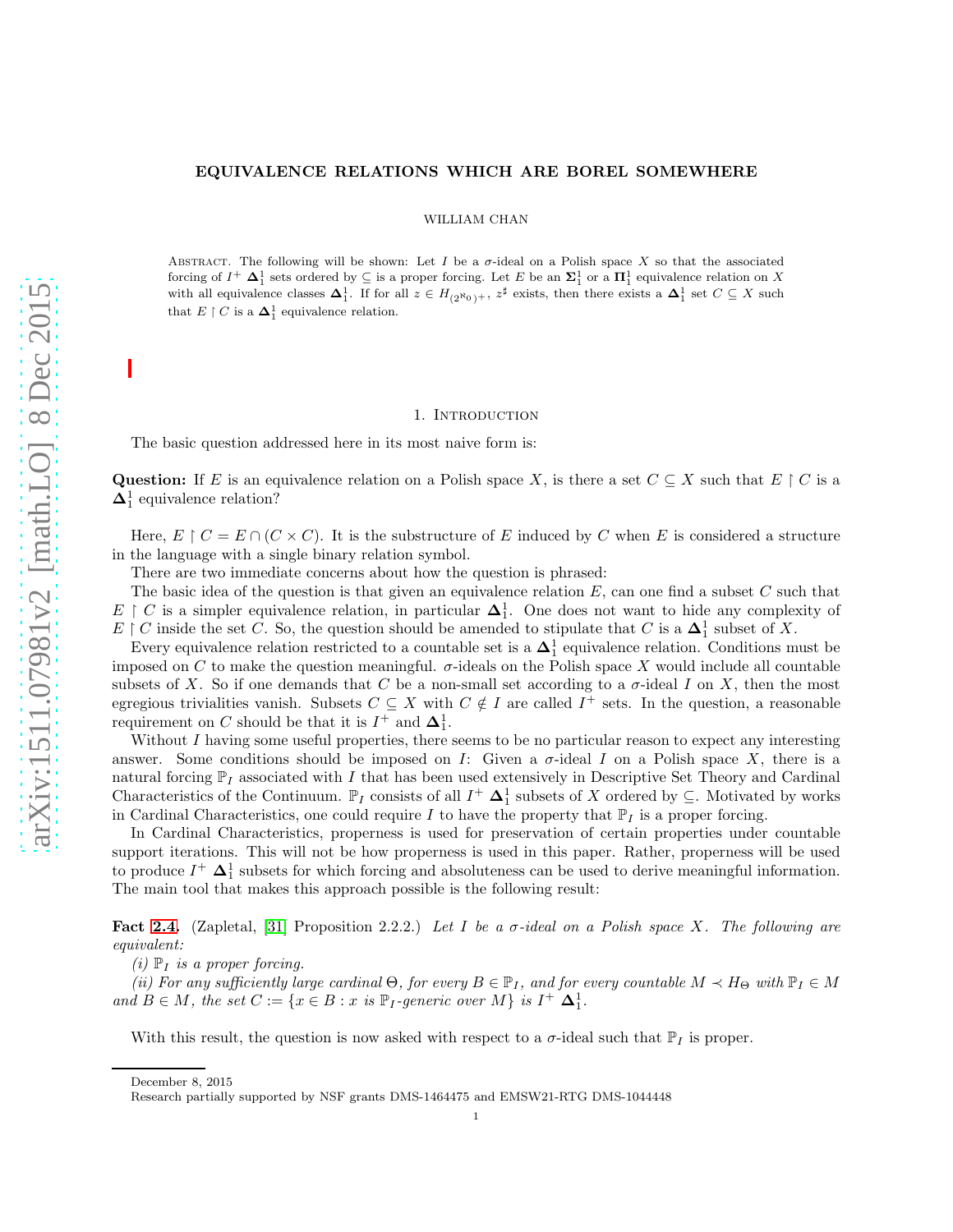A natural place to begin exploring this question is with the simplest class of definable equivalence relations just beyond  $\Delta_1^1$  equivalence relations: If I is a  $\sigma$ -ideal such that  $\mathbb{P}_I$  is proper and E is an  $\Sigma_1^1$  equivalence relation, is there an  $I^+$   $\mathbf{\Delta}^1_1$  set C such that  $E \restriction C$  is  $\mathbf{\Delta}^1_1$ ?

Unfortunately, the answer is no.

**Fact 1.1.** ([\[17\]](#page-27-0)) There exists an  $\Sigma_1^1$  equivalence relation E and a  $\sigma$ -ideal I with  $\mathbb{P}_I$  proper such that for all  $I^+ \Delta_1^1$  set C,  $E \restriction C$  is  $\Sigma_1^1$ .

*Proof.* See [\[17\]](#page-27-0), Example 4.25.

This suggests that in order to possibly obtain a positive answer, the equivalence relation considered should more closely resemble  $\Delta_1^1$  equivalence relations. An obvious feature of  $\Delta_1^1$  equivalence relations is that all their equivalence classes are  $\Delta_1^1$ . Kanovei, Sabok, and Zapletal then asked the following question of  $\Sigma_1^1$ equivalence relations which share this feature:

Question 1.2. ([\[17\]](#page-27-0) Question 4.28) If I is a  $\sigma$ -ideal on a Polish space X such that  $\mathbb{P}_I$  is proper and E is a  $\Sigma_1^1$  equivalence relation with all classes  $\Delta_1^1$ , then is there an  $I^+$   $\Delta_1^1$  set C such that  $E \restriction C$  is  $\Delta_1^1$ ?

Similarly, the question can be asked for the dual class of equivalence relations on the same projective level:

Question 1.3. If I is a  $\sigma$ -ideal on a Polish space X such that  $\mathbb{P}_I$  is proper and E is a  $\Pi_1^1$  equivalence relation with all classes  $\Delta_1^1$ , then is there an  $I^+$   $\Delta_1^1$  set C such that  $E \restriction C$  is  $\Delta_1^1$ ?

With these restrictions, the initial naive question becomes a rather robust question. Throughout the paper, the term "main question" will refer to questions of the former type for various classes of definable equivalence relations on Polish spaces. For concreteness, the reader should perhaps keep in mind the following explicit instance of the main question: If E is an  $\Sigma_1^1$  equivalence relation with all classes  $\Delta_1^1$ , is there a nonmeager or positive measure  $\mathbf{\Delta}^1_1$  set C such that  $E \restriction C$  is a  $\mathbf{\Delta}^1_1$  equivalence relation?

Section [2](#page-3-1) will provide the basic concepts from idealized forcing including the main tool about proper idealized forcings used throughout the paper. Some useful notations for expressing the main question is also introduced. The main question in a slightly stronger form is formalized.

Section [3](#page-4-0) will provide known results and examples to show that the main question has a positive answer for the most natural  $\Sigma_1^1$  equivalence relations with all  $\Delta_1^1$  classes. In particular, [\[17\]](#page-27-0) showed that  $\Sigma_1^1$  equivalence relations with all classes countable and equivalence relations  $\Delta_1^1$  reducible to orbit equivalence relations of Polish group actions have a positive answer to the main question.

Section [4](#page-6-0) will show that a positive answer to the main question for  $\Sigma_1^1$  equivalence relations with all  $\Delta_1^1$  classes follows from some large cardinal assumptions. In particular, it can be proved from iterability principles (such as the existence of a measurable cardinal):

**Theorem [4.22.](#page-13-0)** Let I be a  $\sigma$ -ideal on a Polish space X such that  $\mathbb{P}_I$  is proper. Let E be an  $\Sigma_1^1$  equivalence relation on X with all classes  $\Delta_1^1$ . If for all  $z \in \omega$ ,  $z^{\sharp}$  exists and  $(\chi_E^I)^{\sharp}$  exists, then there is an  $I^+$   $\Delta_1^1$  set C such that  $E \restriction C$  is  $\Delta_1^1$ .

Here  $\chi_E^I$  is a set depending on I and E. This set  $\chi_I^E$  is in  $H_{(2^{\aleph_0})^+}$  so it is a fairly small set. More explicitly,  $\chi_E^I$  is a triple  $\langle \mathbb{P}_I, \mu_E^I, \sigma_E^I \rangle$ , where  $\mu_E^I, \sigma_E^I \in V^{\mathbb{P}_I}$  are names that witness two existential formulas. In fact, these two names can be chosen a bit more constructively using the fullness or maximality property of forcing. In particular, there is a positive answer to the main question for  $\Sigma_1^1$  equivalence relations with all  $\Delta_1^1$  classes if there exists a Ramsey cardinal.

After showing the positive answer follows from certain large cardinal principles, a natural question would be whether it is consistent relative to some large cardinals that there is a negative answer to the main question. The next sections give partial results for a positive answer using different and weaker consistency assumptions for a restricted class of equivalence relations or ideals. Although these results are inherently interesting, these sections should be understood as an attempt to find situations that can not be used to produce a counterexample to a positive answer to the main question. These results seem to enforce the intuition that a universe with very weak large cardinals may be the ideal place to search for such a counterexample.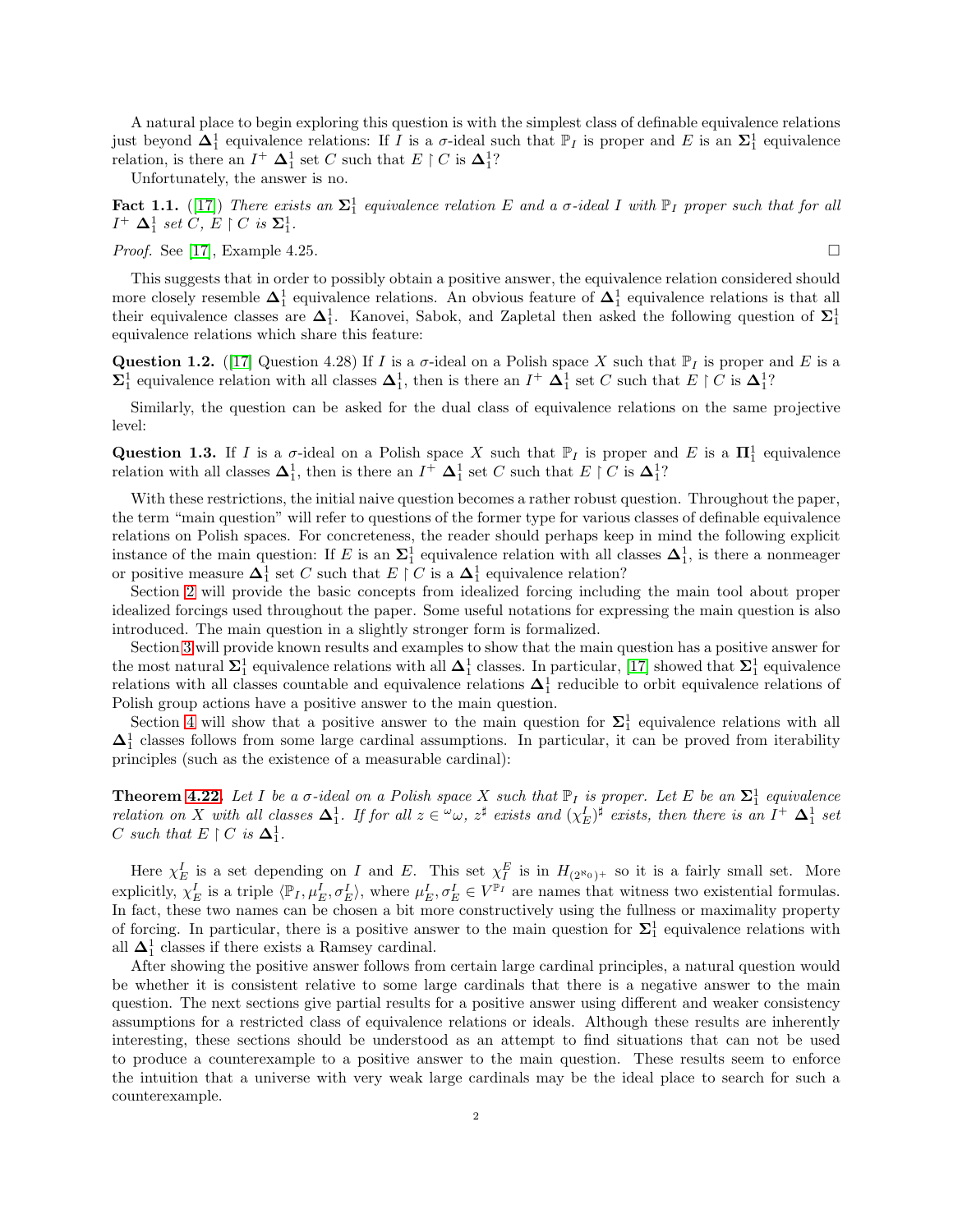In Section [5,](#page-13-1) it will be shown that  $I_{\text{countable}}$ , the ideal of countable sets, and  $I_{E_0}$ , the  $\sigma$ -ideal generated by  $\Delta_1^1$  sets on which  $E_0$  is smooth, will always give a positive answer to the main question for  $\Sigma_1^1$  equivalence relation with all  $\Delta^1_1$  classes. The associated forcings for these two  $\sigma$ -ideals are Sacks forcing and Prikry-Silver forcing, respectively. The meager ideal,  $I_{\text{meager}}$ , and the Lebesgue null ideal,  $I_{\text{null}}$ , have associated forcing Cohen forcing and Random forcing. It will be shown that

**Theorem [5.15.](#page-15-0)** (ZFC + MA +  $\neg$ CH) Let I be either  $I_{null}$  or  $I_{measure}$ . Let E is an  $\Sigma_1^1$  equivalence relation with all classes  $\Delta_1^1$ . Then there exists an  $I^+ \Delta_1^1$  set C such that  $E \restriction C$  is  $\Delta_1^1$ .

Section [6](#page-16-0) will consider thin  $\Sigma_1^1$  equivalence relations, i.e., equivalence relations with no perfect set of inequivalent elements. Burgess showed that such equivalence relations have  $\aleph_0$  or  $\aleph_1$  many equivalence classes. This suggests that the main question for thin  $\Sigma_1^1$  equivalence relations with all  $\Delta_1^1$  classes should be approached combinatorially using covering numbers and the properness of  $\mathbb{P}_I$ . For example assuming PFA, there is a positive answer for all  $\sigma$ -ideals I with  $\mathbb{P}_I$  proper and E a thin  $\Sigma_1^1$  equivalence relation with all classes  $\Delta_1^1$ . However, the combinatorial approach is not the right one. Using definability ideas, the main question for thin  $\Sigma_1^1$  equivalence relations (even without all  $\Delta_1^1$  classes) has a strong positive answer:

**Theorem [6.8.](#page-17-0)** (ZFC) If I is a  $\sigma$ -ideal such that  $\mathbb{P}_I$  is proper and E is a thin  $\Sigma_1^1$  equivalence relation, then there exists a  $I^+$   $\Delta_1^1$  set C such that C is contained in a single E-class.

Section [7](#page-17-1) will show that a positive answer for  $\Pi_1^1$  equivalence relations with all  $\Delta_1^1$  classes follows from sharps in much the same way as in the  $\Sigma^1_1$  case:

**Theorem [7.12.](#page-19-0)** Let I be a  $\sigma$ -ideal on a Polish space X such that  $\mathbb{P}_I$  is proper. Let E be a  $\Pi_1^1$  equivalence relation on X with all classes  $\Delta_1^1$ . If for all  $z \in \omega$ ,  $z^{\sharp}$  exists and  $(\chi_E^I)^{\sharp}$  exists, then there is a  $I^+ \Delta_1^1$  set C such that  $E \restriction C$  is  $\Delta_1^1$ .

The set  $\chi_E^I$  is defined similarly to the  $\Sigma_1^1$  case.

Section [8](#page-19-1) will consider  $\Pi_1^1$  equivalence relations with all classes countable. As mentioned above, ZFC can provide a positive answer to the main question for  $\Sigma_1^1$  equivalence relation with all countable classes. In the  $\Pi_1^1$  case, there is insufficient absoluteness to carry out the same proof. However, from the consistency of a remarkable cardinal, one can obtain the consistency of a positive answer to the main question for  $\Pi_1^1$ equivalence relation with all countable classes:

**Theorem [8.10.](#page-21-0)** Let  $\kappa$  be a remarkable cardinal in L. Let  $G \subseteq Coll(\omega, \langle \kappa \rangle)$  be Coll $(\omega, \langle \kappa \rangle)$  generic over L. In  $L[G]$ , if I is  $\sigma$ -ideal with  $\mathbb{P}_I$  proper and E is a  $\Pi_1^1$  equivalence relation with all classes countable, then there exists some  $I^+ \Delta_1^1$  set C such that  $E \restriction C$  is  $\Delta_1^1$ .

There is also a similar result using a weakly compact cardinal but  $\mathbb{P}_I$  must be a  $\aleph_1$ -c.c. forcing.

Section [9](#page-22-0) will show that in L, the main question for  $\Delta_2^1$  equivalence relations with all classes  $\Delta_1^1$  (in fact countable) is false.

**Theorem [9.10.](#page-24-0)** In L, there is a  $\Delta^1_2$  equivalence relation with all classes countable such that for all  $\sigma$ -ideals *I* and all  $I^+$   $\Delta_1^1$  sets C,  $E \restriction C$  is not  $\Delta_1^1$ .

It is not known whether a positive answer in this case is consistent; however, there seems to be no reason it could be.

Finally, the last section will summarize the work of the paper from the point of view of showing the consistency of a negative answer to the main question. Related questions will be introduced. Some dubious speculations about how a negative answer could be obtained will be discussed.

Drucker, in [\[9\]](#page-27-1), has independently obtained some results that are very similar to what appears in this paper: He has shown that a positive answer to the main question follows from a measurable cardinal using similar ideas to those appearing in Section [4.](#page-6-0) He has obtained results for  $\sigma$ -ideals whose forcings are provably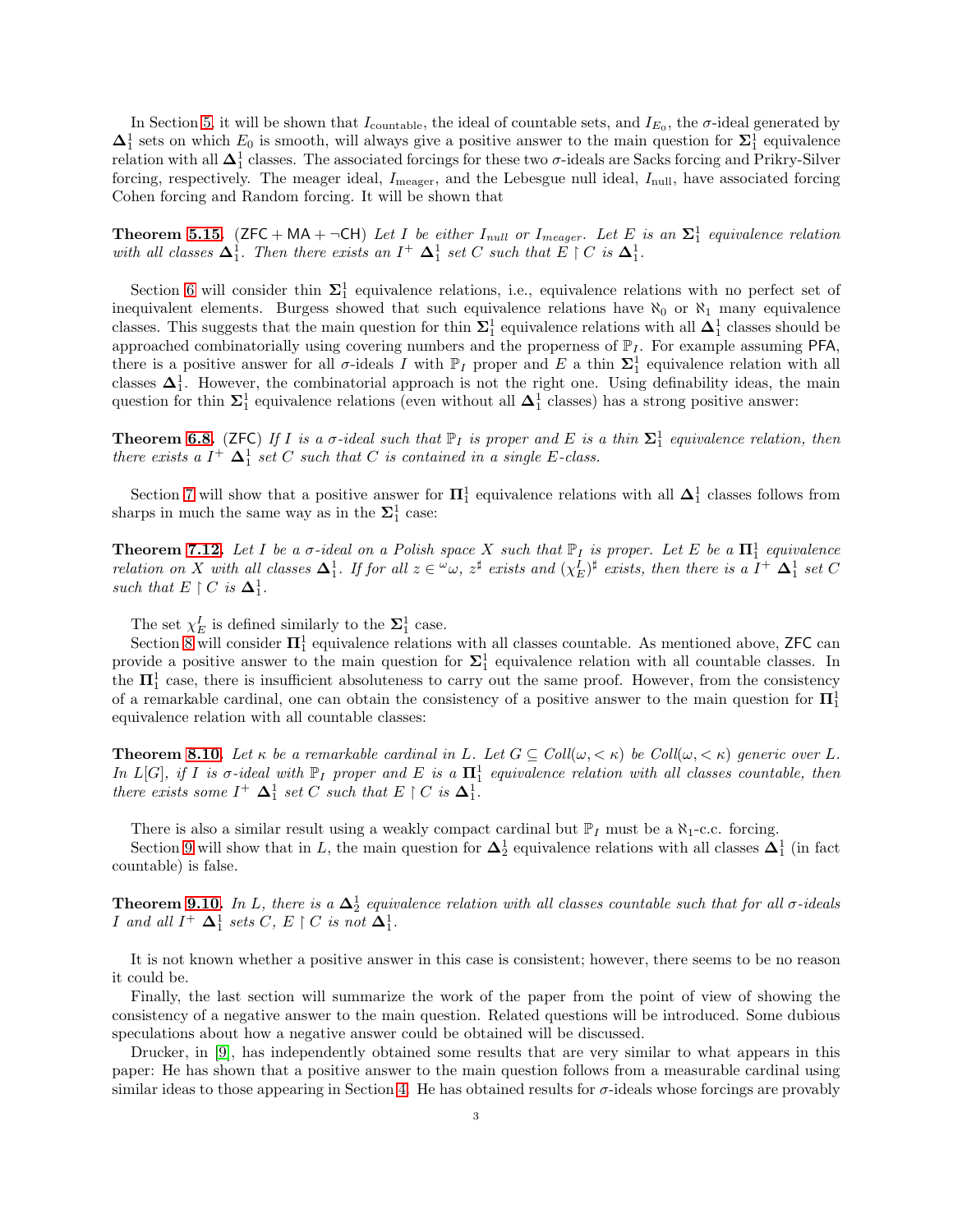$\aleph_1$ -c.c. which are similar to Section [5.](#page-13-1) Drucker also proved the results of Section [9](#page-22-0) of this paper using a very similar equivalence relation. In [\[9\]](#page-27-1), Drucker also considers more general forms of canonicalization than what appears in this paper.

<span id="page-3-1"></span>The author would like to thank Ohad Drucker, Sy-David Friedman, and Alexander Kechris for many helpful discussions about this paper.

#### 2. Basic Concepts

This section reviews the basics of idealized forcing and formalizes the main question of interest.

**Definition 2.1.** Let I be a  $\sigma$ -ideal on a Polish space X. Let  $\mathbb{P}_I$  be the collection of all  $I^+ \Delta_1^1$  subsets of X. Let  $\leq_{\mathbb{P}_I}=\subseteq$ . Let  $1_{\mathbb{P}_I}=X$ .  $(\mathbb{P}_I,\leq_{\mathbb{P}_I},1_{\mathbb{P}_I})$  is the forcing associated with the ideal I.

<span id="page-3-2"></span>**Fact 2.2.** Let I be a  $\sigma$ -ideal on a Polish space X. There is a  $\mathbb{P}_I$ -name  $\dot{x}_{gen}$  such that for all  $\mathbb{P}_I$ -generic filters G over V and all B which is  $\Delta_1^1$  coded in V,  $B \in G$  if and only if  $\dot{x}_{gen}[G] \in B$ .

*Proof.* See [\[31\]](#page-28-0), Proposition 2.1.2.

**Definition 2.3.** Let I be a  $\sigma$ -ideal on a Polish space X. Let  $M \prec H_{\Theta}$  be a countable elementary substructure for some cardinal  $\Theta$ .  $x \in X$  is  $\mathbb{P}_I$ -generic over M if and only if the set  $\{A \in \mathbb{P}_I \cap M : x \in A\}$  is a  $\mathbb{P}_I$ -generic filter over M.

<span id="page-3-0"></span>**Fact 2.4.** Let I be a  $\sigma$ -ideal on a Polish space X. The following are equivalent:

(i)  $\mathbb{P}_I$  is a proper forcing.

(ii) For any sufficiently large cardinal  $\Theta$ , for every  $B \in \mathbb{P}_I$ , and for every countable  $M \prec H_\Theta$  with  $\mathbb{P}_I \in M$ and  $B \in M$ , the set  $C := \{x \in B : x \text{ is } \mathbb{P}_I\text{-}generic over M\}$  is  $I^+ \Delta_1^1$ .

Proof. See [\[31\]](#page-28-0), Proposition 2.2.2. Since this is the most important tool in this paper, a proof will be sketched:

(i)  $\Rightarrow$  (ii) Let  $B \in \mathbb{P}_I \cap M$  be arbitrary. It is straightforward to show that C is  $\Delta_1^1$ . Suppose  $C \in I$ . Then by Fact [2.2,](#page-3-2)  $B \Vdash_{\mathbb{P}_I}^V \dot{x}_{gen} \notin C$ . This implies that there is some  $D \subseteq \mathbb{P}_I$  which is dense,  $D \in M$ , and  $B \Vdash_{\mathbb{P}_I}^V \check{M} \cap \check{D} \cap \dot{G} = \emptyset$ . Therefore, there can be no  $(M, \mathbb{P}_I)$ -generic condition below B.  $\mathbb{P}_I$  is not proper.

(ii)  $\Rightarrow$  (i) Let  $B \in \mathbb{P}_I \cap B$  be arbitrary. Suppose  $C \notin I$ . Then  $C \Vdash^V_{\mathbb{P}_I} \dot{x}_{\text{gen}} \in C$ . So for all  $D \subseteq \mathbb{P}_I$  with  $D$ dense and  $D \in M$ ,  $C \Vdash^V_{\mathbb{P}_I} \check{M} \cap \check{D} \cap \dot{G} \neq \emptyset$ .  $C$  is a  $(M, \mathbb{P}_I)$ -generic condition below  $B$ .  $\mathbb{P}_I$  is proper.

The following is some convenient notation:

**Definition 2.5.** ([\[17\]](#page-27-0) Definition 1.15) Let  $\Lambda$  and  $\Gamma$  be classes of equivalence relations defined on  $\Delta_1^1$  subsets of Polish spaces. Let I be a  $\sigma$ -ideal on a Polish space X. Define  $\Lambda \to_I \Gamma$  to mean: for all B which are  $I^+$  $\Delta_1^1$  subsets of X and all equivalence relation E defined on X such that  $E \upharpoonright B \in \Lambda$ , there exists a  $I^+ \Delta_1^1$  set  $C \subseteq B$  such that  $E \restriction C \in \Gamma$ .

The following are some of the classes of equivalence relations that will appear later.

**Definition 2.6.** For any Polish space  $X$ , ev denote the full equivalence relation on  $X$  consisting of a single class.

For any Polish space  $X$ , id is the equality equivalence relation.

 $\Delta_1^1$  denote the class of all  $\Delta_1^1$  equivalence relations defined on  $\Delta_1^1$  subsets of Polish spaces. (In context, it should be clear when  $\Delta_1^1$  refers to the class of equivalence relations or just the  $\Delta_1^1$  definable subsets.)

 $\mathbf{\Sigma}^1_1$  $\Delta_1^1$  is the class of all  $\Sigma_1^1$  equivalence relations defined on  $\Delta_1^1$  subsets of Polish spaces with all classes  ${\bf \Delta}^1_1.$ 

 $\Pi^1_1$  $\Delta_1^1$  is the class of all  $\mathbf{\Pi}_1^1$  equivalence relations defined on  $\Delta_1^1$  subsets of Polish spaces with all classes  ${\bf \Delta}^1_1.$ 

 $\Delta_1^1$   $\Delta_1^1$  is the class of all  $\Delta_2^1$  equivalence relations defined on  $\Delta_1^1$  subsets of Polish spaces with all classes  $\mathbf{\Delta}^1_1.$ 

A thin equivalence relation is an equivalence relation with no perfect set of inequivalent elements.

 $\Sigma_1^1$ <sup>thin</sup> is the class of all thin  $\Sigma_1^1$  equivalence relations defined on  $\Delta_1^1$  subsets of Polish spaces.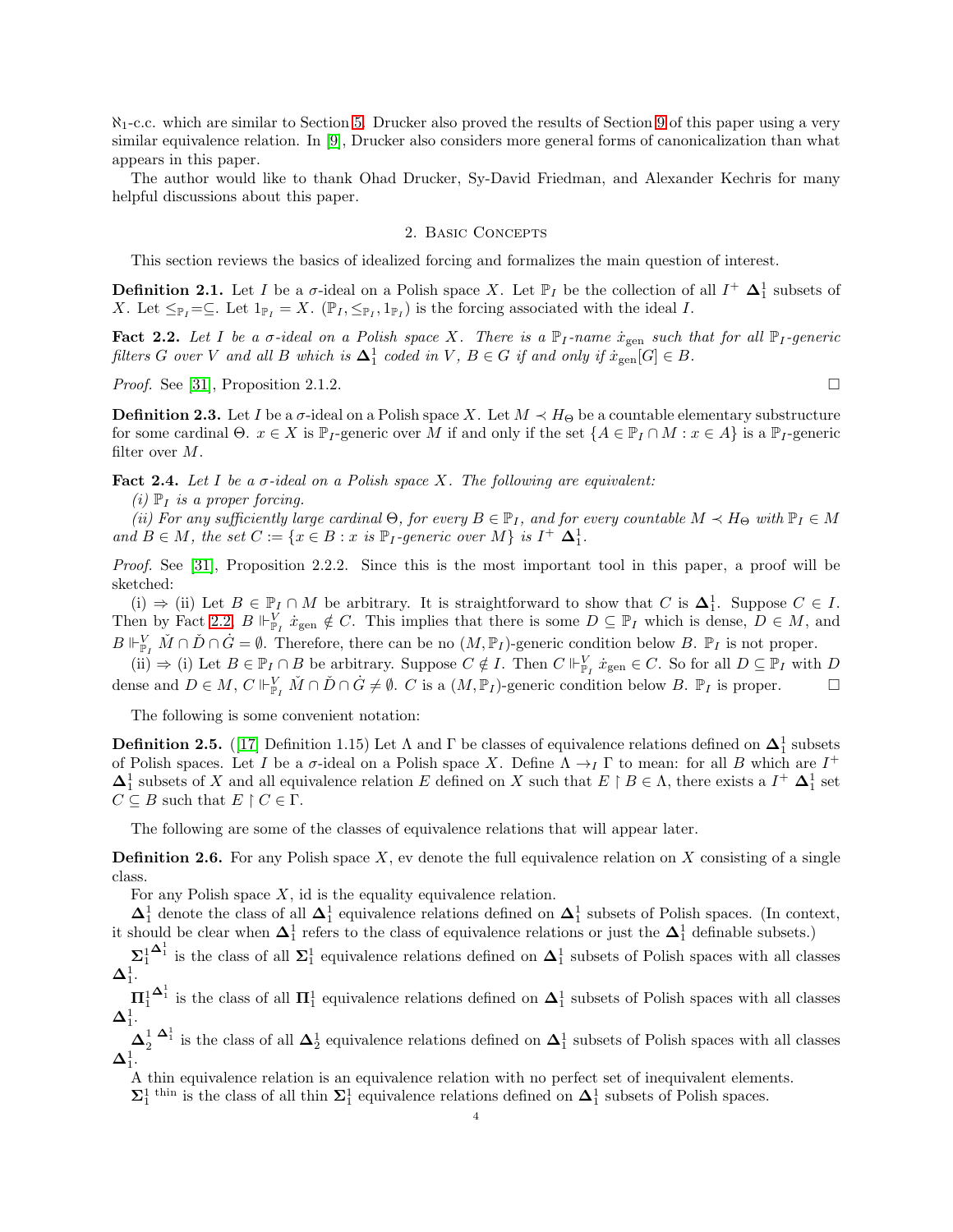$\Sigma_1^1$ <sup>thin</sup>  $\Delta_1^1$  is the class of all thin  $\Sigma_1^1$  equivalence relations defined on  $\Delta_1^1$  subsets of Polish spaces and have all classes  $\mathbf{\Delta}^1_1$ .

 $\Pi^{1~\aleph_0}_1$  denotes the class of all  $\Pi^1_1$  equivalence relations with all classes countable and defined on  $\Delta^1_1$  subsets of Polish spaces.

A thin set is a set without a perfect subset.

Let  $\Pi_1^1$ <sup>thin</sup> denote the class of all  $\Pi_1^1$  equivalence relations with all classes thin and defined on  $\Delta_1^1$  subsets of Polish spaces.

Kanovei, Sabok, and Zapletal asked the following questions:

<span id="page-4-3"></span>Question 2.7. ([\[17\]](#page-27-0) Question 4.28) If I is a  $\sigma$ -ideal on a Polish space X such that  $\mathbb{P}_I$  is proper, then does  $\mathbf{\Sigma}^1_1$  $\mathbf{\Delta}^1_1 \rightarrow_I \mathbf{\Delta}^1_1 \text{ hold?}$ 

<span id="page-4-0"></span>This paper will address this question and its various related forms for other classes of definable equivalence relations.

### 3. Examples

This section gives known results concerning the main question and some examples.

<span id="page-4-1"></span>**Proposition 3.1.** Let  $\Gamma_1$  denote the class of equivalence relation  $\Delta_1^1$  reducible to orbit equivalence relation of Polish group actions. Then  $\Gamma_1 \to_I \Delta^1$  for any  $\sigma$ -ideal I on X such that  $\mathbb{P}_I$  is proper.

*Proof.* See [\[17\]](#page-27-0), Theorem 4.26.

<span id="page-4-2"></span>**Proposition 3.2.** Let  $\Gamma_2$  denote the class of  $\Sigma_1^1$  equivalence relation with all classes countable. Then  $\Gamma_2 \rightarrow_I \Delta^1_1$  for any  $\sigma$ -ideal I on X such that  $\mathbb{P}_I$  is proper.

Proof. See [\[17\]](#page-27-0), Theorem 4.27. The proof is provided below to emphasize a particular observation.

Fix a  $B \subseteq X$  which is  $I^+ \Delta_1^1$ . As E is  $\Sigma_1^1$ , there exists some  $z \in {}^{\omega}2$  such that E is  $\Sigma_1^1(z)$ . For each  $x \in X$ ,  $[x]_E$  is  $\Sigma_1^1(x, z)$ . Since every  $\Sigma_1^1(x, z)$  set with a non- $\Delta_1^1(x, z)$  element has a perfect subset (see [\[22\]](#page-27-2) Theorem 6.3), the statement "all  $E$ -classes are countable" is equivalent to

$$
(\forall x)(\forall y)(y \ E \ x \Rightarrow y \in \Delta_1^1(x, z))
$$

As the relation " $y \in \Delta_1^1(x, z)$ " in variable x and y is  $\Pi_1^1(z)$ , the above is  $\Pi_1^1(z)$ . By Mostowski absoluteness,  $1_{\mathbb{P}_I}$   $\vdash_{\mathbb{P}_I}$  "All E-classes are countable". There is some  $\mathbb{P}_I$ -name  $\tau$  such that  $B \Vdash_{\mathbb{P}_I} \tau \in {}^{\omega}X \wedge {}^{\omega}Y$  $\tau$  enumerates  $[\dot{x}_{gen}]_E$ . By [\[31\]](#page-28-0) Proposition 2.3.1, there exists some  $B' \subseteq B$  with  $B' \in \mathbb{P}_I$  and a  $\Delta_1^1$  function f such that  $B' \Vdash_{\mathbb{P}_I} f(\dot{x}_{gen}) = \tau$ . Choose  $M \prec H_{\Theta}$  with  $\Theta$  sufficiently large and M contains  $\mathbb{P}_I, B', \tau$ , and the code for f. By Fact [2.4,](#page-3-0) let  $C \subseteq B'$  be the  $I^+ \Delta_1^1$  set of  $\mathbb{P}_I$ -generic over M elements in  $B'$ .

The claim is that for  $x, y \in C$ ,  $x \in y$  if and only if  $(\exists n)(f(n) = y)$ . This is because for all  $x \in C$ ,  $M[x] \models f(x)$  enumerates  $[x]_E$ . Let N be the Mostowski collapse of  $M[x]$ . One can always assume the transitive closure of elements of X is a subset of M (for instance, one could have identified X with  $\omega_{\mu}$ ). Therefore the Mostowski collapse map does not move elements of X. Hence  $N \models f(x)$  enumerates  $[x]_E$ . The statement " $f(x)$  enumerates  $[x]_E$ " is the conjunction of a  $\Sigma_1^1$  and  $\Pi_1^1$  formula coded in N. By Mostowski absoluteness,  $f(x)$  enumerates  $[x]_E$  in V. This proves the claim. Thus  $E \restriction C$  is a  $\Delta_1^1$  equivalence relation.  $\Box$ 

By the work above, for each x which is  $\mathbb{P}_I$ -generic over  $M, M[x] \models [x]_E$  is countable. So in  $M[x]$ , there exists some real  $u_x$  such that  $u_x$  codes an enumeration of  $[x]_E$ . In  $M[x]$ ,  $[x]_E$  is  $\Delta_1^1(u_x)$ . In the above proof, one showed that  $u_x$  remains an enumeration of  $[x]_E$  even in V. So  $[x]_E$  is  $\Delta_1^1(u_x)$  even in V. This observation is the quintessential idea of the proof of the positive answer for the main question assuming large cardinal properties. Note that in the above proof, there was a  $\Delta_1^1$  function f which uniformly provided the enumeration of  $[x]_E$  for each  $x \in C$ . This feature is not necessary.

Below, positive answers to the main question will be demonstrated for some specific equivalence relations.

**Definition 3.3.** For each  $x \in \omega_2$ ,  $\omega_1^x$  is the least x-admissible ordinal above  $\omega$ . Define the equivalence relation  $F_{\omega_1}$  on  $\omega_2$  by  $x F_{\omega_1} y$  if and only if  $\omega_1^x = \omega_1^y$ .

 $F_{\omega_1}$  is an  $\Sigma_1^1$  equivalence relation with all classes  $\mathbf{\Delta}_1^1$ .

**Example 3.4.** Let I be a  $\sigma$ -ideal on  $\omega_2$  with  $\mathbb{P}_I$  proper. Then  $\{F_{\omega_1}\}\to_I \{\text{ev}\}\$ , i.e. there is an  $I^+$  class.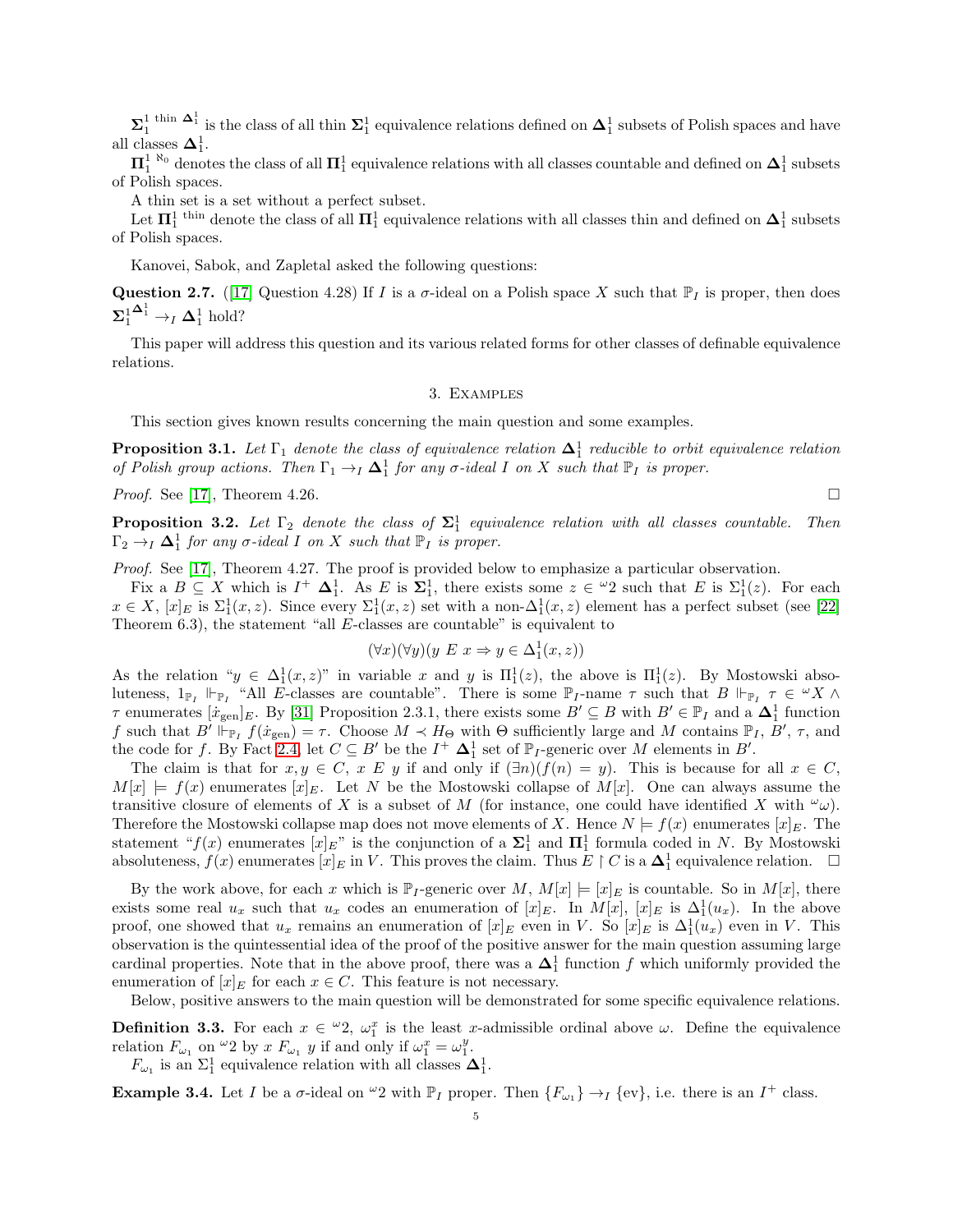*Proof.* Let B be an arbitrary  $I^+$   $\Delta_1^1$  set. Choose  $M \prec H_{\Theta}$  where  $\Theta$  is a sufficiently large cardinal and  $\mathbb{P}_I, B \in M$ . By Fact [2.4,](#page-3-0) let  $C \subseteq B$  be the  $I^+$   $\Delta_1^1$  set of  $\mathbb{P}_I$ -generic over M reals in B. For each  $x \in C$ ,  $\omega_1^x \in M[x] \cap ON$ . Since the ground model and the forcing extension have the same ordinals,  $\omega_1^x \in M \cap ON$ . For each  $\alpha \in \text{ON}$ , let  $F^{\alpha}_{\omega_1} = \{x \in {}^{\omega}2 : \omega_1^x = \alpha\}$ . Each  $F^{\alpha}_{\omega_1} = \emptyset$  or is an  $F_{\omega_1}$ -class.  $C = \bigcup_{\alpha \in M \cap \text{ON}} F^{\alpha}_{\omega_1} \cap C$ . Since  $F_{\omega_1}$ -classes are  $\Delta_1^1$ ,  $F_{\omega_1}^{\alpha} \cap C$  is  $\Delta_1^1$  for all  $\alpha$ . As M is countable,  $M \cap ON$  is countable. There exists some  $\alpha \in M \cap ON$  such that  $F^{\alpha}_{\omega_1} \cap C$  is  $I^+$  since I is a  $\sigma$ -ideal. For this  $\alpha$ ,  $F_{\omega_1} \cap F^{\alpha}_{\omega_1} \cap C = \text{ev} \restriction F^{\alpha}_{\omega_1} \cap C$ .  $\Box$ 

Since  $M \prec H_{\Theta}$ , for each  $x \in C$ , there exists a countable admissible ordinal  $\alpha > \omega_1^x$  with  $\alpha \in M$ . By Sacks' theorem applied in M, let  $y \in M$  be such that  $\omega_1^y = \alpha$ . Then  $[x]_{F_{\omega_1}}$  is  $\Delta_1^1(y)$ . Again the phenomenon described above occurs: there exist some  $y \in M[x]$  (in fact  $y \in M$ ) such that  $M[x] \models [x]_{F_{\omega_1}}$  is  $\Delta_1^1(y)$  and  $V \models [x]_{F_{\omega_1}}$  is  $\Delta_1^1(y)$ .

Actually,  $F_{\omega_1}$  is classifiable by countable structures. Proposition [3.1](#page-4-1) would have already shown  $\{F_{\omega_1}\}\to_I$  $\Delta_1^1$ . See [\[6\]](#page-27-3) for more information about  $F_{\omega_1}$ .

**Definition 3.5.** Define the equivalence relation  $E_{\omega_1}$  on  $\omega_2$  by

$$
x E_{\omega_1} y \Leftrightarrow (x \notin \text{WO} \land y \notin \text{WO}) \lor (\text{ot}(x) = \text{ot}(y))
$$

where WO is the set of reals coding well-orderings and for  $x \in WO$ ,  $ot(x)$  is the order type of the linear order coded by x.

 $E_{\omega_1}$  is a  $\Sigma_1^1$  equivalence relation with all classes  $\Delta_1^1$  except for one  $\Sigma_1^1$  class consisting of the reals that do not code wellfounded linear orderings.

**Example 3.6.** Let I be a  $\sigma$ -ideal on  $\omega_2$  with  $\mathbb{P}_I$  proper. Then  $\{E_{\omega_1}\}\to_I \{\text{ev}\}.$ 

# *Proof.* Let  $B \subseteq {}^{\omega}2$  be  $I^+ \Delta_1^1$ .

(Case I) There exists some  $B' \leq_{\mathbb{P}_I} B$  such that  $B' \Vdash_{\mathbb{P}_I} \dot{x}_{\text{gen}} \notin WO$ : Let  $M \prec H_{\Theta}$  be a countable elementary structure with  $\Theta$  a sufficiently large cardinal and  $\overline{P}_I, B' \in M$ . By Fact [2.4,](#page-3-0) let  $C \subseteq B'$  be the  $I^+$   $\Delta_1^1$  set of all  $\mathbb{P}_I$ -generic over M reals in B'. Let  $x \in C$ . By Fact [2.2,](#page-3-2) let  $G_x \subseteq \mathbb{P}_I$  be the generic filter associated with x.  $B' \in G_x$  since  $x \in B'$ .  $B' \Vdash_{\mathbb{P}_I} \dot{x}_{\text{gen}} \notin WO$  implies that  $M[x] \models x \notin WO$ . Let N be the Mostowski collapse of  $M[x]$ . Since the Mostowski collapse map does not move reals,  $x \in N$ . Also  $N \models x \notin \mathbb{W}$ O. Since WO is  $\Pi_1^1$ ,  $V \models x \notin \mathbb{W}$ O. Hence  $E \restriction C$  consists of a single class. So  $E \restriction C = \text{ev} \restriction C$ .

(Case II)  $B \Vdash_{\mathbb{P}_I} \dot{x}_{gen} \in \mathbb{W}$ O: Then choose  $M \prec H_{\Theta}$  a countable elementary substructure and  $\Theta$  a sufficiently large cardinal. By Fact [2.4,](#page-3-0) let  $C \subseteq B$  be the  $I^+$   $\Delta_1^1$  set of  $\mathbb{P}_I$ -generic over M reals in B. As in Case I,  $B \Vdash_{\mathbb{P}_I} \dot{x}_{\text{gen}} \in WO$  implies that  $V \models x \in WO$ . So when  $x \in C$ ,  $\text{ot}(x) \in M[x] \cap ON$ . For each ordinal  $\alpha < \omega_1$ ,  $E_{\omega_1}^{\alpha} := \{x \in WO : \text{ot}(x) = \alpha\}$  is a  $\Delta_1^1$  set. Since  $M[x]$  and M have the same ordinals and M is countable,  $M[x]$  has only countably many ordinals.  $C = \bigcup_{\alpha \in M \cap \text{ON}} E^{\alpha}_{\omega_1} \cap C$ .  $E^{\alpha}_{\omega_1} \cap C$  is  $\Delta_1^1$  for each  $\alpha$ . Since I is a  $\sigma$ -ideal, there is some  $\alpha \in M \cap \text{ON}$  such that  $E^{\alpha}_{\omega_1} \cap C$  is  $E_{\omega_1} \restriction E_{\omega_1}^{\alpha} \cap C = \text{ev} \restriction E_{\omega_1}^{\alpha}$  $\cap$  C.

Note that  $E_{\omega_1}$  does not have all classes  $\Delta_1^1$ . However, it is a thin  $\Sigma_1^1$  equivalence relation. It will be shown later that the main question can be answered positively for thin  $\Sigma_1^1$  equivalence relation regardless of whether the classes are all  $\Delta_1^1$ .

Next, there is one further enlightening example which does not fall under the scope of Proposition [3.1](#page-4-1) or Proposition [3.2.](#page-4-2)

**Fact 3.7.** There exist a  $\Pi_1^1$  set  $D \subseteq \omega$ , a  $\Pi_1^1$  set  $P \subseteq (\omega \omega)^3$ , and a  $\Sigma_1^1$  set  $S \subseteq (\omega \omega)^3$  such that

(1) If  $z \in D$ , then for all  $x, y \in \omega$ ,  $P(z, x, y) \Leftrightarrow S(z, x, y)$ .

(2) For all  $z \in D$ , the relation x  $E_z$  y if and only  $P(z, x, y)$  is an equivalence relation, which is  $\Delta_1^1$ equivalence relation by (1).

(3) If E is a  $\Delta_1^1$  equivalence relation, then there is a z such that  $x \to y \Leftrightarrow P(z, x, y)$ .

*Proof.* See [\[7\]](#page-27-4), Definition 14.

**Definition 3.8.** ([\[7\]](#page-27-4) Definition 29) Define the equivalence relation  $E_{\Delta_1^1}$  on  $({}^{\omega}\omega)^2$  by

$$
(z_1, x_1) E_{\Delta_1^1} (z_2, x_2) \Leftrightarrow (z_1 = z_2) \wedge (\neg D(z_1) \vee S(z_1, x_1, x_2))
$$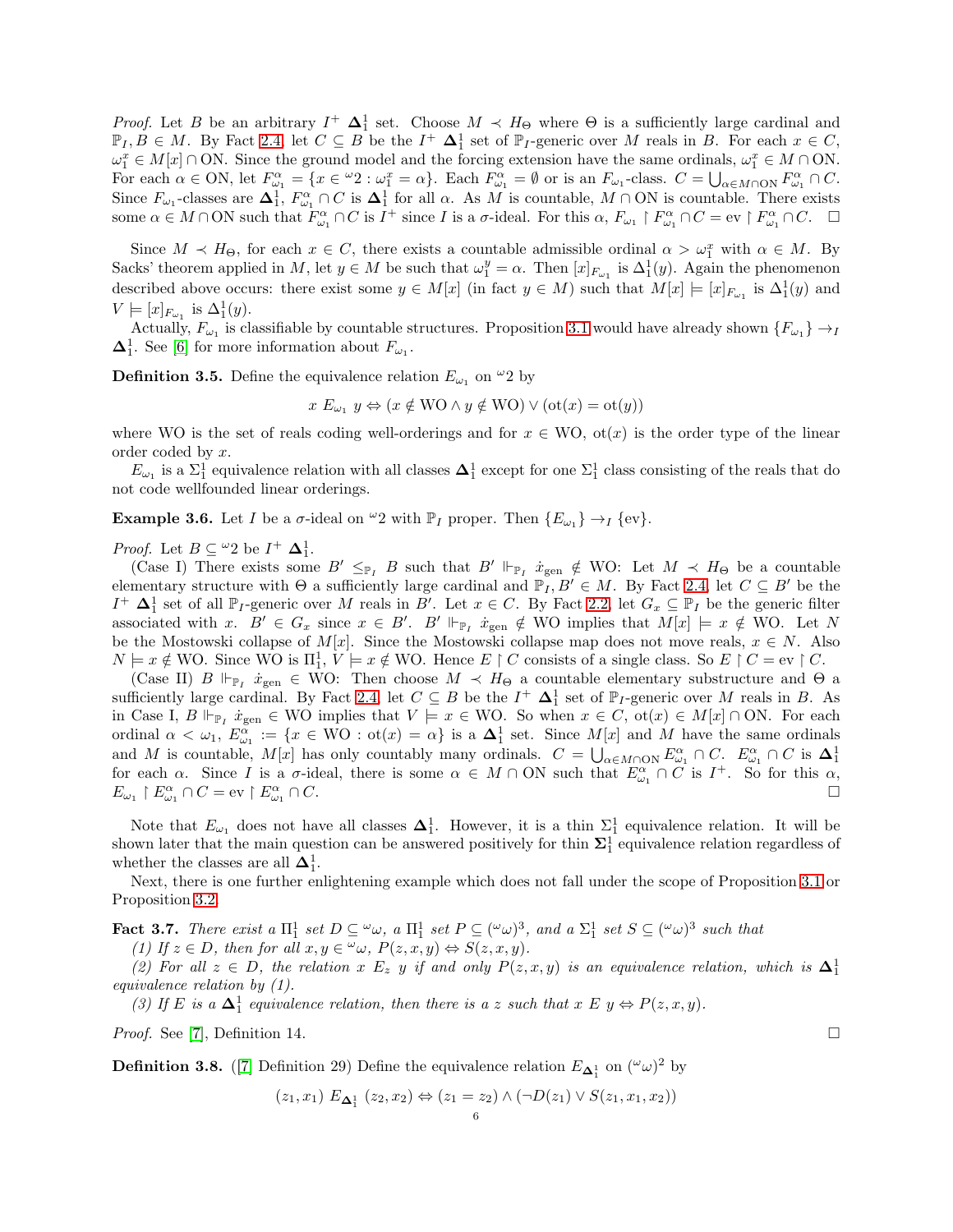$E_{\Delta_1^1}$  is a  $\Sigma_1^1$  equivalence relation. For each z, define  $E_z$  by  $x E_z y$  if and only if  $(z, x) E_{\Delta_1^1}(z, y)$ . For all z,  $E_z$  is a  $\Delta_1^1$  equivalence relation. If E is a  $\Delta_1^1$  equivalence relation, then there exists a  $z \in D$  such that  $E = E_z$ .  $E_{\mathbf{\Delta}_1^1}$  has all classes  $\mathbf{\Delta}_1^1$ .

<span id="page-6-1"></span>**Fact 3.9.** If E is a  $\Delta_1^1$  equivalence relation, then  $E \leq_{\Delta_1^1} E_{\Delta_1^1}$ .

*Proof.* (See [\[7\]](#page-27-4)) Let  $z \in D$  such that  $x \in y \Leftrightarrow S(z, x, y)$  for all  $x, y \in \omega$ . Then  $f: \omega \to (\omega \omega)^2$  defined by  $f(x) = (z, x)$  is the desired reduction.

**Proposition 3.10.**  $E_{\Delta_1^1}$  is a  $\Sigma_1^1$  equivalence relation with all classes  $\Delta_1^1$ , has uncountable classes, and is not reducible to the orbit equivalence relation of a Polish group action.

*Proof.* All except the last statement have been mentioned above. For the last statement,  $E_1$  is a  $\Delta_1^1$  equiv-alence relation so by Fact [3.9,](#page-6-1)  $E_1 \leq_{\Delta_1^1} E_{\Delta_1^1}$ .  $E_1$  is not  $\Delta_1^1$  reducible to any orbit equivalence relation of a Polish group action, by [\[20\]](#page-27-5) Theorem 4.2.

 $E_{\Delta_1^1}$  is a  $\Sigma_1^1$  equivalence relation which does not fall under Proposition [3.1](#page-4-1) or Proposition [3.2.](#page-4-2) Next, it will be shown that the main question formulated for  $E_{\mathbf{\Delta}_1^1}$  has a positive answer.

**Theorem 3.11.** Let I be a  $\sigma$ -ideal on  $({}^{\omega}\omega)^2$  such that  $\mathbb{P}_I$  is a proper forcing, then  $\{E_{\mathbf{\Delta}_1^1}\}\rightarrow_I\mathbf{\Delta}_1^1$ .

*Proof.* Since D is  $\Pi_1^1$ , let T be a recursive tree on  $\omega \times \omega$  such that  $x \in D$  if and only  $T^x$  is well-founded. Define

$$
D_{\alpha} := \{x : \text{rk}(T^x) < \alpha\}
$$

Each  $D_{\alpha}$  is  $\Delta_1^1$ . Define

$$
(z_1, x_1) E^{\alpha}_{\Delta_1^1}(z_2, x_2) \Leftrightarrow z_1 = z_2 \wedge (\neg D_{\alpha}(z_1) \vee P(z_1, x_1, x_2)) \Leftrightarrow z_1 = z_2 \wedge (\neg D_{\alpha}(z_1) \vee (S(z_1, x_1, x_2)))
$$

Each  $E^{\alpha}_{\Delta_1^1}$  is  $\Delta_1^1$  and  $E_{\Delta_1^1} = \bigcap_{\alpha < \omega_1} E^{\alpha}_{\Delta_1^1}$ .

Let  $B \subseteq (\omega \omega)^2$  be a  $\Delta_1^1$   $I^+$  set. Let  $\pi_1 : (\omega \omega)^2 \to \omega \omega$  be the projection onto the first coordinate.

(Case I) B  $\mathbb{F}_{p_1}$   $\pi_1(\dot{x}_{gen}) \in D$ : Then there exists some  $B' \leq_{\mathbb{F}_p} B$  such that  $B' \Vdash_{\mathbb{F}_p} \pi_1(\dot{x}_{gen}) \notin D$ . Now let  $M \prec H_{\Theta}$  be a countable elementary substructure with  $B', \mathbb{P}_I \in M$  and  $\Theta$  some sufficiently large cardinal. By Fact [2.4,](#page-3-0) let  $C \subseteq B'$  be the  $I^+ \Delta_1^1$  set of  $\mathbb{P}_I$ -generic over M elements in B'. By elementarity,  $B' \Vdash^M_{\mathbb{P}_I} \pi_1(\dot{x}_{gen}) \notin D$ . So for all  $x \in C$ ,  $M[x] \models \pi_1(x) \notin D$ . For each  $x \in C$ , let  $N_x$  denote the Mostowski collapse of  $M[x]$ . Note that the Mostowski collapse map does not move reals. Hence  $N_x \models \pi_1(x) \notin D$ . By Mostowski absoluteness,  $\pi_1(x) \notin D$ . So for all  $(z_1, x_1), (z_2, x_2) \in C$ ,  $(z_1, x_2)$   $E_{\mathbf{\Delta}_1^1}(z_2, x_2) \Leftrightarrow z_1 = z_2$ . So  $E_{\mathbf{\Delta}_1^1} \restriction C$  is  $\mathbf{\Delta}_1^1$ .

(Case II) Otherwise  $B \Vdash_{\mathbb{P}_I} \pi_1(\dot{x}_{gen}) \in D:$  Let  $M \prec H_{\Theta}$  be a countable elementary substructure with  $B, \mathbb{P}_I \in M$  and  $\Theta$  some sufficiently large cardinal. By Fact [2.4,](#page-3-0) let  $C \subseteq B$  be the  $I^+ \Delta_1^1$  set of  $\mathbb{P}_I$ -generic over M elements in B. By elementarity,  $B \Vdash^M_{\mathbb{P}_I} \pi_1(\dot{x}_{\text{gen}}) \in D$ . For all  $x \in C$ ,  $M[x] \models \pi_1(x) \in D$ .  $M[x] \models (\exists \alpha < \omega_1)(\text{rk}(T^{\pi_1(x)}) < \alpha)$ . Let  $\beta = M \cap \omega_1$ . Since  $\mathbb{P}_I$  preserves  $\aleph_1$ ,  $\omega_1^{M[x]} = \omega_1^M$  for all  $x \in C$ . For each  $x \in C$ , let  $N_x$  be the Mostowski collapse of  $M[x]$ . Note that the Mostowski collapse map does not move any reals. Then for all  $x \in C$ ,  $N_x \models (\exists \alpha < \omega_1^{N_x} = \beta)(\text{rk}(T^{\pi_1(x)}) < \alpha)$ . For each  $x \in C$ , there is some  $\alpha < (\omega_1)^{N_x}$  such that  $N_x \models \text{rk}(T^{\pi_1(x)}) < \alpha$ . After expressing this statement using a real in  $N_x$  that code the countable (in  $N_x$ ) ordinal  $\alpha$ , Mostowski absoluteness implies that  $rk(T^{\pi_1(x)}) < \alpha$ . It has been shown that for all  $x \in C$ ,  $\mathrm{rk}(T^{\pi_1(x)}) < \beta$ . For all  $x \in C$ ,  $\pi_1(x) \in D_\beta$ .  $E_{\mathbf{\Delta}_1^1} \upharpoonright C = E_{\mathbf{\Delta}_1^1}^\beta \upharpoonright C$ . The latter is  $\mathbf{\Delta}_1^1$  $\Box$ 

<span id="page-6-0"></span>The above proof motivates the ideas used in the next section.

# 4. POSITIVE ANSWER FOR  $\mathbf{\Sigma}_1^1$   $\mathbf{\Delta}_1^1$

Using some of the ideas from the earlier examples, it will be shown that a positive answer to the main question follows from large cardinals. Avoiding any explicit mention of iteration principles, a crude result for the positive answer is first given assuming some generic absoluteness and the existence of tree representations that behave very nicely with generic extensions. This result will illustrate all the main ideas before going into the more optimal but far more technical proof using interable structures.

For simplicity, assume that E is a  $\Sigma_1^1$  equivalence relation on  $\omega_{\omega}$ .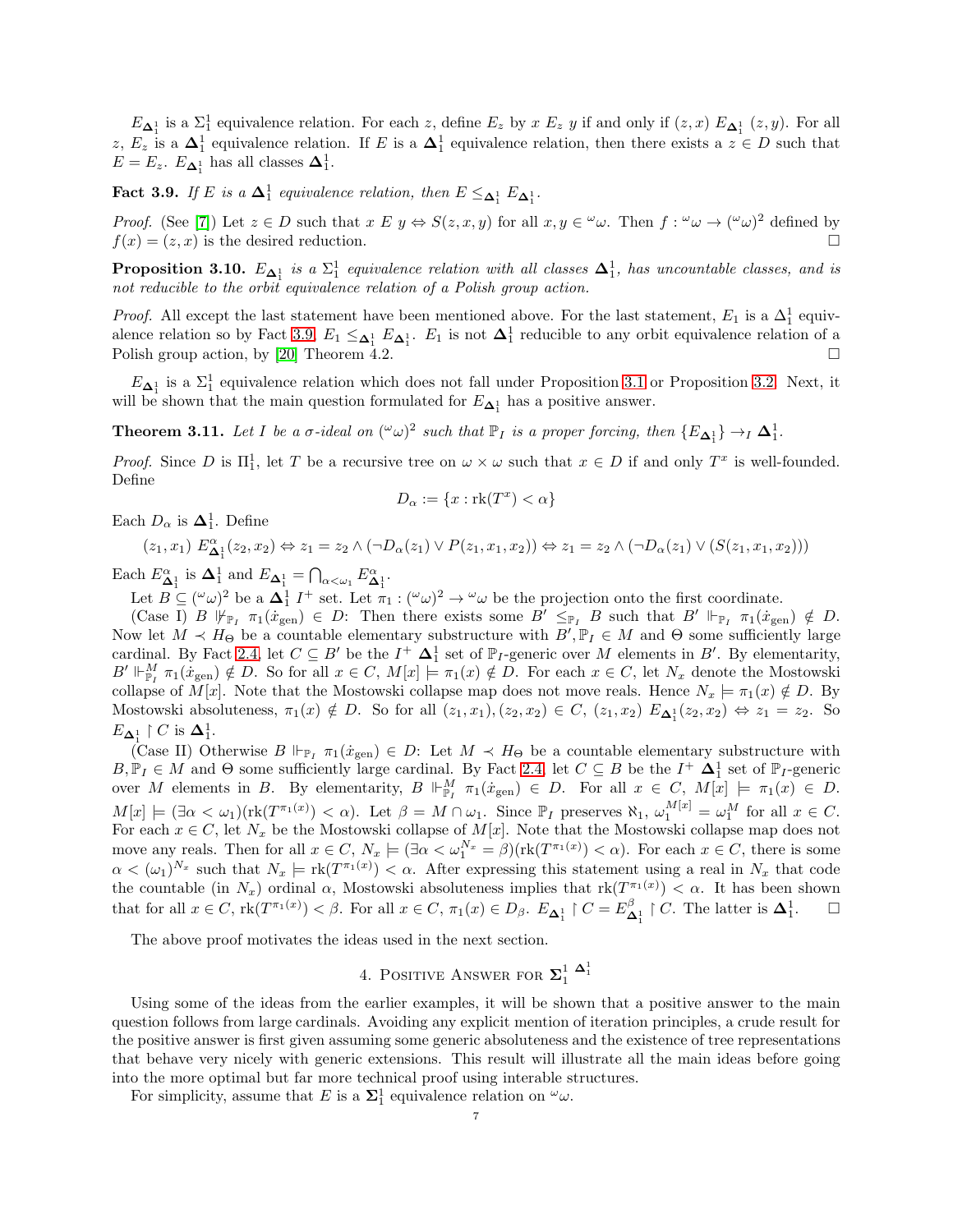First, a classical result about  $\Sigma_1^1$  equivalence relations.

<span id="page-7-1"></span>**Fact 4.1.** Let E be a  $\Sigma_1^1(z)$  equivalence relation on  $\omega$ . Then there exists  $\Delta_1^1$  relations  $E_\alpha$ , for  $\alpha < \omega_1$ , with the property that if  $\alpha < \beta$ , then  $E_{\alpha} \supseteq E_{\beta}$ ,  $E = \bigcap_{\alpha < \omega_1} E_{\alpha}$ , and there exists a club set  $C \subseteq \omega_1$  such that for all  $\alpha \in C$ ,  $E_{\alpha}$  is an equivalence relation.

*Proof.* See [\[3\]](#page-27-6). Since E is  $\Sigma_1^1(z)$ , let T be a z-recursive tree on  $\omega \times \omega \times \omega$  such that  $(x, y) \in E$  if and only if  $T^{(x,y)}$  is illfounded. For each  $\alpha < \omega_1$ , define  $E_\alpha$  by  $(x,y) \in E_\alpha \Leftrightarrow \text{rk}(T^{(x,y)}) > \alpha$ . Observe that  $E_\alpha$  is  $\Delta_1^1(z, c)$  for any c which codes the ordinal  $\alpha$ .

The verification of the rest of the theorem is an application of the boundedness theorem and can be found in any reference on the descriptive set theory of equivalence relations. (See Lemma [7.2](#page-17-2) for a similar result in the  $\Pi^1_1$  $\Box$ 

For the rest of this section, fix a z-recursive tree T as in the proof above.  $\{E_\alpha : \alpha < \omega_1\}$  will refer to the sequence of  $\Delta_1^1$  equivalence relations obtained from T.

<span id="page-7-0"></span>**Lemma 4.2.** Let  $E$  be a  $\Sigma_1^1(z)$  equivalence relation. Let  $x, y \in \omega$  be such that  $[x]_E$  is  $\Pi_1^1(y)$ . Let  $\delta$  be an ordinal such that  $\omega_1^{x \oplus y \oplus z} \leq \delta$  and  $E_{\delta}$  is an equivalence relation. Then  $[x]_E = [x]_{E_{\delta}}$ .

*Proof.* Define  $E' \subseteq (\omega \omega)^2$  by

 $a E' b \Leftrightarrow (a \in [x]_E \wedge b \in [x]_E) \vee (a \notin [x]_E \wedge b \notin [x]_E)$ 

 $E'$  is  $\Pi_1^1(x \oplus y \oplus z)$ .  $({}^{\omega}\omega)^2 - E'$  is then  $\Sigma_1^1(x \oplus y \oplus z)$ .  $({}^{\omega}\omega)^2 - E' \subseteq ({}^{\omega}\omega)^2 - E$ . By the effective boundedness theorem, there exists an  $\alpha < \omega_1^{x \oplus y \oplus z} < \delta$  such that for all  $(x, y) \in (\omega \omega)^2 - E'$ ,  $rk(T^{(x,y)}) \leq \alpha$ . Hence  $E' \supseteq E_{\alpha}$ .

Since  $E \subseteq E_{\delta}$ ,  $[x]_E \subseteq [x]_{E_{\delta}}$ . Since  $E_{\delta} \subseteq E_{\alpha} \subseteq E'$ ,  $[x]_{E_{\delta}} = \{u : (u, x) \in E_{\delta}\} \subseteq \{u : (u, x) \in E'\} = [x]_{E'} =$  $[x]_E$ . Therefore,  $[x]_E = [x]_{E_\delta}$ . .

Lemma [4.2](#page-7-0) gives an upper bound on the ordinal level of the sequence  $\{E_\alpha : \alpha < \omega_1\}$  where a  $\Pi_1^1$  E-class stabilizes. According to this lemma, a crucial piece of information in finding this bound is a real y which can be used as a parameter in some  $\Pi_1^1$  definition of the  $\Pi_1^1$  E-class. Rather than knowing a particular  $\Pi_1^1$ code, it suffices to know where some particular code lives:

<span id="page-7-2"></span>**Lemma 4.3.** Let E be a  $\Sigma_1^1(z)$  equivalence relation. Let  $M \prec H_{\Theta}$  be a countable elementary substructure with  $z \in M$ . Let  $\mathbb P$  be a forcing in M which adds a generic real. Suppose for all g which are  $\mathbb P$ -generic over M, there exists a  $y \in M[g]$  such that  $V \models [g]_E$  is  $\Pi_1^1(y)$ . Then there exists a countable ordinal  $\alpha$  such that for all  $\mathbb{P}\text{-}generic over M$  reals  $g, [g]_E = [g]_{E_{\alpha}}$ .

*Proof.* Let M' be the Mostowski collapse of M. Let  $\alpha = M' \cap ON$ . Since M is countable,  $\alpha < \omega_1$ .

Let g be a P-generic over M real. Let  $y \in M[g]$  be such that  $[g]_E$  is  $\Pi_1^1(y)$ , in V. Let N be the Mostowski collapse of  $M[g]$ . Note that  $\alpha = N \cap ON$ . Since  $H_{\Theta}$  is an admissible set,  $H_{\Theta} \models \mathsf{KP}$ .  $M \models \mathsf{KP}$ .  $M[g] \models \mathsf{KP}$ . So  $N \models$  KP. N is an admissible set. g, y, and z are elements of N since reals are collapsed to themselves.  $\alpha$  is a  $(g \oplus y \oplus z)$ -admissible ordinal. In particular,  $\omega_1^{g \oplus y \oplus z} \leq \alpha$ .

Next to show that  $E_{\alpha}$  is an equivalence relation: Let  $\{\kappa_{\eta} : \eta < \xi\}$  denote an increasing enumeration of the cardinals of M'. If  $\eta$  is a limit ordinal and  $\beta_{\gamma}$  has been defined for  $\gamma < \eta$  in such a way that  $\kappa_{\gamma} < \beta_{\gamma} < \kappa_{\gamma+1}$  and  $E_{\beta_{\gamma}}$  is an equivalence relation (in V), then let  $\beta_{\eta} = \sup_{\gamma \leq \eta} \beta_{\gamma}$ .  $E_{\beta_{\eta}} = \bigcap_{\gamma \leq \eta} E_{\beta_{\gamma}}$  so  $E_{\beta_{\eta}}$ is an equivalence relation. Suppose  $\eta = \gamma + 1$ ,  $\beta_{\gamma}$  has been defined such that  $\kappa_{\gamma} < \beta_{\gamma} < \kappa_{\gamma+1} = \kappa_{\eta}$ , and  $E_{\beta_{\gamma}}$ is an equivalence relation. Let  $H_{\gamma+1}$  be a  $\text{Coll}(\omega,\kappa_{\gamma+1})$ -generic over  $M'$  filter. Since E is a  $\Sigma_1^1(z)$  equivalence relation, the statement "E is an equivalence relation" is  $\Pi_2^1(z)$ . This statement is absolute between M' and any generic extension of M' by Schoenfield absoluteness. So E remains a  $\Sigma_1^1(z)$  equivalence relation in  $M'[H_{\gamma+1}]$ . Therefore Fact [4.1](#page-7-1) holds in  $M'[H_{\gamma+1}]$  and  $(\omega_1)^{M'[H_{\gamma+1}]} = \kappa_{\gamma+2}$ . There exists some  $\beta$  with  $\kappa_{\gamma+1} = \kappa_{\eta} < \beta < \kappa_{\gamma+2} = \kappa_{\eta+1}$  with  $E_{\beta}$  an equivalence relation in  $M'[H_{\gamma+1}]$ . Recall that  $E_{\beta}$  is  $\Delta_1^1(z, c)$ for any c that codes  $\beta$ . In  $M'[H_{\gamma+1}]$ ,  $\beta$  is countable. A real c coding  $E_{\beta}$  exists in  $M'[H_{\gamma+1}]$ .  $E_{\beta}$  is  $\Delta_1^1$ in  $M'[H_{\gamma+1}]$ . Therefore, the statement " $E_\beta$  is an equivalence relation" is  $\Pi_1^1$  in  $M'[H_{\gamma+1}]$ . By Mostowski absoluteness between  $M'[H_{\gamma+1}]$  and V,  $E_\beta$  is an equivalence relation in V. Let  $\beta_\eta$  be this  $\beta$ . Finally,  $E_{\alpha} = \bigcap_{\eta < \xi} E_{\beta_{\eta}}$ . So  $E_{\alpha}$  is an equivalence relation.

Now Lemma [4.2](#page-7-0) can be applied to show that  $[g]_E = [g]_{E_\alpha}$ . This  $\alpha$  is as required.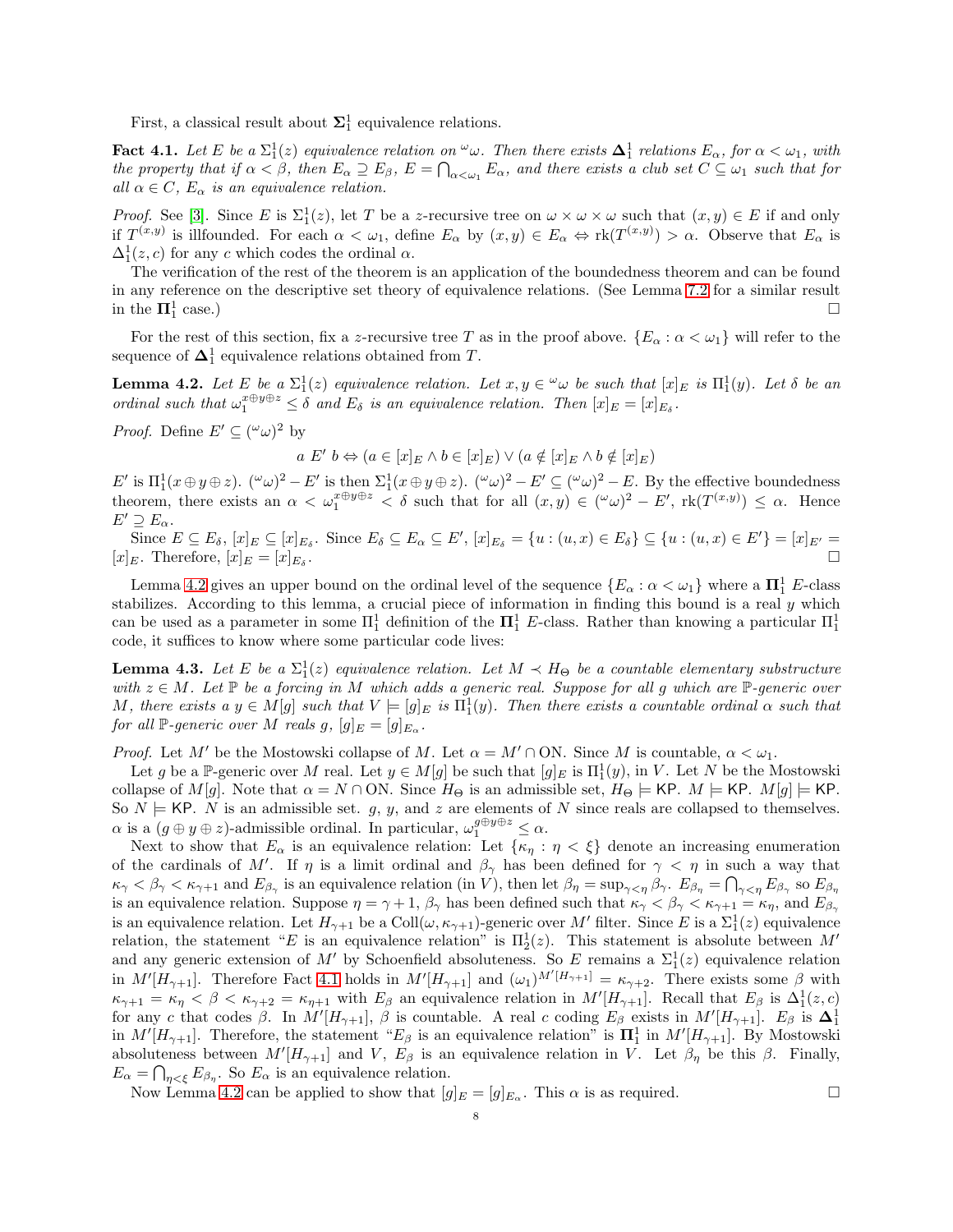Remark 4.4. Note that the proof of the above lemma shows that if  $\alpha$  is the ordinal height of the Mostowski collapse of the countable elementary substructure  $M$ , then  $E_{\alpha}$  is an equivalence relation. This lemma is quite general as it only demands that  $\mathbb P$  adds a generic real. A simpler proof can be given if  $\mathbb P$  satisfies some additional properties:

If  $\kappa$  is a cardinal, then  $H_{\kappa} \models$  KP. If  $1_{\mathbb{P}}^M \models \aleph_1 = \check{\kappa}$ , then there is no need to collapse any M-cardinals to use Mostowski's absoluteness: Let g be any P-generic over M, Lemma [4.1](#page-7-1) gives a club subset C of  $\kappa = \omega_1^{M[g]}$ for which each  $E_{\alpha}$  is an equivalence relation.  $M[g]$  thinks  $E_{\alpha}$  is a  $\Delta_1^1$  equivalence relation. The statement that  $E_{\alpha}$  is a  $\Delta_1^1$  equivalence relation is  $\Pi_1^1$  and so absolute into the real universe. As in the proof of the lemma, this can be used to show that  $E_{\kappa'}$  is an equivalence relation where  $\kappa'$  is the image of  $\kappa$  under the Mostowski collapse of M. In particular, if  $\mathbb P$  is  $\aleph_1$ -preserving (for example, proper), then this situation holds.

Also there are more careful versions of Lemma [4.1](#page-7-1) in which all the  $E_{\alpha}$ 's are equivalence relations which could be used to avoid this issue entirely. However, the simpler form of Lemma [4.1](#page-7-1) was used so that it could be more easily applied to the less familiar  $\mathbf{\Pi}^1_1$  setting in Lemma [7.2.](#page-17-2)

Now returning to the setting of the main question: Suppose E is a  $\Sigma_1^1(z)$  equivalence relation with all classes  $\Delta_1^1$ . Let I be a  $\sigma$ -ideal with  $\mathbb{P}_I$ -proper. According to Lemma [4.3,](#page-7-2) if one could find some  $M \prec H_{\Theta}$ such that whenever x is  $\mathbb{P}_I$ -generic over M, a  $\Pi_1^1$  code for  $[x]_E$  resides inside  $M[x]$ , then letting C be the  $I^+$  $\Delta_1^1$  set of  $\mathbb{P}_I$ -generic reals over M, there exists some  $\alpha < \omega_1$  such that  $E \upharpoonright C = E_\alpha \upharpoonright C$ . Hence  $E \upharpoonright C$  is  $\Delta_1^1$ .

A plausible candidate for the  $\Pi_1^1$  code of  $[x]_E$  which is an element of  $M[x]$  would be some y such that  $M[x] \models [x]_E$  is  $\Pi_1^1(y)$ . However,  $M[x]$  may not think  $[x]_E$  is  $\Delta_1^1$ . The statement "all E-class are  $\Delta_1^{1}$ " is  $\Pi_4^1(z)$ . If V satisfies  $\Pi_4^1$ -generic absoluteness, one can choose  $M \prec H_\Theta$  such that some particular  $\Pi_4^1(z)$ statement becomes absolute between M and all its generic extensions. So in such a structure  $M$ ,  $M[x]$  will think  $[x]_E$  is  $\mathbf{\Delta}_1^1$ .

Now in  $M[x]$ , there is some y such  $M[x] \models [x]_E$  is  $\Pi_1^1(y)$ . In general, it is not clear if  $[x]_E$  is  $\Pi_1^1(y)$  in V. The formula " $[x]_E$  is  $\Pi_1^1(y)$ " is  $\Pi_2^1(z)$ . One can not use Schoenfield absoluteness between  $M[x]$  (or rather it transitive collapse) and V since it is not the case that  $\omega_1^V \subseteq M[x]$  because  $M[x]$  is countable in V. So what is needed is some  $M \prec H_{\Theta}$  such that for all  $\mathbb{P}_I$ -generic over M real x, a certain  $\Pi_2^1(z)$  formula is absolute between  $M[x]$  and V. The concept of universally Baireness can be used to remedy this issue.

**Definition 4.5.** ([\[10\]](#page-27-7))  $A \subseteq \omega_{\omega}$ . A is universally Baire if and only if there exists  $\alpha, \beta \in ON$  and trees U on  $\omega \times \alpha$  and W on  $\omega \times \beta$  such that

(1)  $A = p[U]$ .  $\omega_{\omega} - A = p[W]$ .

(2) For all  $\mathbb{P}, 1_{\mathbb{P}} \Vdash_{\mathbb{P}} p[\check{U}] \cup p[\check{W}] = \omega_{\omega}$ .

where  $p$  of a tree denotes the projection of the tree.

<span id="page-8-1"></span>Fact 4.6. Suppose A is a  $\Sigma^1_2$  set defined by a  $\Sigma^1_2$  formula  $\varphi(x)$ . Let U and W be trees witnessing that A is universally Baire. Then  $1_{\mathbb{P}} \Vdash_{\mathbb{P}} (\forall x)(\varphi(x) \Leftrightarrow x \in p[\check{U}]).$ 

*Proof.* See [\[10\]](#page-27-7), page 221-222.

<span id="page-8-0"></span>**Definition 4.7.** Let E be a  $\Sigma_1^1(z)$  equivalence relation. Define the set D by

 $(x, T) \in D \Leftrightarrow (T \text{ is a tree on } \omega \times \omega) \wedge (\forall y)(y \ E \ x \Leftrightarrow T^y \in \text{WF})$ 

D is  $\Pi_2^1(z)$ .

Finally, the first result showing that a positive answer follows from some strong set theoretic assumptions:

<span id="page-8-2"></span>**Proposition 4.8.** Assume all  $\Pi_2^1$  sets are universally Baire and  $\Pi_4^1$ -generic absoluteness holds. Let I be a *σ*-ideal such that  $\mathbb{P}_I$  is proper. Then  $\mathbf{\Sigma}_1^1 \xrightarrow{\Delta_1^1} \mathbf{\Delta}_1^1$ .

*Proof.* Let E be a  $\Sigma_1^1(z)$  equivalence relation. Since all  $\Pi_2^1$  sets are universally Baire, let U and W be trees on  $\omega \times \omega \times \alpha$  and  $\omega \times \omega \times \beta$ , respectively, where  $\alpha, \beta \in \mathbb{N}$ , giving the universally Baire representations for the  $\Pi_2^1(z)$  set D from Definition [4.7.](#page-8-0)

Suppose  $B \in \mathbb{P}_I$ . Using the reflection theorem, choose  $\Theta$  large enough so that  $B, \mathbb{P}_I, z, U$ , and W are contained in  $H_{\Theta}$  and  $H_{\Theta}$  satisfies  $\Pi_4^1$ -generic absoluteness for the statement " $(\forall x)(\exists T)((x,T) \in D)$ ". Let  $M \prec H_{\Theta}$  be a countable elementary substructure containing B,  $\mathbb{P}_I$ , z, U, and W.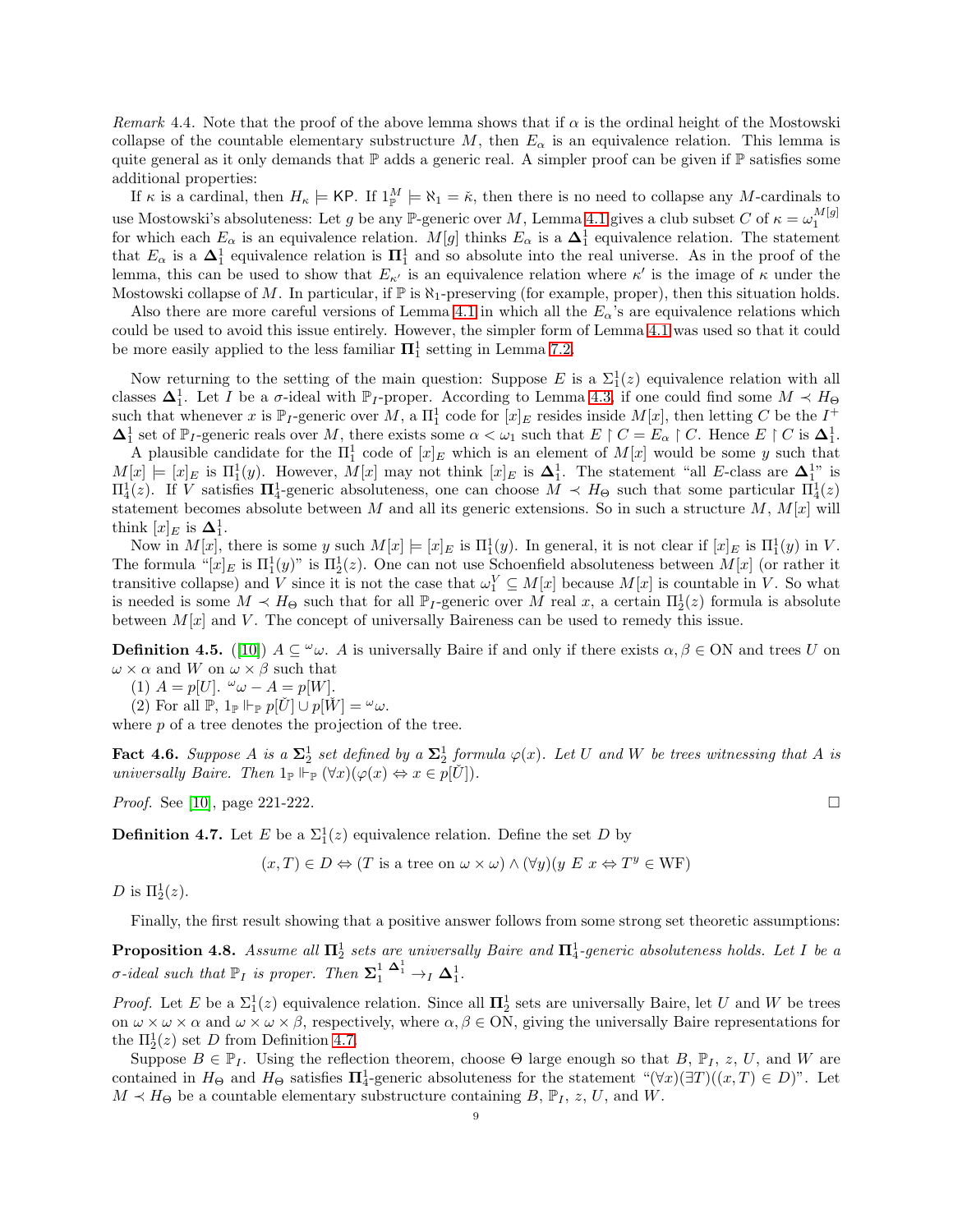By Fact [2.4,](#page-3-0) let C be the  $I^+$   $\Delta_1^1$  subset of  $\mathbb{P}_I$ -generic over M reals in B. Let  $g \in C$ . Since E has all classes  $\Delta_1^1$ , M satisfies  $(\forall x)(\exists T)((x,T) \in D)$ . Because M has generic absoluteness for this formula,  $M[g] \models (\forall x)(\exists T)((x,T) \in D)$ . There exists some  $T \in M[g]$  such that  $M[g] \models (g,T) \in D$ .

By Fact [4.6,](#page-8-1)  $M[g] \models (g, T) \in p[U]$ . There exists  $\Phi : \omega \to \alpha$  with  $\Phi \in M[g]$  such that  $(g, T, \Phi) \in [U]$ . For each  $n \in \omega$ ,  $(g \restriction n, T \restriction n, \Phi \restriction n) \in M$ . For each  $n, M[g] \models (g \restriction n, T \restriction n, \Phi \restriction n) \in U$ . By absoluteness, for each n,  $M \models (g \restriction n, T \restriction n, \Phi \restriction n) \in U$ . Since  $M \prec H_{\Theta}$ , for all n,  $(g \restriction n, T \restriction n, \Phi \restriction n) \in U$  in the true universe V. Therefore, in V,  $(g, T, \Phi) \in [U]$ .  $(g, T) \in p[U]$ .  $(g, T) \in D$ . Note that  $(g, T) \in D$  implies that  $[g]_E$  is  $\Pi_1^1(T)$ .

It has been shown that for the chosen M, whenever g is  $\mathbb{P}_I$ -generic over M, there exists some  $z \in M[g]$ such that  $[g]_E$  is  $\Pi_1^1(z)$ . By Lemma [4.3,](#page-7-2) there is a countable ordinal  $\alpha$  such that for all  $\mathbb{P}_I$ -generic over M reals  $g, [g]_E = [g]_{E_{\alpha}}$ . Hence  $E \upharpoonright C = E_{\alpha} \upharpoonright C$ .  $E \upharpoonright C$  is  $\Delta_1^1$ . В последните поставите на производите на селото на селото на селото на селото на селото на селото на селото<br>В селото на селото на селото на селото на селото на селото на селото на селото на селото на селото на селото н

<span id="page-9-0"></span>Remark 4.9. By [\[2\]](#page-27-8), Theorem 8,  $\Pi_4^1$  generic absoluteness is equiconsistent with every set having a sharp and the existence of a reflecting cardinal. The proof of [\[2\]](#page-27-8), Theorem 8, shows that any structure satisfying  $\Sigma_4^1$  generic absoluteness is closed under sharps. By [\[10\]](#page-27-7), Theorem 3.4, all  $\Pi_2^1$  sets are universally Baire is equivalent to the existence of sharps for all sets. Hence, the hypothesis of Proposition [4.8](#page-8-2) is equiconsistent with all sets having sharps and the existence of a reflecting cardinal.

Observe that  $\Pi_4^1$  generic absoluteness can be avoided for those  $\Sigma_1^1$  equivalence relation such that the statement "all E-classes are  $\Delta_1^{1}$ " hold in any model of ZFC containing the defining parameter for E.

Proposition 4.10. The consistency of ZFC, sharps of all sets exists, and there exists a reflecting cardinal implies the consistency of  $\Sigma^1_1$  $\mathbf{\Delta}_1^1 \rightarrow_I \mathbf{\Delta}_1^1$  for all  $\sigma$ -ideal I on a Polish space such that  $\mathbb{P}_I$  is proper.

Proof. See Remark [4.9.](#page-9-0) □

Next, a positive answer to the main question will be obtained from assumptions with weaker consistency strength. The result above illustrates all the main ideas but used stronger than necessary assumptions:  $\Pi^1_4$ generic absolutness and all  $\Pi_2^1$  sets are universally Baire.  $\Pi_4^1$  generic absoluteness was used to preserve the statement "all E-classes are  $\Delta_1^{1}$ ". Below, it will be shown how sharps can be used to give a  $\Pi_3^1$ statement which is equivalent. Sharps will also be used to make the statement "all E-classes are  $\Delta_1^{1}$ " true in the desired generic extensions, which is more subtle than just applying Martin-Solovay absoluteness. As observed above, sharps play an important role in  $\mathbf{\Pi}^1_2$  sets being universally Baire. In the following, a much more careful analysis will be given to determine exactly which sharps are needed.

For the more optimal proof, iterable structures will be the main tools. Familar examples of iterable structures are V itself when V has a measurable cardinal, certain elementary substructures of  $V_{\Theta}$  when V contains a measurable cardinal, and mice that come from the existence of sharps. In the first two, the measure exists in the structure, but in the latter, the measure is external. Some references for this material are [\[25\]](#page-28-1), [\[1\]](#page-27-9), and any text in inner model theory.

Let X be some set. Recall a simple formulation of the statement " $X^{\sharp}$  exists" is that there is an elementary embedding  $j : L[X] \to L[X]$ . Another classical formulation is that there is a closed unbounded class of indiscernible (called the Silver's indiscernible) for  $L[X]$ . When  $x \in \mathcal{L}_2$ , the object  $x^{\sharp}$  can be considered a real coding statements about indiscernibles (in a language with countably many new constant symbols to be interpreted as a countably infinite subset of indiscernibles) true in  $L[x]$ . Another very useful characterization of  $X^{\sharp}$  is given by mice:

<span id="page-9-1"></span>**Definition 4.11.** (See [\[25\]](#page-28-1), Definition 10.18, Definition 10.30, and Definition 10.37.) Let  $\mathcal{L} = {\hat{\in}, E, U}$ where  $\dot{\in}$  is a binary relation symbol,  $\dot{E}$  is a unary predicate, and  $\dot{U}$  is also a unary predicate. Let X be a set. A X-mouse is a L-structure,  $\mathcal{M} = \langle J_\alpha[X], \in, X, U \rangle$  where  $J_\alpha[X]$  is the  $\alpha^{\text{th}}$  level of Jensen's fine structural hierarchy of  $L[X], \dot{E}^{\mathcal{M}} = X$ , and  $\dot{U}^{\mathcal{M}} = U$  with the following additional properties:

(a) M is an amenable structure, i.e., for all  $z \in J_\alpha[X]$ ,  $z \cap X \in J_\alpha[X]$  and  $z \cap U \in J_\alpha[X]$ .

(b) In the language  $\{\dot{\in}\}, (J_{\alpha}[X], \in) \models$  "ZFC – P and there is a largest cardinal".

(c) If  $\kappa$  is the largest cardinal of  $(J_{\alpha}[X], \in)$ , then  $\mathcal{M} \models U$  is a  $\kappa$ -complete normal non-trivial ultrafilter on κ.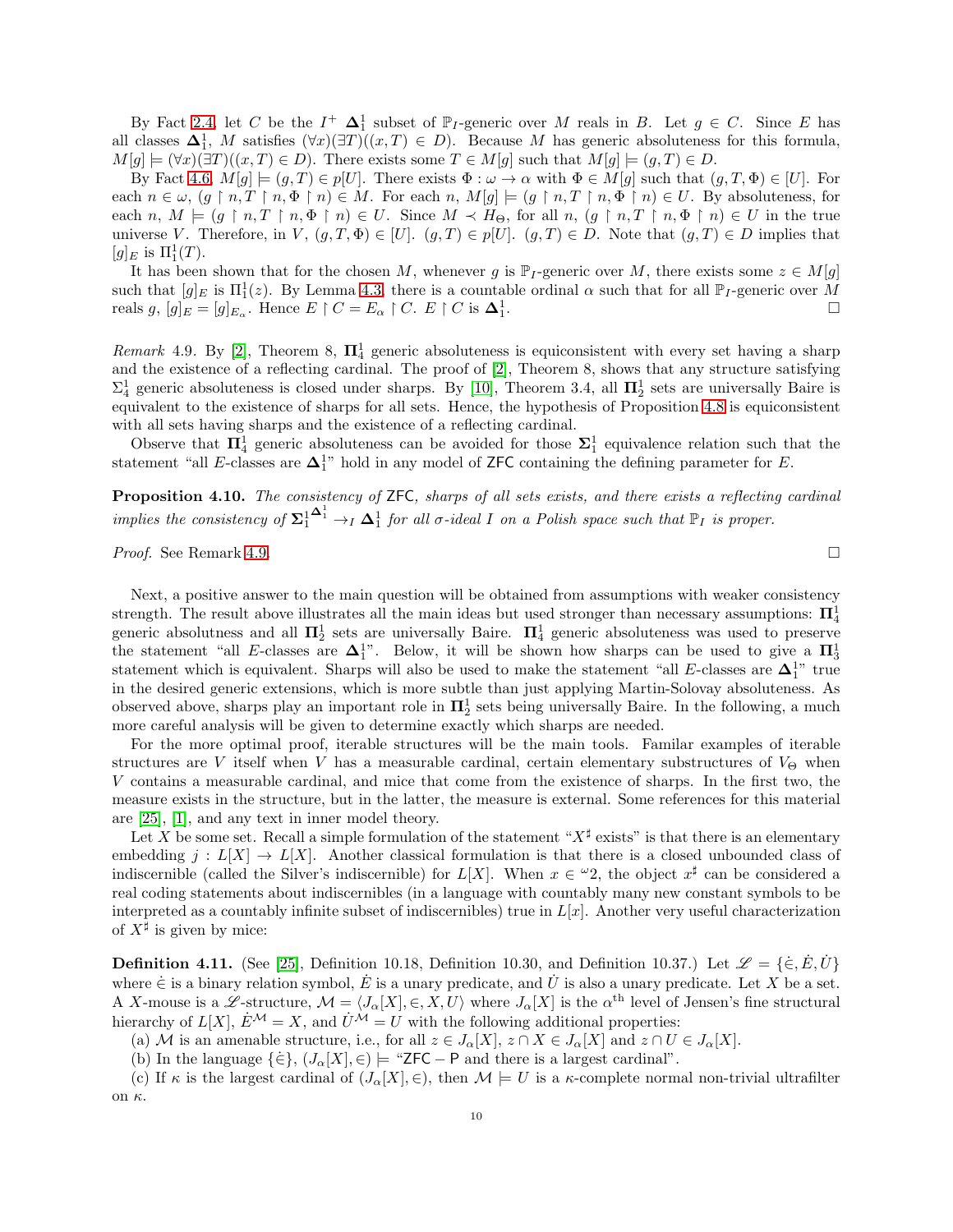(d) M is iterable, i.e., every structure appearing in any putative linear iteration of M (by U) is wellfounded.

The statement  $X^{\sharp}$  exists is also equivalent to the existence of an X-mouse.  $X^{\sharp}$  will sometimes also denote the smallest X-mouse M in the sense that if N is an X-mouse, then there is an  $\alpha$  such the  $\alpha^{\text{th}}$  iteration  $\mathcal{M}_{\alpha}$  is  $\mathcal{N}$ .

Under the condition that sharps of all reals exists, the statement "all E-classes are  $\Delta_1^{1}$ " will be shown to be  $\Pi_3^1$ . This is a significant improvement since  $\Pi_3^1$  generic absolutness is much easier to obtain.

<span id="page-10-0"></span>**Proposition 4.12.** Let E be a  $\Sigma_1^1(z)$  equivalence relation. There is a  $\Pi_3^1(z)$  formula  $\varpi(v)$  in free variable v such that:

Let  $x \in \omega$ ?. If  $(x \oplus z)^{\sharp}$  exists, then the statement "[x] E is  $\Delta_1^1$ " is equivalent to  $\varpi(x)$ .

Assume for all  $r \in \omega$ ,  $r^{\sharp}$  exists. The statement "all E-classes are  $\Delta_1^1$ " is equivalent to  $(\forall x)\varpi(x)$ . In particular, this statement is  $\Pi_3^1(z)$ .

*Proof.* For simplicity, assume E is a  $\Sigma_1^1$  equivalence relation on  $\omega \omega$ . Let T be a recursive tree on  $\omega \times \omega \times \omega$ such that

$$
(x, y) \in E \Leftrightarrow T^{x,y}
$$
 is illfounded

Claim : Assume  $x^{\sharp}$  exists, then

$$
``V \models [x]_E \text{ is } \Delta_1^{1} \Leftrightarrow "1_{\text{Coll}(\omega, < c_1)} \Vdash_{\text{Coll}(\omega, < c_1)} (\exists c)(c \in \text{WO} \land (\forall y)(\neg (y \ E \ x) \Rightarrow \text{rk}(T^{x,y}) < \text{ot}(c))) \text{''} \in x^{\sharp}
$$

Here  $c_1$  comes from  $\{c_n : n \in \omega\}$ , which is a collection of constant symbols used to denote indiscernibles. Proof of Claim: Assume  $[x]_E$  is  $\Delta_1^1$ . Then

$$
(\exists \xi < \omega_1)(\forall y)(\neg (y \ E \ x) \Rightarrow \text{rk}(T^{x,y}) < \xi)
$$

Since  $x^{\sharp}$  exists,  $\omega_1$  is inaccessible in  $L[x]$  and  $|\mathscr{P}^{L[x]}(\text{Coll}(\omega,\xi))| = \aleph_0$ . In V, there is a  $g \subseteq \text{Coll}(\omega,\xi)$  which is Coll $(\omega, \xi)$  generic over  $L[x]$ . Since  $g \in V$ , there is a  $c \in L[x][g] \subseteq V$  such that  $c \in WO$  and  $ot(c) = \xi$ .

$$
V \models (\forall y)(\neg (y \ E \ x) \Rightarrow \text{rk}(T^{x,y}) < \text{ot}(c))
$$

Since this statement above is  $\Pi_2^1$ , Schoenfield absoluteness gives

$$
L[x][g] \models (\forall y)(\neg (y \ E \ x) \Rightarrow \text{rk}(T^{x,y}) < \text{ot}(c))
$$

Using the weak homogeneity of  $Coll(\omega, \xi)$ ,

$$
L[x]\models 1_{\mathrm{Coll}(\omega,\xi)}\Vdash_{\mathrm{Coll}(\omega,\xi)}(\exists c)(c\in\mathrm{WO}\wedge(\forall y)(\neg(y\mathrel{E}x)\Rightarrow\mathrm{rk}(T^{x,y})<\mathrm{ot}(c)))
$$

The statement forced above is  $\Sigma_3^1$ . By upward absoluteness of  $\Sigma_3^1$  statements

$$
L[x] \models 1_{\text{Coll}(\omega, < \omega_1)} \Vdash_{\text{Coll}(\omega, < \omega_1)} (\exists c)(c \in \text{WO} \land (\forall y)(\neg(y \ E \ x) \Rightarrow \text{rk}(T^{x,y}) < \text{ot}(c)))
$$

$$
``1_{\mathrm{Coll}(\omega,
$$

 $(\Leftarrow)$  Assume

$$
``1_{\mathrm{Coll}(\omega,
$$

Let  $\xi < \omega_1$  be a Silver indiscernible for  $L[x]$ . Then

$$
L[x] \models 1_{\text{Coll}(\omega,<\xi)} \Vdash_{\text{Coll}(\omega,<\xi)} (\exists c)(c \in \text{WO} \land (\forall y)(\neg(y \ E \ x) \Rightarrow \text{rk}(T^{x,y}) < \text{ot}(c)))
$$

Again since  $\xi < \omega_1$  and  $\omega_1$  is inaccessible in  $L[x]$ ,  $\mathscr{P}^{L[x]}(\text{Coll}(\omega,<\xi))$  is countable in V. In V, there exists  $g \subseteq \text{Coll}(\omega, < \xi)$  which is  $\text{Coll}(\omega, < \xi)$ -generic over V.

$$
L[x][g] \models (\exists c)(c \in \mathcal{WO} \land (\forall y)(\neg(y \ E \ x) \Rightarrow \text{rk}(T^{x,y}) < \text{ot}(c)))
$$

Since  $g \in V$ ,  $L[x][g] \subseteq V$  and there exists a  $c \in L[x][g]$  such that

$$
L[x][g] \models (\forall y)(\neg(y \ E \ x) \Rightarrow \text{rk}(T^{x,y}) < \text{ot}(c))
$$

This statement is  $\mathbf{\Pi}_2^1$ . Since  $L[x][g] \subseteq V$ , Schoenfield absoluteness can be applied to give

$$
V \models (\forall y)(\neg(y \ E \ x) \Rightarrow \operatorname{rk}(T^{x,y}) < \operatorname{ot}(c))
$$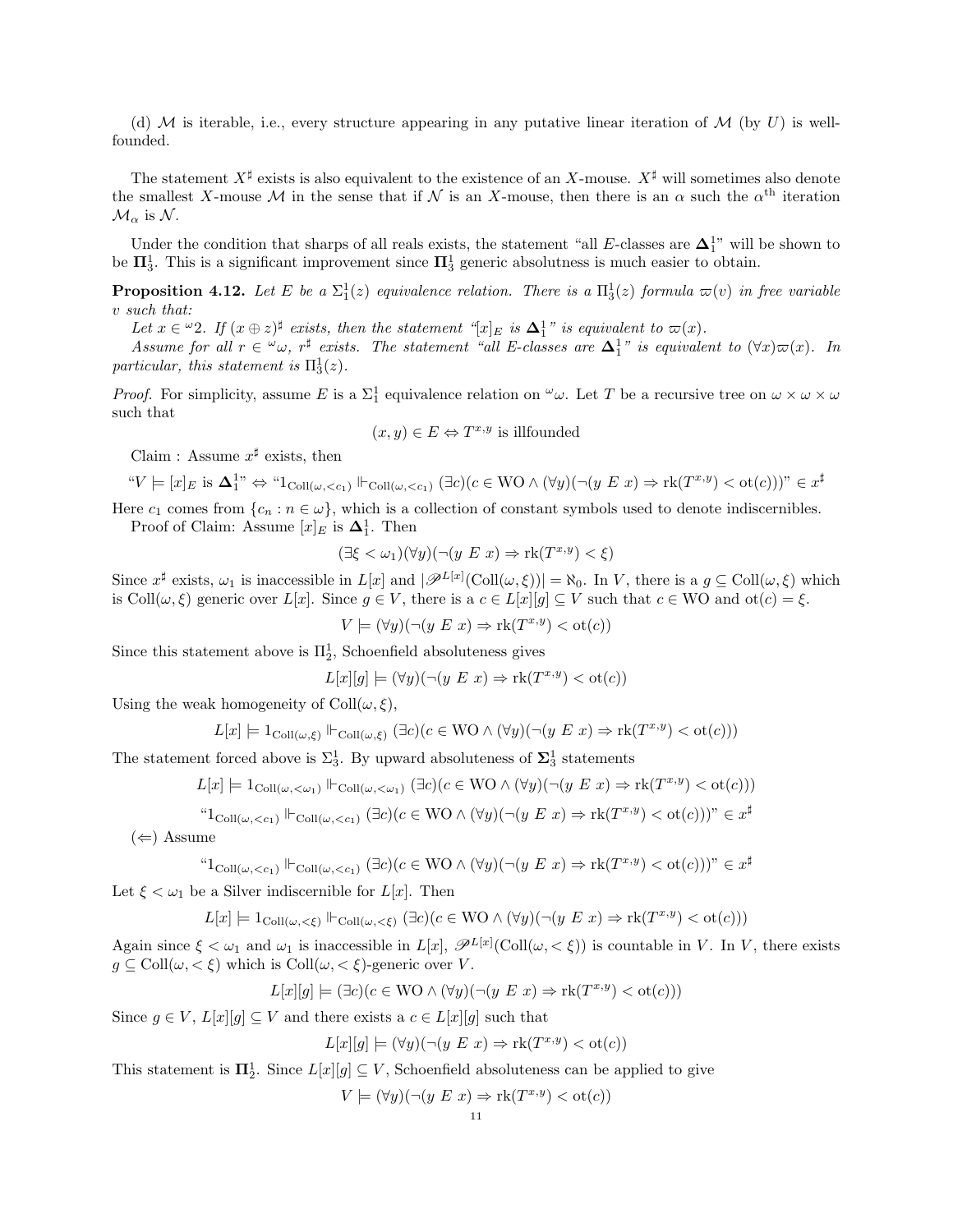Therefore,

$$
V \models [x]_E \text{ is } \Delta_1^1
$$

This concludes the proof of the claim.

The statement in variables v and w expressing " $w = v^{\sharp}$ " is  $\Pi_2^1$ . Therefore

$$
[x]_E \text{ is } \Delta_1^1
$$

if and only if

$$
(\forall y)((y = x^{\sharp}) \Rightarrow \text{``1}_{\text{Coll}(\omega, < c_1)} \Vdash_{\text{Coll}(\omega, < c_1)} (\exists c)(c \in \text{WO} \land (\forall y)(\neg(y \ Ex) \Rightarrow \text{rk}(T^{x,y}) < \text{ot}(c))) \in y)
$$

The latter is  $\Pi_3^1(x)$ .

Similarly

$$
(\forall x)([x]_E \text{ is } \Delta_1^1)
$$

if and only if

 $(\forall x)(\forall y)((y = x^{\sharp}) \Rightarrow \text{``1}_{\text{Coll}(\omega, < c_1)} \Vdash_{\text{Coll}(\omega, < c_1)} (\exists c)(c \in \text{WO} \land (\forall y)(\neg(y \ E \ x) \Rightarrow \text{rk}(T^{x,y}) < \text{ot}(c)))$ " $\in y$ )

The latter is  $\Pi_3^1$ .

Let  $\varpi(v)$  be the statement:

$$
(\forall y)(y = v^{\sharp} \Rightarrow "1_{\text{Coll}(\omega, < c_1)} \Vdash_{\text{Coll}(\omega, < c_1)} (\exists c)(c \in \text{WO} \land (\forall y)(\neg(y \ E \ v) \Rightarrow \text{rk}(T^{v,y}) < \text{ot}(c)))^{\circ} \in y)
$$
\nBy the above results, this works.

So assuming for all  $x \in \omega_2$ ,  $x^{\sharp}$  exists, the statement "all E-classes are  $\Delta_1^{1}$ " is  $\Pi_3^1$ . Below some conditions for  $\Pi^1_3$  generic absoluteness will be explored. However, there is still a subtle point to be noted. Assuming all sharps of reals exists and generic  $\mathbf{\Pi}^1_3$  absoluteness holds for a forcing  $\mathbb{P}$ . Let  $G \subseteq \mathbb{P}$  be  $\mathbb{P}$ -generic over V. Then in  $V[G]$ , the statement  $(\forall x)(\varpi(x))$  remains true by  $\mathbf{\Pi}^1_3$  absoluteness. But if  $V[G]$  does not satisfy all sharps of reals exists, then it may not be true that  $(\forall v)(\varpi(v))$  is equivalent to the statement "all E-classes" are  $\Delta_1^{1}$ ". For the main question in the case of  $\mathbb{P}_I$ , only the fact that  $[\dot{x}_{gen}]_E$  is  $\Delta_1^1$  will be of any concern. In  $V[G]$ , one has  $(\forall x)(\varpi(x))$ . In particular, if g is the generic real added by G, then  $\varpi(g)$  holds. If  $(g \oplus z)^{\sharp}$ exists, then Proposition [4.12](#page-10-0) implies " $[g]_E$  is  $\Delta_1^{1}$ " is equivalent to  $\varpi(g)$ . Hence  $[g]_E$  is  $\Delta_1^1$  in  $V[G]$ . The following is a situation (applicable later) for which  $(g \oplus z)^{\sharp}$  exists.

<span id="page-11-1"></span>Fact 4.13. Let A be a set. Suppose  $A^{\sharp}$  exists and  $j: L[A] \to L[A]$  is a nontrivial elementary embedding. Suppose  $\mathbb{P} \in L[A]$  is a forcing in  $(V_{crit(j)})^{L[A]}$ . Suppose  $G \subseteq \mathbb{P}$  is generic over V (or just  $L[A]$ ), then  $\langle A, G \rangle^{\sharp}$ exists in  $V[G]$ .

*Proof.* Since  $\mathbb{P} \in (V_{\text{crit}(j)})^{L[A]}, j'' \text{tc}(\{\mathbb{P}\}) = \text{tc}(\{\mathbb{P}\}).$  Define the lift  $\tilde{j}: L[\langle A, G \rangle] \to L[\langle A, G \rangle]$  by  $\tilde{j}(\tau[G]) = j(\tau)[G]$ 

By the usual arguments,  $\tilde{j}$  is a nontrivial elementary embedding definable in  $V[G]$ . Hence  $\langle A, G \rangle^{\sharp}$  exists.  $\Box$ 

Next, a few more basic properties of iterable structures:

<span id="page-11-0"></span>Fact 4.14. Let  $\mathcal{L} = \{\dot{\in}, \dot{U}\}\$ . Suppose  $\mathcal{N} = (N, \in, V)$  is an iterable structure. Suppose  $\mathcal{M} = (M, \in, U)$  is a L-structure such that there exists an L-elementary embedding  $j : \mathcal{M} \to \mathcal{N}$ . Then M is iterable.

*Proof.* See [\[1\]](#page-27-9), Lemma 18 for a proof.  $\square$ 

<span id="page-11-2"></span>Fact 4.15. Let  $M \prec H_{\Theta}$  be a countable elementary substructure where  $\Theta$  is some sufficienty large cardinal. Let U be an iterable structure and  $U \in M$ . Let  $\mathcal{U}^M = \mathcal{U} \cap M$ . Then  $\mathcal{U}^M$  is iterable.

*Proof.* Let  $\varphi$  be some  $\mathscr{L} = {\{\dot{\in}, \dot{U}\}}$  sentence. For any  $x \in \mathcal{U} \cap M$ ,  $\mathcal{U}^M \models \varphi(x)$  if and only if  $M \models \mathcal{U} \models \varphi(x)$ . Since  $M \prec H_{\Theta}$ , if and only if  $V \models U \models \varphi(x)$ . Hence  $\mathcal{U}^M \prec \mathcal{U}$  as an  $\mathscr{L}$ -structure. By Fact [4.14,](#page-11-0)  $\mathcal{U}^M$  is iterable.  $\square$ 

As mentioned above, it is not possible in general to claim that  $\Pi_2^1$  statements are absolute between a countable model  $M$  and the universe  $V$  since Schoenfield absoluteness can not be applied when it is not the case that  $\omega_1^V \subseteq M$ . However,  $\omega_1$ -iterable structures can be used to solve this problem by applying Schoenfield absoluteness in the  $\omega_1$  iteration.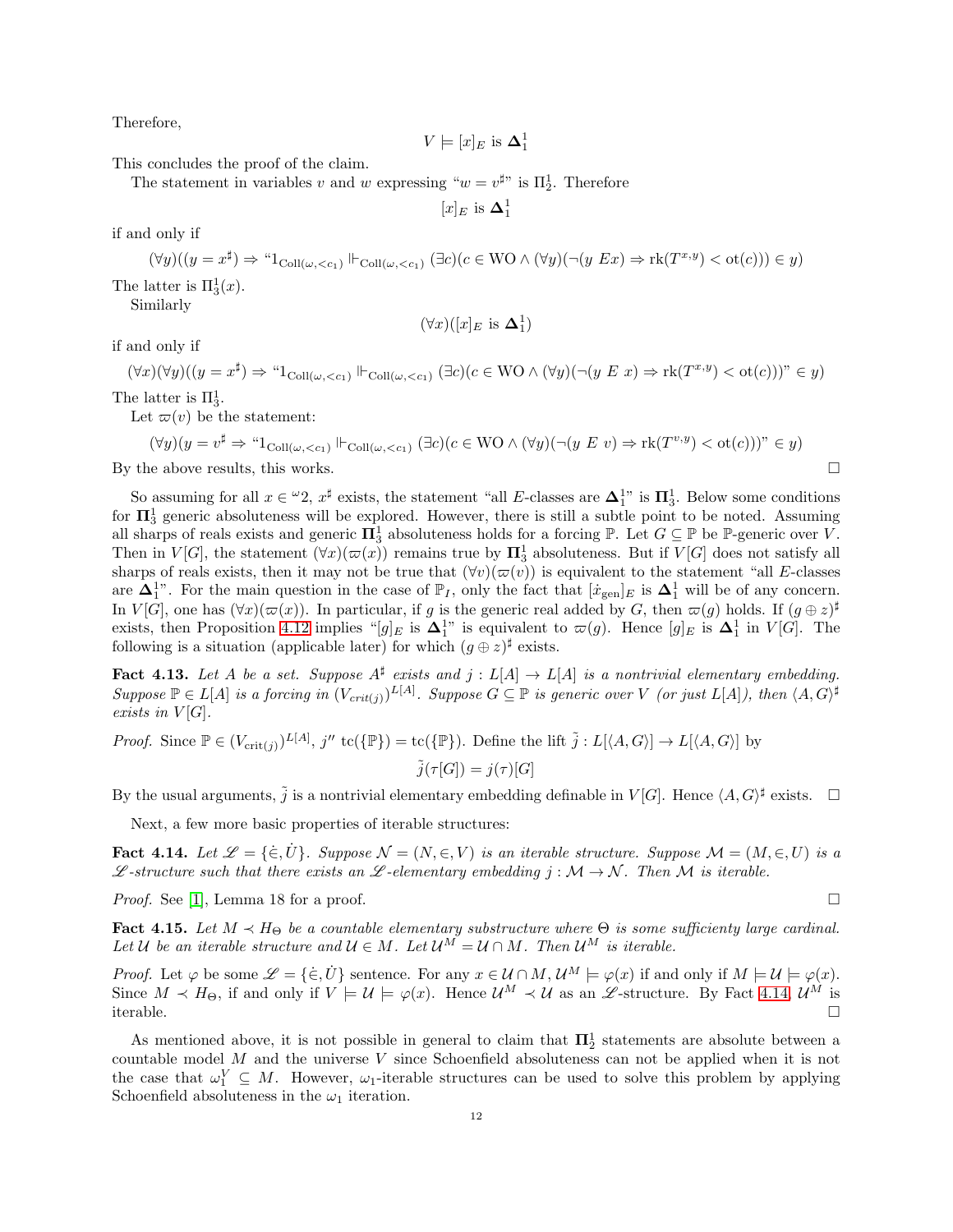<span id="page-12-0"></span>**Fact 4.16.** Let X be a set. Suppose  $\mathcal{M} = (J_{\alpha}[X], \in, X, U)$  is an X-mouse. Then  $J_{\alpha}[X]$  is  $\Pi_2^1$ -correct, that is, if  $\varphi$  is a  $\Pi_2^1$  sentence with parameters in  $J_\alpha[X]$ , then  $J_\alpha[X] \models \varphi$  if and only if  $V \models \varphi$ .

Let  $\kappa$  be the largest cardinal of  $(J_{\alpha}[X], \in)$ . Suppose  $\mathbb{P} \in J_{\alpha}[X]$  is a forcing such that  $(J_{\alpha}[X], \in) \models \mathbb{P} \in V_{\kappa}$ . Then  $J_{\alpha}[X]$  is P-generically  $\Pi_2^1$ -correct, that is, for all  $G \subseteq \mathbb{P}$  which is P-generic over  $J_{\alpha}[X]$  and  $G \in V$ , and any  $\Pi_2^1$ -formula coded in  $J_\alpha[X][G], J_\alpha[X][G] \models \varphi$  if and only if  $V \models \varphi$ .

*Proof.* Let  $\mathcal{M}_0 = \mathcal{M}$ . Let  $j_{0,\omega_1} : \mathcal{M}_0 \to \mathcal{M}_{\omega_1}$  denote the  $\omega_1$ -iteration.  $\mathcal{M}_{\omega_1}$  is well-founded, so let  $\mathcal{M}_{\omega_1} = (J_\beta[X], \in, X, U_{\omega_1})$ . Note that  $\beta \geq \omega_1$ . By [\[25\]](#page-28-1), Lemma 10.21 (d),  $j_{0,\omega_1}$  is a full  $(\Sigma_\omega)$  elementary embedding in the language  $\{\dot{\in}, E\}$ . So if  $\varphi$  is a  $\Pi_2^1$  statement with parameter in  $J_\alpha[X]$  then  $J_\alpha[X] \models \varphi$  if and only if  $J_{\beta}[X] \models \varphi$ . Since  $\omega_1^V \subseteq J_{\beta}[X]$ ,  $J_{\beta}[X] \models \varphi$  if and only if  $V \models \varphi$ .

For the second statement: Since  $(J_{\alpha}[X], \in) \models \mathbb{P} \in V_{\kappa}, j_{0,\omega_1}$  does not move any elements in the transitive closure of P. Also no new subsets of P appears in  $J_\beta[X]$ . Thus if G is P-generic over  $J_\alpha[X]$ , then G is P-generic over  $J_{\beta}[X]$ . Lift the elementary embedding  $j_{0,\omega_1}: J_{\alpha}[X] \to J_{\beta}[X]$  to  $\tilde{j}_{0,\omega_1}: J_{\alpha}[X][G] \to J_{\beta}[X][G]$ in the usual way: if  $\tau \in J_{\alpha}[X]^{\mathbb{P}},$  then

$$
\tilde{j}_{0,\omega_1}(\tau[G]) = j_{0,\omega_1}(\tau)[G]
$$

 $\tilde{j}_{0,\omega_1}$  is a well-defined elementary embedding. Let  $\varphi$  be a  $\Pi^1_2$  formula coded in  $J_\alpha[X][G]$ . Using this elementary embedding,  $J_{\alpha}[X][G] \models \varphi$  if and only if  $J_{\beta}[X][G] \models \varphi$ . Since  $\omega_1^V \subseteq J_{\beta}[X][G]$  and using Schoenfield absoluteness,  $J_{\beta}[X][G] \models \varphi$  if and only if  $V \models \varphi$ .

<span id="page-12-1"></span>Fact 4.17. Let  $\mathbb P$  be a forcing. Suppose  $\varphi(v)$  is a formula with one free variable. By fullness or the maximality principle (see [\[21\]](#page-27-10) Theorem IV.7.1), there exists a name  $\tau_{\varphi}^{\mathbb{P}}$  such that  $1_{\mathbb{P}} \Vdash_{\mathbb{P}} (\exists v)(\varphi(v))$  if and only if  $1_{\mathbb{P}} \Vdash_{\mathbb{P}} \varphi(\tau_{\varphi}^{\mathbb{P}})$ . If  $\tau_{\varphi}^{\mathbb{P}}$  is a name for a real, one may assume that it is a nice name for a real.

<span id="page-12-2"></span>**Fact 4.18.** Consider the  $\Sigma_3^1$  sentence  $(\exists v)(\varphi(v))$  where  $\varphi(v)$  is  $\Pi_2^1$ . If  $\langle \mathbb{P}, \tau_{\varphi}^{\mathbb{P}} \rangle^{\sharp}$  exists, then  $(\exists v)(\varphi(v))$  is absolute between the ground model and P-extensions.

Proof. This is originally proved using the Martin-Solovay tree, which were implicit in [\[23\]](#page-28-2). The proof from [\[5\]](#page-27-11) Theorem 3 is sketched below to make explicit what sharps are necessary.

Suppose  $1_{\mathbb{P}} \Vdash_{\mathbb{P}}^V (\exists v) \varphi(v)$ . Then  $1_{\mathbb{P}} \Vdash_{\mathbb{P}}^V \varphi(\tau_{\varphi}^{\mathbb{P}})$ .

Note that  $\mathbb{P} \in \langle \mathbb{P}, \tau_{\varphi}^{\mathbb{P}} \rangle^{\sharp}$  and  $\langle \mathbb{P}, \tau_{\varphi}^{\mathbb{P}} \rangle^{\sharp} \models \mathbb{P} \in V_{\kappa}$ , where  $\kappa$  is the largest cardinal of  $\langle \mathbb{P}, \tau_{\varphi}^{\mathbb{P}} \rangle^{\sharp}$ .

Using some standard way of coding, let T be a tree of attempts to build a tuple  $(\mathcal{M}, \mathbb{Q}, H, y, j)$  with the following properties:

(1)  $M$  is a countable structure satisfying (a), (b), and (c) from Definition [4.11.](#page-9-1)

 $(2)$  Q  $\in \mathcal{M}$  is a forcing.

(3) H is  $\mathbb{Q}$ -generic over M.

(4) y is a real in  $\mathcal{M}[H]$  and  $\mathcal{M}[H] \models \varphi(y)$ .

(5)  $j: \mathcal{M} \to \langle \mathbb{P}, \tau_{\varphi}^{\mathbb{P}} \rangle^{\sharp}$  is an elementary embedding in the language  $\{\dot{\in}, E, \dot{U}\}$  with  $j(\mathbb{Q}) = \mathbb{P}$ .

Let G be an arbitrary P-generic over V. Since  $V[G] \models (\exists v)\varphi(v), V[G] \models \varphi(\tau_{\varphi}^{\mathbb{P}}[G])$ . By the downward absoluteness of  $\Pi_2^1$  statements (which follows from Mostowski absoluteness),  $\langle \mathbb{P}, \tau_{\varphi}^{\mathbb{P}} \rangle^{\sharp}[G] \models \varphi(\tau_{\varphi}^{\mathbb{P}}[G])$ . By Downward-Lowenheim-Skolem, let  $\mathcal N$  be a countable  $\{\dot{\in}, \dot{E}, \dot{U}\}$  elementary substructure of  $\langle \mathbb P, \tau_\varphi^{\mathbb P}\rangle^\sharp$  containing **P** and  $\tau_{\varphi}^{\mathbb{P}}$ . Let M be the Mostowski collapse of N, and  $j : \mathcal{M} \to \langle \mathbb{P}, \tau_{\varphi}^{\mathbb{P}} \rangle^{\sharp}$  be the induced elementary embedding. Let  $\mathbb{Q} = j^{-1}(\mathbb{P})$ . Let  $H = j^{-1}[G]$ . Let  $y = j^{-1}(\tau^{\mathbb{P}}_{\varphi})[H]$ . So in  $V[G]$ ,  $(\mathcal{M}, \mathbb{Q}, H, y, j)$  is a path through  $T$ .

Therefore, in  $V[G]$ , the tree T is illfounded. Hence it is illfounded in V by  $\Delta_1$ -absoluteness. In V, let  $(M, \mathbb{Q}, H, y, j)$  be such a path. By Fact [4.14,](#page-11-0) M is iterable. By Fact [4.16,](#page-12-0)  $\mathcal{M}[H] \models \varphi(y)$  implies  $V \models \varphi(y)$ . This establishes that  $(\exists v)\varphi(v)$  is downward absolute from  $V[G]$  to V. This completes the proof.

**Definition 4.19.** Let I be a  $\sigma$ -ideal on a Polish space X such that  $\mathbb{P}_I$  is proper. If  $\sigma$  is the formula from Proposition [4.12,](#page-10-0) then  $\neg(\forall v)\varpi(v)$  is  $\Sigma_3^1$  and can be written as  $(\exists v)\zeta(v)$  where  $\zeta$  is  $\Pi_2^1$ . Let  $\mu_E^I$  be  $\tau_{\zeta}^{\mathbb{P}_I}$  from Fact [4.17.](#page-12-1)

<span id="page-12-3"></span>**Definition 4.20.** Let I be a  $\sigma$ -ideal on  $\omega$  such that  $\mathbb{P}_I$  is proper. Consider the formula " $(\exists y)([\dot{x}_{gen}]_E$  is  $\Pi_1^1(y)$ ". Write it as  $(\exists y)\psi(y)$ . By Fact [4.17,](#page-12-1) let  $\sigma_E^I$  be  $\tau_{\psi}^{\mathbb{P}_I}$ .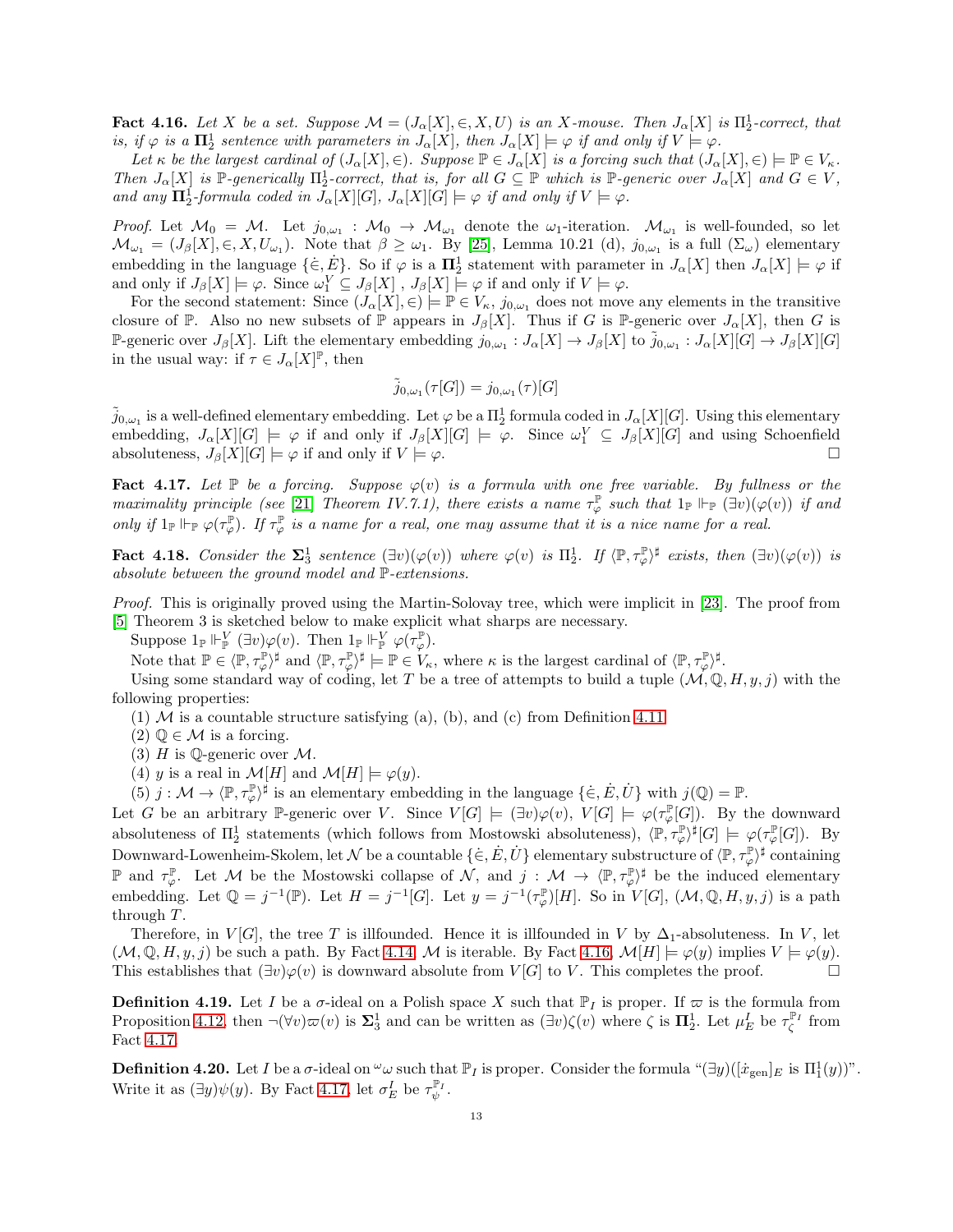**Definition 4.21.** Suppose I is a  $\sigma$ -ideal on  $\omega$  such that  $\mathbb{P}_I$  is proper. Let  $E \in \Sigma_1^1$  $\Delta_1^1$ . Define  $\chi_E^I$  =  $\langle \mathbb{P}_I, \mu_E^I, \sigma_E^I \rangle.$ 

The following result gives a positive answer to the main question for  $\Sigma^1_1$  $\mathbf{\Delta}^1$  using sharps for some small sets.

<span id="page-13-0"></span>**Theorem 4.22.** Suppose I is a  $\sigma$  ideal on  $\omega$  such that  $\mathbb{P}_I$  is proper. If for all  $x \in \omega_2$ ,  $x^{\sharp}$  exists and  $(\chi_E^I)^{\sharp}$ exists for all  $E \in \Sigma_1^1$  $\mathbf{\Delta}^1_1$ , then  $\mathbf{\Sigma}^1_1$  $\mathbf{\Delta}^1_1 \to_I \mathbf{\Delta}^1_1.$ 

*Proof.* Let  $\Theta$  be sufficiently large and  $M \prec H_{\Theta}$  is countable elementary with  $(\chi_E^I)^{\sharp} \in M$ . Note that  $M \models (\chi_E^I)^\sharp$  exists and for all  $x \in {}^{\omega}2$ ,  $x^\sharp$  exists.

First to show that  $(\forall v)(\varpi(v))$  is a  $\mathbb{P}_I$ -generically absolute for M: Since M satisfies all sharps of reals exists, Proposition [4.12](#page-10-0) implies "all E-classes are  $\Delta_1^{1}$ " is equivalent to  $(\forall v)(\varpi(v))$ . The latter is  $\Pi_3^1$  and so its negation is  $\Sigma_3^1$ . Since  $M \models \langle \mathbb{P}_I, \mu_E^I \rangle^{\sharp}$  exists, Fact [4.18](#page-12-2) implies the statement,  $(\forall v)(\varpi(v))$  is absolute between M and  $\mathbb{P}_I$  extensions of M. Since M satisfies "all E-classes are  $\Delta_1^{1}$ " and M satisfies all sharps of reals exists, M satisfies  $(\forall v)(\varpi(v))$ . Therefore, all  $\mathbb{P}_I$  extensions of M satisfy the formula  $(\forall v)(\varpi(v))$ .

Since  $\mathbb{P}_I^{\sharp}$  exists, there exists a  $j: L[\mathbb{P}_I] \to L[\mathbb{P}_I]$  with  $\mathbb{P}_I \in (V_{\text{crit}(j)})^{L[\mathbb{P}]}$ . Therefore, Fact [4.13](#page-11-1) implies  $1_{\mathbb{P}_I} \Vdash_{\mathbb{P}_I} \dot{x}_{\text{gen}}^{\sharp}$  exists . So  $M \models 1_{\mathbb{P}_I} \Vdash_{\mathbb{P}_I} \dot{x}_{\text{gen}}^{\sharp}$  exists . By Proposition [4.12,](#page-10-0)

$$
M \models 1_{\mathbb{P}_I} \Vdash_{\mathbb{P}_I} ([\dot{x}_{\text{gen}}]_E \text{ is } \Delta_1^1) \Leftrightarrow \varpi(\dot{x}_{\text{gen}})
$$

Since all  $\mathbb{P}_I$  extensions of M satisfy  $(\forall v)(\varpi(v))$ , all  $\mathbb{P}_I$  extensions of M satisfy  $[\dot{x}_{gen}]_E$  is  $\Delta_1^1$ .

By the result of the previous paragraph,  $1_{\mathbb{P}_I}$   $\mathbb{H}_{\mathbb{P}_I}^M$   $(\exists y)\psi(y)$ , where  $\psi$  is the formula from Definition [4.20.](#page-12-3) Therefore,  $1_{\mathbb{P}_I} \Vdash_{\mathbb{P}_I}^M \psi(\sigma_E^I)$ . Note that  $\psi(y)$  is actually  $\psi'(x_{\text{gen}}, y)$ , where  $\psi'$  is  $\mathbf{\Pi}_2^1$  with parameters from M asserting that  $[\dot{x}_{gen}]$  is  $\Pi_1^1(y)$ . Since  $\dot{x}_{gen}$  is constructible from  $\mathbb{P}_I$ , the existence of  $\langle \mathbb{P}_I, \dot{x}_{gen}, \sigma_E^I \rangle^{\sharp}$ follows from the existence of  $\langle \mathbb{P}_I, \sigma_E^I \rangle^{\sharp}$ . Applying the downward absoluteness of  $\mathbf{\Pi}_2^1$  statement from  $M[x]$  to  $(\langle \mathbb{P}_I, \sigma_E^I \rangle^{\sharp})^M[x]$  (where x is any  $\mathbb{P}_I$ -generic over M real) gives  $(\langle \mathbb{P}_I, \sigma_E^I \rangle^{\sharp})^M[x] \models \psi'(x, \sigma_E^I[x])$ . By Fact [4.15,](#page-11-2)  $(\langle \mathbb{P}_I, \sigma_E^I \rangle^{\sharp})^M$  is still iterable. Applying Fact [4.16](#page-12-0) (generic  $\Pi_2^1$ -correctness) to  $(\langle \mathbb{P}_I, \sigma_E^I \rangle^{\sharp})^M[x]$  and V, one has  $V \models \psi'(x, \sigma_E^I[x])$  where x is any  $\mathbb{P}_I$ -generic over M. So it has been shown that  $M[x] \models [x]_E$  is  $\Pi_1^1(\sigma_E^I[x])$ and  $V \models [x]_E$  is  $\Pi_1^1(\sigma_E^I[x])$ .

Lemma [4.3](#page-7-2) implies that there is some countable  $\alpha$  such that for all x which is  $\mathbb{P}_I$ -generic over M,  $[x]_{E_{\alpha}} =$  $[x]_E$ . Therefore if B is an arbitrary  $I^+ \Delta_1^1$  subset and C is the  $I^+ \Delta_1^1$  set of  $\mathbb{P}_I$ -generic over M reals in B, then  $E \upharpoonright C = E_{\alpha} \upharpoonright C$ .  $\{E\} \rightarrow_I \Delta_1^1$ .

Since  $\mathbb{P}_I$  is a collection of subsets of  $\omega \omega$  and  $\mu_E^I$  and  $\sigma_E^I$  can be taken to be nice names for reals,  $\chi_E^I$  is an element of  $H_{(2^{\aleph_0})^+}$ . Therefore, if there is a measurable or a Ramsey cardinal, then  $(\chi_E^I)^{\sharp}$  will exist.

**Corollary 4.23.** If  $z^{\sharp}$  exists for all  $z \in H_{(2^{\aleph_0})^+}$ , then  $\Sigma_1^1$  $\mathbf{\Delta}^1_1 \rightarrow_I \mathbf{\Delta}^1_1$  for all  $\sigma$ -ideal I such that  $\mathbb{P}_I$  is proper.

**Corollary 4.24.** If there exists a Ramsey cardinal, then  $\Sigma_1^1$  $\mathbf{\Delta}_1^1 \rightarrow_I \mathbf{\Delta}_1^1$  for all  $\sigma$ -ideal I such that  $\mathbb{P}_I$  is proper.

# 5.  $\Sigma_1^1$  Equivalence Relations and Some Ideals

<span id="page-13-1"></span>Some partial results about the main question for  $\Sigma_1^1$  equivalence relations with all classes  $\Delta_1^1$  will be provided in this and the next section. These are proved using various different techniques and different set theoretic assumptions (usually of lower consistency strength than the full answer of the previous section). These results may be useful in understanding what combination of universes,  $\Sigma_1^1$  equivalence relations, and  $\sigma$ -ideals can not be used to demonstate the consistency of a negative answer to the main question.

In this section, the focus will be on the main question in the case of some classical ideals I with  $\mathbb{P}_I$  proper.

**Definition 5.1.** Let X be a Polish space. Let  $I_{\text{countable}} := \{A \subseteq X : |A| \leq \aleph_0\}$ .  $\mathbb{P}_{I_{\text{countable}}}$  is forcing equivalent to Sacks forcing.

<span id="page-13-2"></span> $\textbf{Proposition 5.2.} \ \boldsymbol{\Sigma}_1^1 \rightarrow_{I_{countable}} \boldsymbol{\Delta}_1^1.$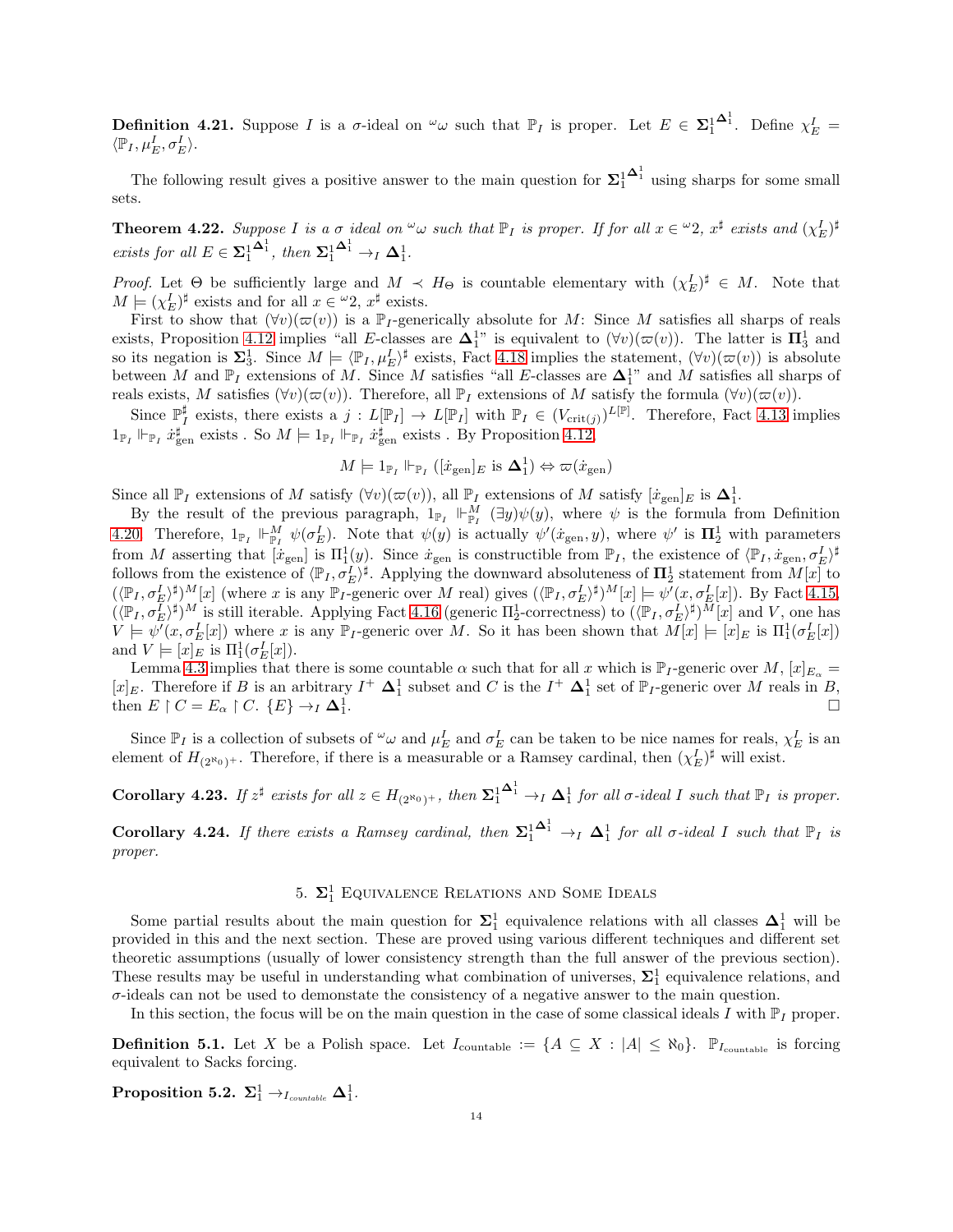*Proof.* Let E be any  $\Sigma_1^1$  equivalence relation. (Note there is no condition on the classes being  $\Delta_1^1$  for this proposition.) Let B be  $I^+_{\text{countable}} \Delta_1^1$  set, i.e. an uncountable  $\Delta_1^1$  set.

Suppose there is some  $x \in B$  such that  $[x]_E \cap B$  is uncountable. The perfect set property for the  $\Sigma_1^1$  set  $[x]_E \cap B$  implies that  $[x]_E \cap B$  has a perfect subset C. Then  $E \upharpoonright C = \text{ev} \upharpoonright C$ . So  $\{E\} \rightarrow_{I_{\text{countable}}} \Delta_1^1$ .

Otherwise,  $[x]_E \cap B$  is countable for all  $x \in B$ .  $E \upharpoonright B$  is a  $\Sigma_1^1$  equivalence relation with all classes countable. Then  $\{E\} \rightarrow_I \mathbf{\Delta}_1^1$  follows from Fact [3.2.](#page-4-2)

**Definition 5.3.** Let  $I_{E_0}$  denote the  $\sigma$ -ideal  $\sigma$ -generated by the  $\Delta_1^1$  sets on which  $E_0$  is smooth.

<span id="page-14-3"></span>**Fact 5.4.**  $\mathbb{P}_{I_{E_0}}$  is forcing equivalent to Prikry-Silver forcing. Hence  $\mathbb{P}_{I_{E_0}}$  is a proper forcing.

*Proof.* See [\[30\]](#page-28-3), Lemma 2.3.37.

<span id="page-14-0"></span>Fact 5.5.  $\Sigma^1_1 \rightarrow_{I_{E_0}} \{id, ev, E_0\}$ 

*Proof.* See [\[17\]](#page-27-0), Theorem 7.1.1.

Corollary 5.6.  $\Sigma^1_1 \rightarrow_{I_{E_0}} \Delta^1_1$ .

*Proof.* This follows immediately from Fact [5.5](#page-14-0) since id, ev, and  $E_0$  are all  $\Delta_1^1$  equivalence relations.  $\Box$ 

**Definition 5.7.** Let  $I_{\text{measure}}$  be the  $\sigma$ -ideal  $\sigma$ -generated by the meager subsets of  $\omega$  (or more generally any Polish space).

Let  $I_{\text{null}}$  be the  $\sigma$ -ideal  $\sigma$ -generated by the Lebesgue null subsets of  $\omega$ .

Kechris communicated to the author the following results concerning the meager ideal. Define a set to be  $I_{\text{measure}}$  measurable if and only if that set has the Baire property. Define a set to be  $I_{\text{null}}$  measurable if and only if that set is Lebesgue measurable. First, a well-known result on the additivity of the meager and null ideal under certain types of unions.

<span id="page-14-1"></span>**Fact 5.8.** Let I be  $I_{meager}$  or  $I_{null}$ . Let  $\{A_{\eta}\}_{\eta<\xi}$  be a sequence of sets in I. Define a prewellordering  $\subseteq$  on  $\bigcup_{\eta<\xi}A_\eta$  by:  $x\sqsubseteq y$  if and only if the least  $\eta$  such that  $x\in A_\eta$  is less than or equal to the least  $\eta$  such that  $y \in A_\eta$ . If  $\subseteq$  is I-measurable (with the version of I defined on the product space), then  $\bigcup_{\eta<\xi}A_\eta$  is in I.

*Proof.* See [\[18\]](#page-27-12), Proposition 1.5.1 for a proof.  $\square$ 

<span id="page-14-2"></span>**Theorem 5.9.** Let I be I<sub>meager</sub> or I<sub>null</sub>. If all  $\Pi_3^1$  sets are I measurable, then  $\Sigma_1^1 \xrightarrow{\Delta_1^1} \Delta_1^1$ . Moreover, if E is a  $\Sigma_1^1$  equivalence relation with all classes  $\Delta_1^1$  and B is  $I^+$   $\Delta_1^1$ , then there exists a  $I^+$   $\Delta_1^1$   $C \subseteq B$  with  $B \setminus C \in I$  and  $E \restriction C$  is a  $\Delta_1^1$  equivalence relation.

*Proof.* (Kechris) For simplicity, assume E is an equivalence relation on the  $\omega\omega$ . Let  $B \subseteq \omega\omega$  be  $I^+ \Delta_1^1$ . For simplicity, assume  $B = \omega \omega$ .  $(\omega \omega)^2 \setminus E$  is a  $\Pi_1^1$  set. Let T be a tree on  $\omega \times \omega \times \omega$  such that

 $\neg(x \ E \ y) \Leftrightarrow T^{(x,y)}$  is well-founded

For each  $\alpha < \omega_1$ , let  $A_\alpha = \{x : (\forall y)((x, y) \notin E \Rightarrow \text{rk}(T^{(x,y)}) < \alpha)\}\.$  First, the claim is that for all  $x \in \omega$ , there exists some  $\alpha < \omega_1$  with  $x \in A_\alpha$ : To see this, fix x and let  $L = \{(x, y) : y \notin [x]_E\}$ . Since  $[x]_E$  is  $\Delta_1^1$ , L is  $\Delta_1^1$ .  $L \subseteq (^\omega \omega)^2 \setminus E$ . By the boundedness theorem, there exists some  $\alpha < \omega_1$  such that  $\sup\{\text{rk}(T^{(x,y)}):(x,y)\in L\}<\alpha.$   $x\in A_{\alpha}.$  It has been shown that  $\omega=\bigcup_{\alpha<\omega_1}A_{\alpha}.$ 

The next claim is that there exists some  $\alpha < \omega_1$  such that  $A_\alpha$  is  $I^+$ : Suppose that for all  $\alpha < \omega_1$ ,  $A_\alpha \in I$ . Note that there is a  $\Pi_2^1$  formula  $\Phi(x, c)$  (using the tree T as a parameter) such that if  $c \in WO$ , then

$$
\Phi(x, c) \Leftrightarrow (\forall y)(\text{rk}(T^{(x,y)}) < \text{ot}(c))
$$

Define  $\sqsubseteq$  using the sequence  $\{A_{\alpha} : \alpha < \omega_1\}$ . Then

$$
x \sqsubseteq y \Leftrightarrow (\forall c)(c \in \text{WO} \Rightarrow (\Phi(y, c) \Rightarrow \Phi(x, c)))
$$

 $\sqsubseteq$  is  $\Pi_3^1$  on  $\omega \times \omega$ . By Fact [5.8,](#page-14-1)  $\omega \omega = \bigcup_{\alpha < \omega_1} A_\alpha$  is in *I*. Contradiction.

Choose an  $\alpha < \omega_1$  such that  $A_\alpha$  is  $I^+$ . Since  $\Pi_2^1$  sets are I-measurable, let C be  $\Delta_1^1$  I<sup>+</sup> such that  $A_{\alpha} \triangle C \in I$ . Thus  $C \setminus A_{\alpha} \in I$ . Since I is the  $\sigma$ -generated by certain  $\Delta_1^1$  sets, there exists a  $\Delta_1^1$  set  $D \in I$ such that  $C \setminus A_\alpha \subseteq D$ . Let  $B_0 = C \setminus D$ . Note that  $B_0$  is  $I^+ \Delta_1^1$  and  $B_0 \subseteq A_\alpha$ .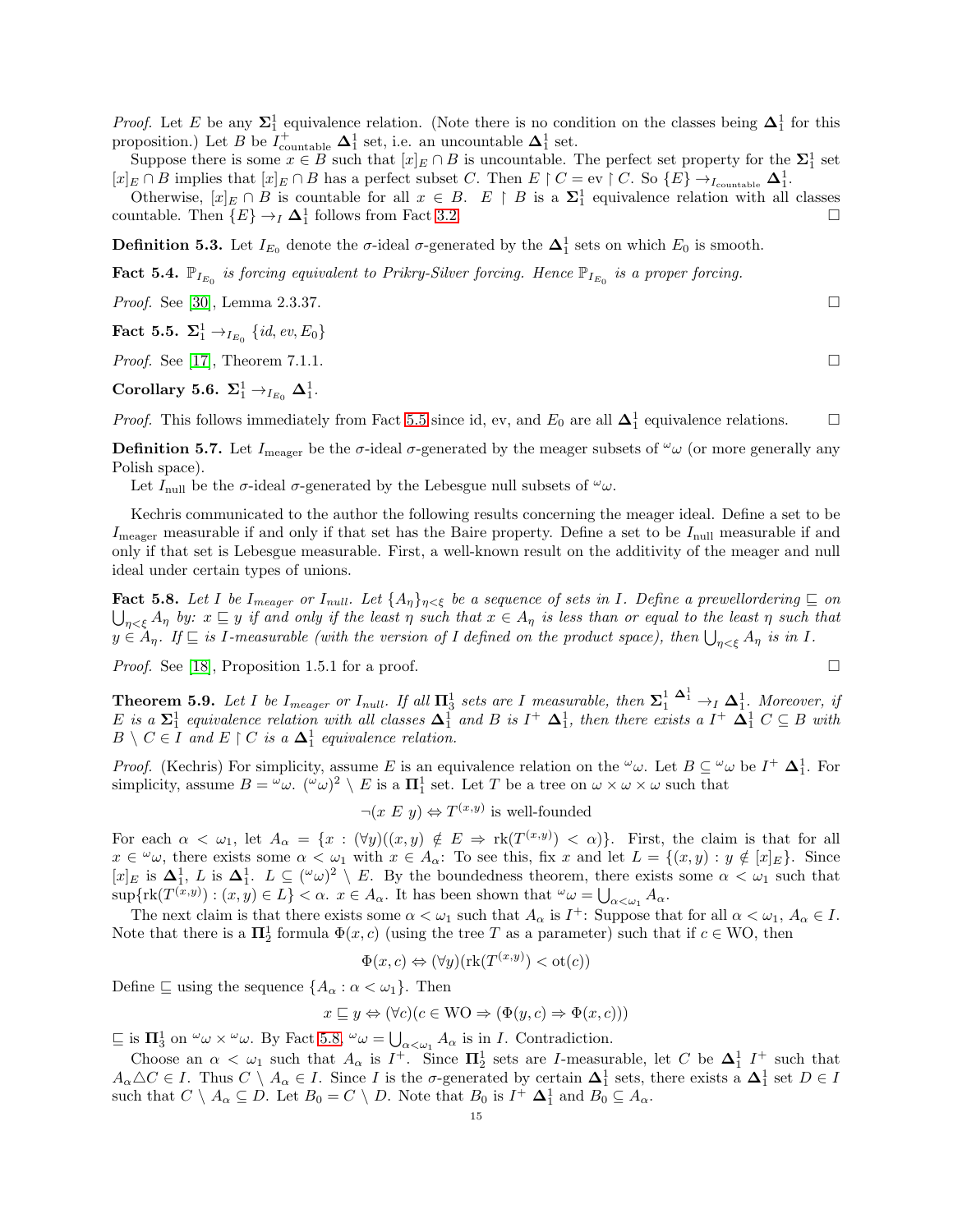Now suppose  $\xi < \omega_1$  and a sequence  $\{B_\eta : \eta < \xi\}$  of  $\Delta_1^1$   $I^+$  sets has been defined with the property that if  $\eta_1 \neq \eta_2$  then  $B_{\eta_1} \cap B_{\eta_2} \in I$ . Let  $K_{\xi} = \bigcup_{\eta < \xi} B_{\eta}$ . Define  $A_{\alpha}^{\xi} = A_{\alpha} \setminus K_{\xi}$ .  $\omega_{\omega} \setminus K_{\xi} = \bigcup_{\alpha < \omega_1} A_{\alpha}^{\xi}$ . If  $\omega_{\omega} \setminus K_{\xi}$ is  $I^+$ , then repeating the above procedure produces some  $I^+$   $\Delta_1^1$   $B_\xi$  with the property that for all  $\eta < \xi$ ,  $B_{\eta} \cap B_{\xi} \in I$  and for some  $\alpha < \omega_1, B_{\xi} \subseteq A_{\alpha}^{\xi} \subseteq A_{\alpha}$ .

Observe that for some  $\xi < \omega_1$ ,  $\omega \setminus K_{\xi}$  must be in I. This is because otherwise the construction succeeds in producing an antichain  $\{B_n : \eta < \omega_1\}$  of cardinality  $\aleph_1$  in  $\mathbb{P}_I$ . However,  $\mathbb{P}_I$  has the  $\aleph_1$ -chain condition. Contradiction.

So choose  $\xi$  such that  $\omega \setminus K_{\xi} \in I$ . By construction, for each  $\eta < \xi$ , there is some  $\alpha_{\eta} < \omega_1$  such that  $B_{\eta} \subseteq A_{\alpha_{\eta}}^{\eta} \subseteq A_{\alpha_{\eta}}$ . Since  $\xi < \omega_1$ , there is some  $\mu < \omega_1$  such that  $\sup\{\alpha_{\eta} : \eta < \xi\} < \mu$ . Then  $K_{\xi} = \bigcup_{\eta < \xi} A_{\alpha_{\eta}} \subseteq A_{\mu}$ . Hence for all  $x, y \in K_{\xi}$ ,

$$
x \ E \ y \Leftrightarrow \text{rk}(T^{(x,y)}) \ge \mu
$$

So  $K_{\xi}$  is  $I^{+} \Delta_{1}^{1}$  with  $\omega \setminus K_{\xi} \in I$  and  $E \upharpoonright K_{\xi}$  is a  $\Delta_{1}^{1}$  equivalence relation.

**Theorem 5.10.** The consistency of ZFC implies the consistency of ZFC and  $\Sigma_1^1$   $\rightarrow$   $I_{m{eager}}$   $\Delta_1^1$ . The consistency of ZFC + Inaccessible Cardinal implies the consistency of ZFC and  $\Sigma_1^1$ ,  $\Delta_1^1$ ,  $\Delta_1^1$ ,  $\Delta_1^1$ .

*Proof.* By [\[28\]](#page-28-4), from a model ZFC, one can obtain a model of ZFC in which all  $OD\omega_{\omega}$  subsets of  $\omega_{\omega}$  have the Baire property.

By [\[29\]](#page-28-5), from a model of ZFC with an inaccessible cardinal, one can obtain a model of ZFC in which all  $OD_{\omega_{\omega}}$  subsets of  $\omega_{\omega}$  are Lebesgue measurable.

Then both results follow from Theorem [5.9.](#page-14-2)

Let  $\kappa$  be an inaccessible cardinal. Coll $(\omega, < \kappa)$  denotes the Lévy collapse of  $\kappa$  to  $\omega_1$ . Since the generic extension of the Lévy collapse of an inaccessible to  $\omega_1$  (and the related Solovay's model) appears often in descriptive set theory, the following is worth mentioning:

<span id="page-15-1"></span>Corollary 5.11. Let  $\kappa$  be an inaccessible cardinal in V. Let  $G \subseteq Coll(\omega, \langle \kappa \rangle)$  be Coll $(\omega, \langle \kappa \rangle)$ -generic over V. Then in  $V[G], \Sigma_1^1 \stackrel{\Delta_1^1}{\rightarrow}_{I_{meager}} \Delta_1^1$  and  $\Sigma_1^1 \stackrel{\Delta_1^1}{\rightarrow}_{I_{null}} \Delta_1^1$ .

*Proof.* [\[29\]](#page-28-5) shows that in this model, all  $OD_{\omega_{\omega}}$  subsets of  $\omega_{\omega}$  have the Baire property and is Lebesgue measurable. As above, the result follows from Theorem [5.9.](#page-14-2)

[\[28\]](#page-28-4) shows that the existence of an inaccessible cardinal and the statement that all  $\Pi_3^1$  sets are Lebesgue measurable are equiconsistent.

To show that the above statement even for  $I_{\text{null}}$  is consistent relative to ZFC will require a slight modification of the above proof using a different set theoretic assumption.

**Definition 5.12.** Let I be a  $\sigma$ -ideal on a Polish space X. cov(I) is the smallest cardinal  $\kappa$  such that there exists a set  $U \subseteq I$  with  $\bigcup U = X$  and  $|U| = \kappa$ .

Proposition 5.13. Let I be  $I_{measure}$  or  $I_{null}$ . If all  $\Pi^1_2$  sets are I-measurable and  $cov(I) > \aleph_1$ , then  $\mathbf{\Sigma}_1^{1-\mathbf{\Delta}_1^1}\to_I$  ${\bf \Delta}^1_1.$ 

*Proof.* The proof is similar to Theorem [5.9.](#page-14-2) In this case, one can conclude that for some  $\alpha < \omega_1$ ,  $A_\alpha$  is  $I^+$ from the fact that  $cov(I) > \aleph_1$  and  $\omega \omega = \bigcup_{\alpha < \omega_1} A_\alpha$ . The *I*-measurability of  $\mathbf{\Pi}^1_2$  sets is needed to find some  $C \subseteq A_{\alpha}$  which is  $I^+ \Delta_1^1$ . The contract of the contract of the contract of the contract of the contract of  $\Box$ 

<span id="page-15-2"></span>Fact 5.14. Let I be  $I_{measure}$  or  $I_{null}$ . MA +  $\neg$ CH implies all  $\Pi_2^1$  sets are I-measurable and  $cov(I) = 2^{\aleph_0} > \aleph_1$ . *Proof.* See [\[24\]](#page-28-6).

<span id="page-15-0"></span>**Theorem 5.15.** The consistency of ZFC implies the consistency of ZFC and  $\Sigma_1^1$   $\longrightarrow_I$   $\Delta_1^1$  where I is  $I_{measure}$  or  $I_{null}$ .

*Proof.* The consistency of ZFC implies the consistency of ZFC +  $MA + \neg CH$  by a well-known iterated forcing  $\Box$  argument.  $\Box$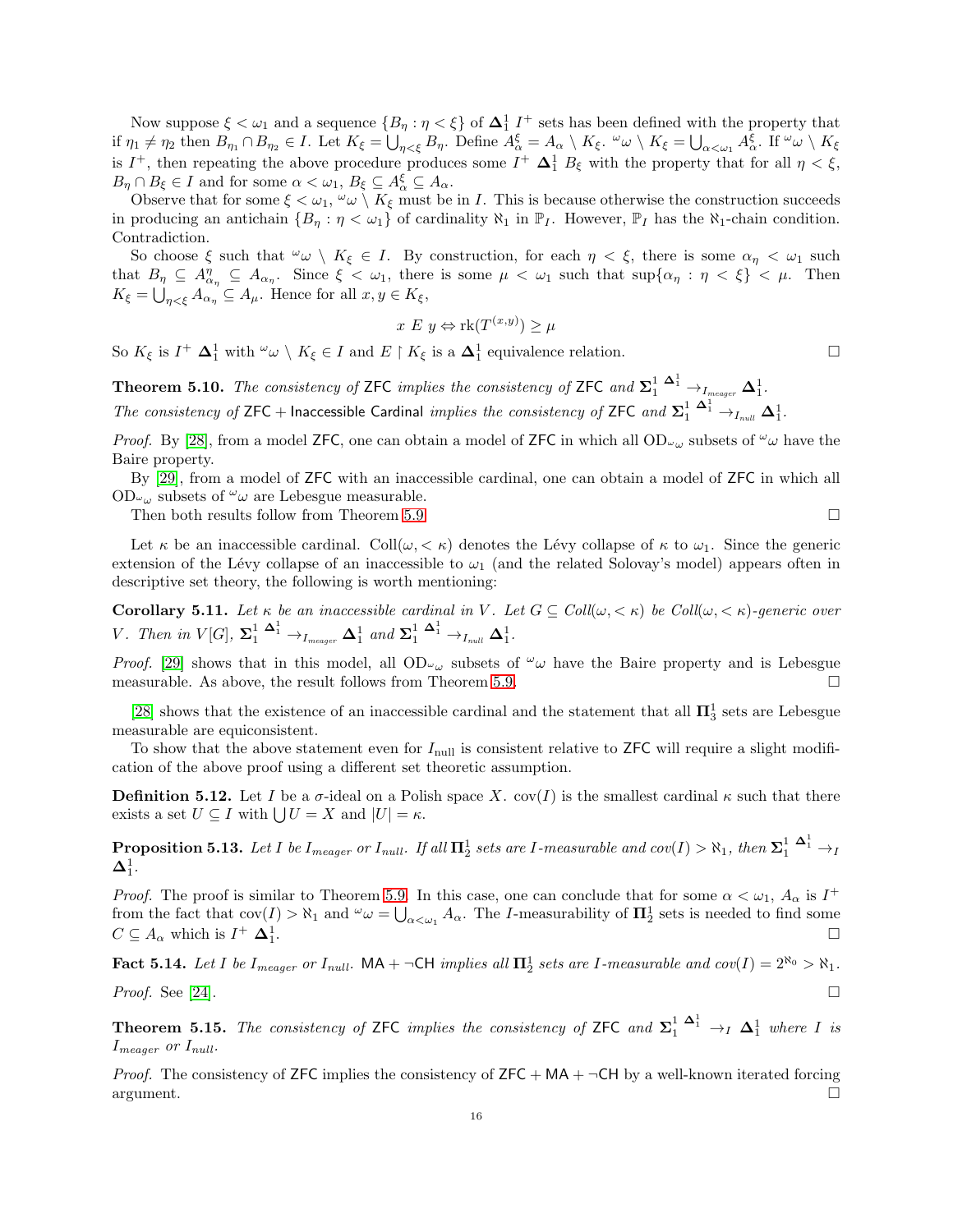# 6. Thin  $\Sigma^1_1$  Equivalence Relations

<span id="page-16-0"></span>**Definition 6.1.** An equivalence relation E on a Polish space X is thin if and only if there does not exists a perfect set of pairwise E-inequivalent elements.

Let  $\Sigma_1^1$ <sup>thin</sup> denote the class of thin  $\Sigma_1^1$  equivalence relations defined on  $\Delta_1^1$  subsets of Polish spaces.

Let  $\Sigma_1^1$ <sup>thin  $\Delta_1^1$ </sup> denote the class of thin  $\Sigma_1^1$  equivalence relations with all classes  $\Delta_1^1$  defined on  $\Delta_1^1$  subsets of Polish spaces.

<span id="page-16-1"></span>**Fact 6.2.** Suppose E is a thin  $\Sigma_1^1$  equivalence relation, then E has at most  $\aleph_1$  many equivalence classes.

*Proof.* See [\[3\]](#page-27-6).

The above fact may suggest that the properness of  $\mathbb{P}_I$  should be used with countable support iterations to change covering numbers. It will be shown below that descriptive set theoretic techniques will give a stronger result in just ZFC. However, in the context of proper forcing, the following combinatorial approach is worth mentioning:

**Definition 6.3.** Let I be a  $\sigma$ -ideal on a Polish space X. cov<sup>\*</sup>(I) is the smallest cardinal  $\kappa$  such that there exists some  $I^+ \Delta_1^1 B \subseteq X$  and a set  $U \subseteq I$  with  $|U| = \kappa$  and  $B \subseteq \bigcup U$ .

<span id="page-16-2"></span>**Proposition 6.4.** Suppose I is a  $\sigma$ -ideal such that  $cov^*(I) > \omega_1$ . Then  $\Sigma_1^1$  thin  $\Delta_1^1 \rightarrow_I \{ev\}$ .

*Proof.* Let  $\{C_{\alpha} : \alpha < \omega_1\}$  enumerate all the E-classes in order type  $\omega_1$ , using Fact [6.2.](#page-16-1) Each  $C_{\alpha}$  is  $\Delta_1^1$ .

Let  $E \in \Sigma_1^1$  <sup>thin</sup>  $\Delta_1^1$ . Let B be an arbitrary  $I^+$   $\Delta_1^1$  set.  $B = \bigcup_{\alpha < \omega_1} B \cap C_\alpha$ . Since  $cov^*(I) > \aleph_1$ , there is some  $\alpha$  such that  $B \cap C_{\alpha}$  is  $I^+ \Delta_1^1$ . Then  $E \upharpoonright (B \cap C_{\alpha}) = \text{ev} \upharpoonright B \cap C_{\alpha}$ .

**Proposition 6.5.** If PFA holds, then for all I such that  $\mathbb{P}_I$  is proper,  $\Sigma_1^1$  thin  $\Delta_1^1 \rightarrow_I \{ev\}$ .

*Proof.* Let B be a  $I^+$   $\Delta_1^1$  set. Let  $U = \{C_\beta : \beta < \omega_1\}$  be a collection of  $\Delta_1^1$  sets in I.  $\mathbb{P}_I$  being proper implies that  $\mathbb{P}_I \restriction B$  is proper. Let  $D_\beta := \{F \in \mathbb{P}_I \restriction B : F \cap C_\beta = \emptyset\}$ .  $D_\beta$  is dense in  $\mathbb{P}_I \restriction B$ . By PFA, there is a filter  $G \subseteq \mathbb{P}_I \upharpoonright B$  which is generic for  $\{D_\beta : \beta < \omega_1\}$ . H constructs a real  $x_H \in B$ . By genericity,  $x_H \notin C_\beta$  for all  $\beta < \omega_1$ . So U can not cover B. cov\* $(I) > \aleph_1$ . The result follows from Proposition [6.4.](#page-16-2)  $\Box$ 

The results are unsatisfactory in several ways. Models of  $PFA$  satisfy  $\neg CH$  and this was an essential fact since the proof used cov<sup>\*</sup> $(I) > \aleph_1$ . Definability of the equivalence relation was not used in any deep way. The core of the proofs was combinatorial, using  $cov^*(I) > \aleph_1$ .

The rest of this section provides results addressing the main question for thin  $\Sigma_1^1$  equivalence relations which rely on definability properities of these equivalence relations. The best validation of the definability approach to thin  $\Sigma_1^1$  equivalence is that a stronger result will be proved with weaker assumptions (just ZFC).

**Fact 6.6.** Let E be a thin  $\Sigma^1_1$  equivalence relation on a Polish space X. Let  $\mathbb P$  be a forcing. Suppose  $\tau \in V^{\mathbb P}$ is such that  $1_{\mathbb{P}} \Vdash_{\mathbb{P}} \tau \in X$ . Then there is a dense set  $D_{\tau}^{E}$  such that for all  $p \in D_{\tau}^{E}$ ,  $(p, p) \Vdash_{\mathbb{P} \times \mathbb{P}} \tau_{left}$  E  $\tau_{right}$ , where  $\tau_{left}$  and  $\tau_{right}$  denote the  $\mathbb{P} \times \mathbb{P}$  name for the evaluation of  $\tau$  according to the left and right generic for  $\mathbb{P}$ , respectively, coming from a generic for  $\mathbb{P} \times \mathbb{P}$ .

Proof. This is due to Silver. See [\[4\]](#page-27-13), Lemma 2.1 or the proof of [\[13\]](#page-27-14), Theorem 2.3.

A sketch of the result is provided:

Suppose not. Then there exists some  $u \in \mathbb{P}$  such that for all  $q \leq_{\mathbb{P}} u$ ,  $(q,q) \nvDash_{\mathbb{P} \times \mathbb{P}} \tau_{\text{left}}$ . Hence, there is some u such that for all  $q \leq_{\mathbb{P}} u$ , there exists  $q_0, q_1 \leq_{\mathbb{P}} q$  with  $(q_0, q_1) \Vdash_{\mathbb{P} \times \mathbb{P}} \neg(\tau_{\text{left}} E \tau_{\text{right}})$ .

Suppose E is a thin  $\Sigma_1^1(z)$  equivalence relation. Let  $\Theta$  be some large ordinal such that  $V_{\Theta}$  reflects the necessary statements to perform the proof below:

Let  $N \prec V_{\Theta}$  be a countable elementary substructure with  $z, \mathbb{P}, u, \tau \in N$ . Let M be the Mostowski collapse of N with  $\pi : N \to M$  be the Mostowski collapsing map. One may assume that for all x, tc(x)  $\subseteq \omega$ . So  $\pi$ does not move reals or elements of X. In particular  $\pi(z) = z$ . Let  $\mathbb{Q} = \pi(\mathbb{P})$ ,  $v = \pi(u)$ , and  $\sigma = \pi(\tau)$ . By elementarity, M satisfies that for all  $q \leq_{\mathbb{Q}} v$ , there exists  $q_0, q_1 \leq_{\mathbb{Q}} q$  such that  $(q_0, q_1) \Vdash_{\mathbb{Q} \times \mathbb{Q}} \neg(\sigma_{\text{left}} E \sigma_{\text{right}})$ .

Let  $(D_n : n \in \omega)$  enumerate all the dense open sets in  $\mathbb{Q} \times \mathbb{Q}$  of M. One may assume that  $D_{n+1} \subseteq D_n$ , by replacing  $D_n$  with  $E_n = \bigcap_{m \leq n} D_m$ . Next, a function  $f : \leq \omega_2 \to \mathbb{Q}$  will be constructed with the following properties: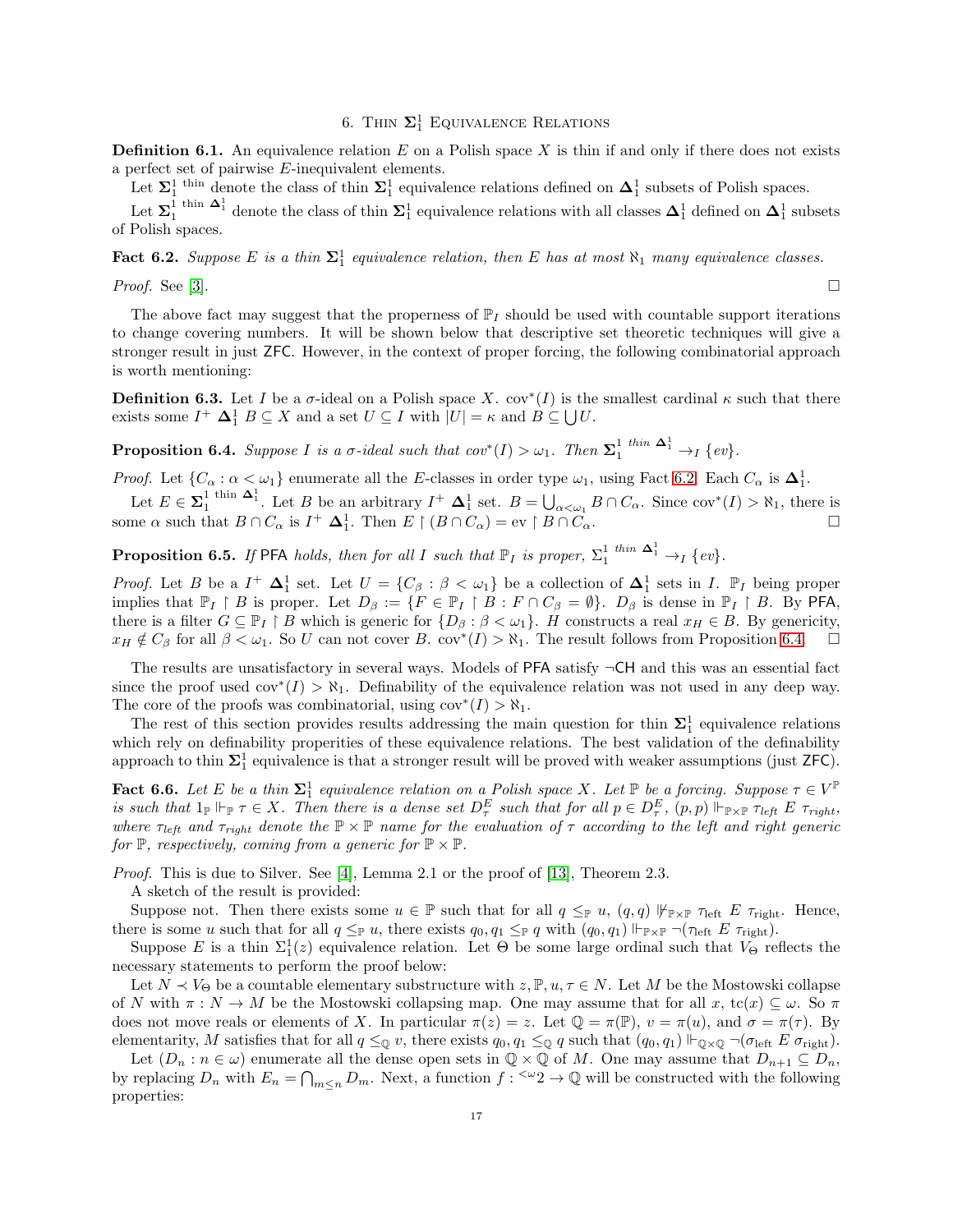(1) If  $s \subseteq t$ , then  $f(t) \leq_{\mathbb{Q}} f(s)$ .

(2) For all  $n \in \omega$ , if  $|s| = |t| = n$  and  $s \neq t$ , then  $(f(s), f(t)) \in D_n$ .

(3) For all  $s \in \langle \omega_2, (f(s0), f(s1)) \Vdash_{\mathbb{Q} \times \mathbb{Q}} \neg(\sigma_{\text{left}} E \sigma_{\text{right}}).$ 

To construct this  $f:$  Let  $f(\emptyset) = v$ .

Suppose for all  $s \in {}^{n}2$ ,  $f(s)$  has been constructed with the above properties. For each  $s \in {}^{n}2$ , find some  $q^{s0}, q^{s1} \leq (f(s), f(s))$  such that  $(q^{s0}, q^{s1}) \Vdash_{\mathbb{Q} \times \mathbb{Q}} \neg(\sigma_{\text{left}} E \sigma_{\text{right}})$ . Using the fact that  $D_{n+1}$  is dense open, for each  $t \in {}^{n+1}2$ , find some  $r^t \leq_{\mathbb{Q}} q^t$  such that for all  $a, b \in {}^{n+1}2$  with  $a \neq b$ ,  $(r^a, r^b) \in D_{n+1}$ . For  $t \in {}^{n+1}2$ , define  $f(t) = r^t$ .

For each  $x \in \omega_2$ , let  $G_x := \{p \in \mathbb{Q} : (\exists n)(f(x \restriction n) \leq_{\mathbb{Q}} p)\}\$ . If  $x, y \in \omega_2$  and  $x \neq y$ , then  $G_x \times G_y$  is  $\mathbb{Q} \times \mathbb{Q}$ -generic over M, using (2) and the assumption that for all  $n \in \omega$ ,  $D_{n+1} \subseteq D_n$ . So let n be largest such that  $x \restriction n = y \restriction n$ . Let  $s = x \restriction n$ . Without loss of generality, suppose  $x(n) = 0$  and  $y(n) = 1$ . Then  $f(s0) \in G_x$  and  $f(s1) \in G_y$ . Also  $(f(s0), f(s1)) \Vdash_{\mathbb{Q}\times\mathbb{Q}} \neg(\sigma_{\text{left}} E \sigma_{\text{right}})$ . By the forcing theorem applied in M,  $M[G_x][G_y] \models \neg(\sigma[G_x] \mathbb{E} \sigma[G_y])$ . By Mostowski absoluteness,  $V \models \neg(\sigma[G_x] \mathbb{E} \sigma[G_y])$ .

Define  $\Phi: {}^{\omega}2 \to X$  by  $\Phi(x) = \sigma[G_x]$ . By an appropriate coding,  $\Phi$  is a  $\Delta_1^1$  function.  $\Phi[{}^{\omega}2]$  is a  $\Sigma_1^1$  set of pairwise disjoint E-inequivalent elements. By the perfect set property for  $\Sigma_1^1$  sets, there is a perfect set of pairwise E-inequivalent elements. This contradicts  $E$  being a thin equivalence relation.  $\square$ 

<span id="page-17-3"></span>**Fact 6.7.** Let E be a thin  $\Sigma_1^1$  equivalence relation on a Polish space X. Let  $\mathbb P$  be some forcing and  $\tau \in V^{\mathbb P}$ be such that  $1_{\mathbb{P}} \Vdash_{\mathbb{P}} \tau \in X$ . Suppose  $p \in D_{\tau}^E$ . Let  $M \prec H_{\Theta}$  be a countable elementary substructure with  $\Theta$  sufficiently large and  $\mathbb{P}, p, \tau \in M$ . Then for all  $G, H \in V$  such that  $p \in G$ ,  $p \in H$ , and  $G$  and  $H$  are P-generic over  $M, V \models \tau[G] \mathop{E} \tau[H].$ 

Proof. This is due to Silver. See [\[4\]](#page-27-13), Lemma 2.4.

Suppose G and H are any two such generics. Let K be such that it is P-generic over  $M[G][H]$ . Then  $M[G][K] \models \tau[G] E \tau[K]$  and  $M[H][K] \models \tau[H] E \tau[K]$ . By Mostowski absoluteness,  $M[G][H][K] \models$  $\tau[G] \ E \ \tau[H]$ . By Mostowski absoluteness again,  $V \models \tau[G] \ E \ \tau[H]$ .

<span id="page-17-0"></span>**Theorem 6.8.**  $\Sigma_1^1$ <sup>thin</sup>  $\rightarrow_I$  {ev} whenever I is a  $\sigma$ -ideal such that  $\mathbb{P}_I$  is proper.

Proof. Let  $B \in \mathbb{P}_I$ . Since  $D_{\dot{x}_{\text{gen}}}^E$  is dense, there exists some  $B' \leq_{\mathbb{P}_I} B$  such that  $B' \in D_{\dot{x}_{\text{gen}}}^E$ . So  $(B', B') \Vdash_{\mathbb{P}_I \times \mathbb{P}_I}$  $({\dot x}_{gen}) E({\dot x}_{gen})$ . Let  $M \prec H_{\Theta}$  with  $\Theta$  sufficiently large and  $\mathbb{P}, B' \in M$ . By Fact [2.4,](#page-3-0) the set  $C \subseteq B'$  of P<sub>I</sub>-generic over M reals is a  $I^+$   $\Delta_1^1$  set. For  $x \in C$ , if  $G_x$  denotes the P<sub>I</sub>-generic over M filter constructed from x, then  $\dot{x}_{gen}[G_x] = x$ . Note that for all  $x \in C, B' \in G_x$ . By Fact [6.7,](#page-17-3) for all  $x, y \in C, V \models x E y$ . Hence  $E \restriction C = \text{ev} \restriction C$ .

<span id="page-17-1"></span>Note that in this result, E does not need to be an equivalence relation with all  $\Delta_1^1$  classes.

# 7. POSITIVE ANSWER FOR  $\Pi^1_1$  EQUIVALENCE RELATIONS

The variant of Question [2.7](#page-4-3) for  $\mathbf{\Pi}^1_1$  equivalence relations can be phrased as follows:

Question 7.1. Let  $\Pi_1^1 \xrightarrow{\Delta_1^1}$  be the class of  $\Pi_1^1$  equivalence relations with all classes  $\Delta_1^1$  defined on  $\Delta_1^1$  subsets of Polish spaces. If I is a  $\sigma$ -ideal on a Polish space X such that  $\mathbb{P}_I$  is proper, then does  $\prod_1^1 \frac{\Delta_1^1}{\sigma_1} \to_I \Delta_1^1$  hold?

A positive answer for the  $\Pi_1^1$  case follows from the same assumptions as the main question for  $\Sigma_1^1$  in almost the exact same manner as above:

<span id="page-17-2"></span>**Lemma 7.2.** Let E be a  $\Pi_1^1(z)$  equivalence relation on  $\omega$ . Then there exists  $\Delta_1^1$  relations  $E_\alpha$ , for  $\alpha < \omega_1$ , with the property that if  $\alpha < \beta$ , then  $E_{\alpha} \subseteq E_{\beta}$ ,  $E = \bigcup_{\alpha < \omega_1} E_{\alpha}$  and there exists a club set  $C \subseteq \omega_1$  such that for all  $\alpha \in C$ ,  $E_{\alpha}$  is an equivalence relation.

*Proof.* Let T be a z-recursive tree on  $\omega \times \omega \times \omega$  such that  $(x, y) \in E \Leftrightarrow T^{(x,y)}$  is wellfounded. For each  $\alpha < \omega_1$ , define  $E_\alpha := \{(x, y) : \text{rk}(T^{(x,y)}) < \alpha\}$ . Each  $E_\alpha$  is  $\Delta_1^1$ . If  $\alpha < \beta$ ,  $E_\alpha \subseteq E_\beta$ .  $E = \bigcup_{\alpha < \omega_1} E_\alpha = E$ .

Let C be the set of all  $\alpha$  such that  $E_{\alpha}$  is an equivalence relation. Increasing union of equivalence relations are equivalence relations so C is closed. Fix  $\alpha < \omega_1$ . The set  $D = \{(x, x) : x \in \infty\}$  is  $\Sigma_1^1$ . So by the boundedness theorem, there exist some  $\delta < \omega_1$  such that  $\text{rk}(T^{(x,x)}) < \delta$  for all  $x \in \omega$ . Let  $\beta_0 = \max\{\alpha, \delta\}$ . Suppose  $\beta_n$  has been defined. The set  $G = \{(x, y) : (y, x) \in E_{\beta_n}\}$  is  $\Sigma_1^1$ . By the boundedness theorem, there exists some  $\beta' > \beta_n$  such that for all  $(x, y) \in G$ ,  $rk(T^{(x,y)}) < \beta'$ . The set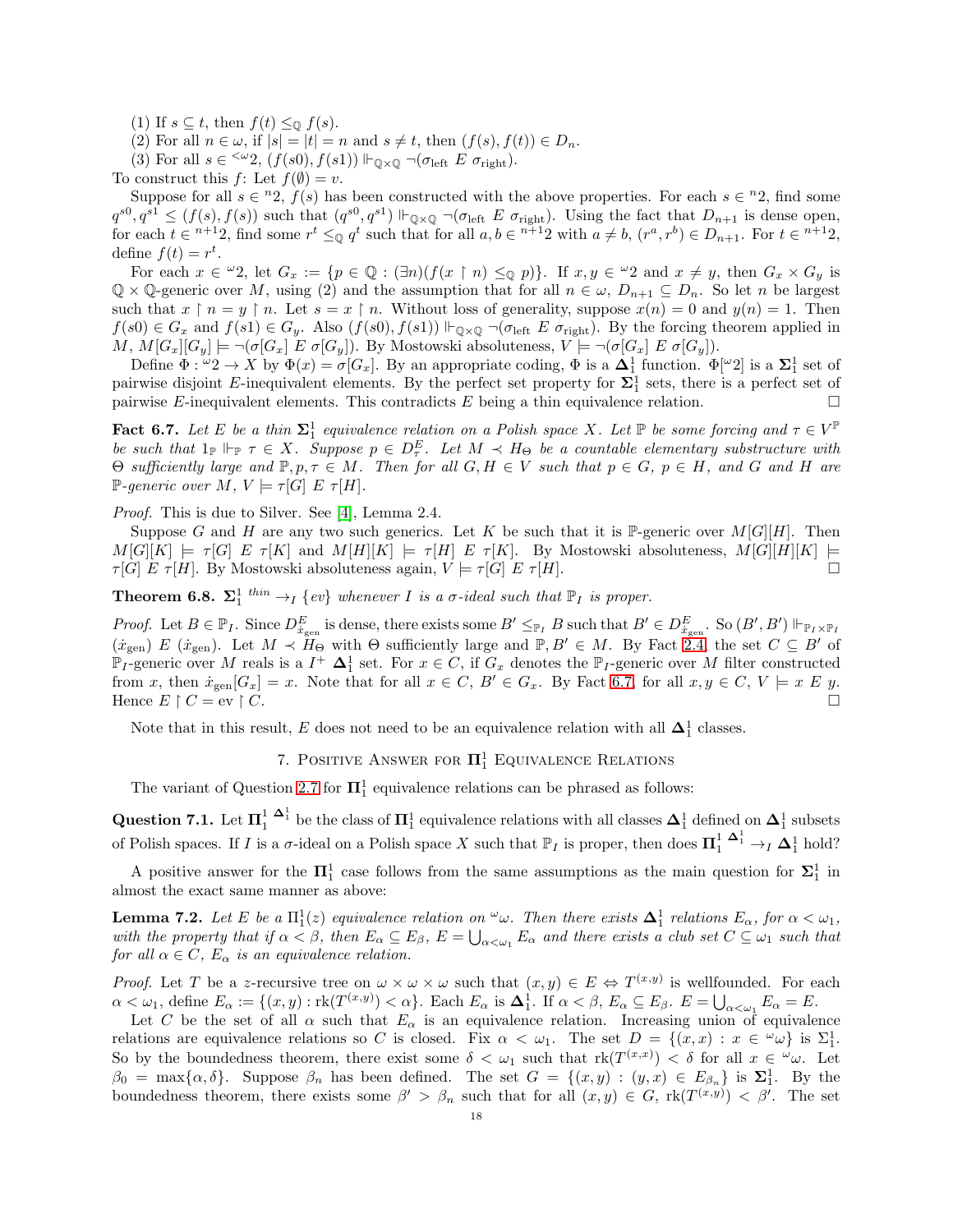$H = \{(x, z) : (\exists y)((x, y) \in E_{\beta_n} \land (y, z) \in E_{\beta_n}\}\$ is  $\Sigma_1^1$ . Again by the boundedness theorem, there exists some  $\beta_{n+1} > \beta'$  such that for all  $(x, z) \in H$ ,  $rk(T^{(x,z)}) < \beta_{n+1}$ . One has constructed an increasing sequence  $\{\beta_n : n \in \omega\}$ . Let  $\beta = \sup\{\beta_n : n \in \omega\}$ . Then  $E_\beta$  is an equivalence relation. C is unbounded.

<span id="page-18-1"></span>**Lemma 7.3.** Let  $E$  be a  $\Pi_1^1(z)$  equivalence relation. Let  $x, y \in \omega$  be such that  $[x]_E$  is  $\Sigma_1^1(y)$ . Let  $\delta$  be an ordinal such that  $\omega_1^{y \oplus z} \leq \delta$  and  $E_{\delta}$  is a equivalence relation. Then  $[x]_E = [x]_{E_{\delta}}$ .

*Proof.* Define  $E' \subseteq (\omega \omega)^2$  by

$$
a E' b \Leftrightarrow (a \in [x]_E \land b \in [x]_E) \lor (a = b)
$$

 $E'$  is  $\Sigma_1^1(y)$ .  $E' \subseteq E$ . By the effective boundedness theorem, there exists a  $\alpha < \omega_1^{y \oplus z} \le \delta$  such that for all  $(x, y) \in E'$ ,  $rk(T^{(x,y)}) < \alpha$ . Hence  $E' \subseteq E_{\alpha}$ .

Since  $E_{\delta} \subseteq E$ ,  $[x]_{\delta} \subseteq [x]_E$ . Also  $[x]_E = [x]_{E'} \subseteq [x]_{E_{\alpha}} \subseteq [x]_{E_{\delta}}$ . Therefore,  $[x]_E = [x]_{E_{\delta}}$ .

Note that the parameter  $x$  is not used in the above lemma. This is in contrast to Lemma [4.2.](#page-7-0) Surprisingly, this observation will be used later. (See Proposition [10.6.](#page-25-0))

<span id="page-18-0"></span>**Lemma 7.4.** Let E be a  $\Pi_1^1(z)$  equivalence relation. Let  $M \prec H_{\Theta}$  be a countable elementary substructure with  $z \in M$ . Let  $\mathbb P$  be a forcing in M which adds a generic real. Suppose for all g which are  $\mathbb P$ -generic over M, there exists a  $y \in M[g]$  such that  $V \models [g]_E$  is  $\Sigma_1^1(y)$ . Then there exists a countable ordinal  $\alpha$  such that for all  $\mathbb{P}\text{-}generic over M$  reals  $g, [g]_E = [g]_{E_{\alpha}}$ .

*Proof.* The proof is almost the same as the proof for Lemma [7.4](#page-18-0) using Lemma [7.3](#page-18-1) in place of Lemma [4.2.](#page-7-0)  $\Box$ 

These previous results can be used to give a positive answer for a specific  $\Pi_1^1$  equivalence relation in ZFC.

**Example 7.5.** Let H be an equivalence relation on  $\omega$  defined by x H y if and only if  $x \in L_{\omega_1^y}(y) \wedge y \in L_{\omega_1^x}(x)$ .

H is a  $\Pi_1^1$  equivalence relation with all classes countable. H is the equivalence relation of hyperarithmetic equivalence.

If I is a  $\sigma$ -ideal on  $^{\omega}\omega$  with  $\mathbb{P}_I$  proper, then  $\{H\} \to_I \Delta_1^1$ .

*Proof.* Fix B an  $I^+$   $\Delta_1^1$  set. Choose  $M \prec H_{\Theta}$  with  $\Theta$  sufficiently large and  $B, \mathbb{P}_I \in M$ . By Fact [2.4,](#page-3-0) let  $C \subseteq B$  be the set of  $\mathbb{P}_I$ -generic over M elements in B. Let  $x \in C$ .  $\omega_1^x$  is a countable ordinal in  $M[x]$ . In  $M[x], L_{\omega_1^x}(x)$  is countable.  $[x]_E^{M[x]} \subseteq L_{\omega_1^x}(x)$ . Therefore, in  $M[x]$ , there is a function  $f : \omega \to {}^{\omega} \omega$  such that  $f$ enumerates  $[x]_H^{M[x]}$ . By absoluteness,  $[x]_H = [x]_H^{M[x]}$ . So  $[x]_H$  is  $\Delta_1^1(f)$  and  $f \in M[x]$ . By Lemma [7.4,](#page-18-0) there is some countable ordinal  $\alpha$  such that  $[x]_E = [x]_{E_\alpha}$  for all  $x \in C$ . So  $E \upharpoonright C = E_\alpha \upharpoonright C$ .  $E \upharpoonright C$  is  $\Delta_1^1$ .

**Definition 7.6.** Let E be a  $\Pi_1^1(z)$  equivalence relation. Define the set D by

$$
(x,T) \in D \Leftrightarrow (T \text{ is a tree on } \omega \times \omega) \wedge (\forall y)(y \ E \ x \Leftrightarrow T^y \notin \text{WF})
$$

D is  $\Pi_2^1(z)$ .

**Theorem 7.7.** Assume all  $\Pi_2^1$  sets are universally Baire and  $\Pi_4^1$ -generic absoluteness holds. Let I be a *σ*-ideal such that  $\mathbb{P}_I$  is proper. Then  $\mathbf{\Pi}_1^1 \xrightarrow{\mathbf{\Delta}_1^1} \rightarrow_I \mathbf{\Delta}_1^1$ .

*Proof.* The proof is the same as Theorem [4.8](#page-8-2) with the required change.  $\square$ 

A similar argument using iterable structures as in the  $\Sigma_1^1$  case yields a positive answer from a more precise assumption with lower consistency strength.

**Proposition 7.8.** Let E be a  $\Pi_1^1(z)$  equivalence relation. There is a  $\Pi_3^1(z)$  formula  $\varpi(v)$  in free variable v such that:

Let  $x \in \omega$ . If  $(x \oplus z)^{\sharp}$  exists, then the statement "[x] E is  $\Delta_1^{1}$ " is equivalent to  $\varpi(x)$ .

Assume for all  $r \in \omega$ ,  $r^{\sharp}$  exists. The statement "all E-classes are  $\Delta_1^1$ " is equivalent to  $(\forall x)\varpi(x)$ . In particular, this statement is  $\Pi_3^1(z)$ .

*Proof.* Assume for simplicity, E is a  $\Pi_1^1$  equivalence relation on  $\omega \omega$ . Let T be a tree on  $\omega \times \omega \times \omega$  such that  $(x, y) \in E \Leftrightarrow T^{x,y}$  is wellfounded

Let  $\varpi(v)$  be the statement:

$$
(\forall y)(y = v^{\sharp} \Rightarrow \text{``1}_{\text{Coll}(\omega, < c_1)} \Vdash_{\text{Coll}(\omega, < c_1)} (\exists c)(c \in \text{WO} \land (\forall y)((y \ E \ v) \Rightarrow \text{rk}(T^{v,y}) < \text{ot}(c))) \text{''} \in y)
$$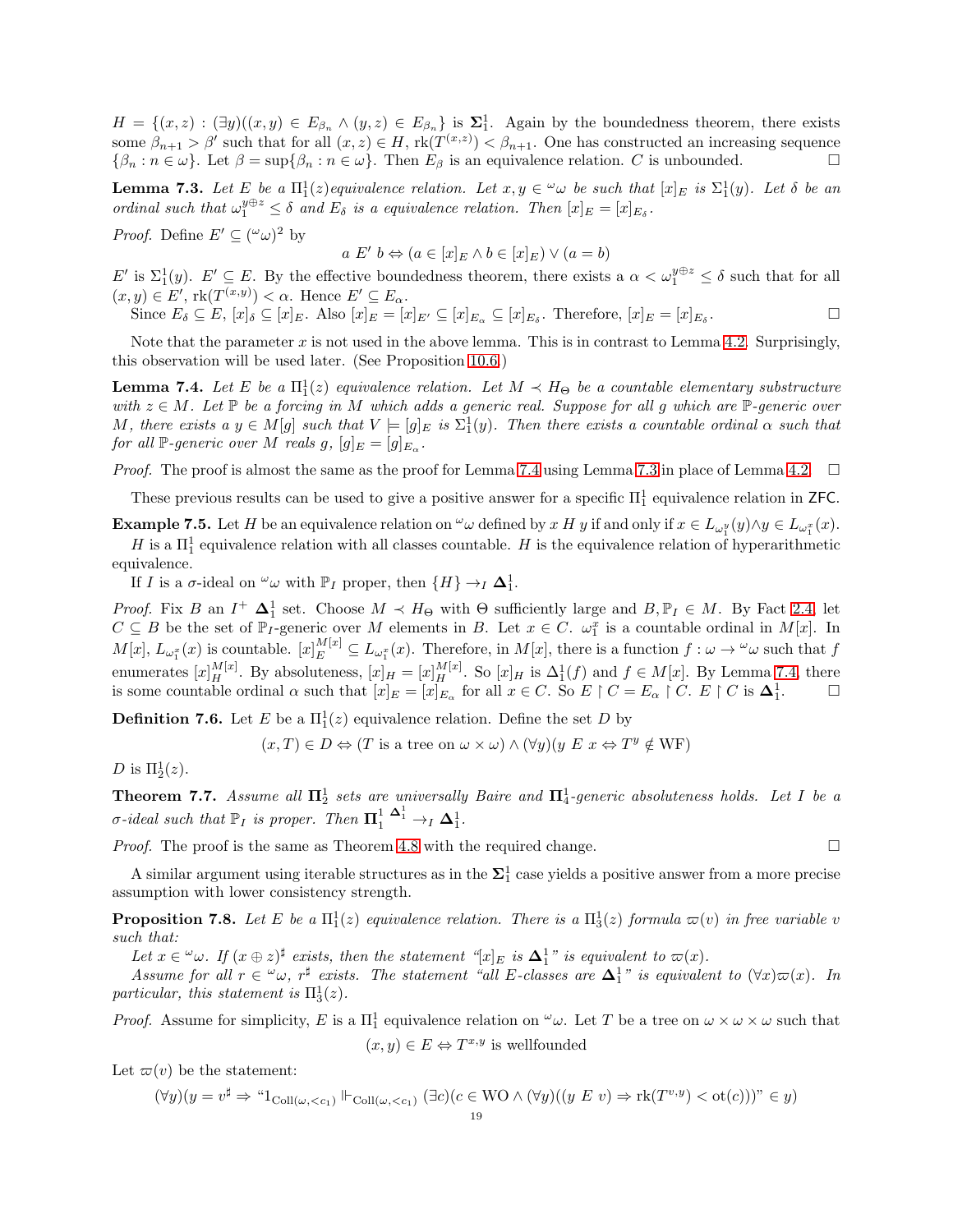The rest of the argument is the same as in Proposition [4.12.](#page-10-0)

**Definition 7.9.** Let I be a  $\sigma$ -ideal on a Polish space X such that  $\mathbb{P}_I$  is proper. Let  $\mu_E^I$  be  $\tau_{\neg \varpi}^{\mathbb{P}_I}$  from Fact [4.17.](#page-12-1)

**Definition 7.10.** Let I be a  $\sigma$ -ideal on  $\omega$  such that  $\mathbb{P}_I$  is proper. Consider the formula " $(\exists y)([x_{gen}]_E$  is  $\Sigma_1^1(y)$ ". Write it as  $(\exists y)\psi(y)$ . By Fact [4.17,](#page-12-1) let  $\sigma_E^I$  be  $\tau_{\psi}^{\mathbb{P}_I}$ .

**Definition 7.11.** Suppose I is a  $\sigma$ -ideal on  $\omega$  such that  $\mathbb{P}_I$  is proper. Let  $E \in \Pi_1^1$  $\mathbf{\Delta}^1$ . Define  $\chi^I_E =$  $\langle \mathbb{P}_I, \mu_E^{\mathbb{P}_I}, \sigma_E^{\mathbb{P}_I} \rangle.$ 

<span id="page-19-0"></span>**Theorem 7.12.** Suppose I is a  $\sigma$  ideal on  $\omega$  such that  $\mathbb{P}_I$  is proper. If for all  $x \in \omega_2$ ,  $x^{\sharp}$  exists and  $(\chi_E^I)^{\sharp}$ exists for all  $E \in \mathbf{\Pi}^1_1$  $\mathbf{\Delta}^1_1$ , then  $\mathbf{\Pi}^1_1$  $\mathbf{\Delta}^1_1 \rightarrow_I \mathbf{\Delta}^1_1.$ 

*Proof.* This is similar to Theorem [4.22.](#page-13-0)

<span id="page-19-1"></span>**Corollary 7.13.** If  $z^{\sharp}$  exists for all  $z \in H_{(2^{\aleph_0})^+}$ , then  $\mathbf{\Pi}_1^1$  $\mathbf{\Delta}^1_1 \rightarrow_I \mathbf{\Delta}^1_1$  for all  $\sigma$ -ideal I such that  $\mathbb{P}_I$  is proper.

# 8.  $\Pi^1_1$  Equivalence Relations with Thin or Countable Classes

The preservation of the statement "all classes are  $\Delta_1^{1}$ " played an important role in the consistency results above. Next, one will consider  $\mathbf{\Pi}^1_1$  equivalence relations which are very sensitive to set theoretic assumptions and generic extensions.

**Definition 8.1.** Let X be a Polish space.  $A \subseteq X$  is thin if and only if it does not contain a perfect set.

<span id="page-19-2"></span>**Fact 8.2.** For each  $z \in \omega_2$ , define  $Q_z := \{x \in \omega_2 : x \in L_{\omega_1^{z \oplus x}}(z)\}\$ .  $Q_z$  is the largest thin  $\Pi_1^1(z)$  set in the sense that if S is a thin  $\Pi_1^1(z)$  set, then  $S \subseteq Q_z$ . Moreover, for each  $\alpha < \omega_1^{L[z]}$ , there exists some  $x \in Q_z$ such that  $\alpha < \omega_1^x$ . Therefore, if  $\omega_1^{L[z]} = \omega_1$ , then  $Q_z$  is an uncountable thin  $\Pi_1^1(z)$  set. It is consistent that  $\Pi^1_1$  sets do not have the perfect set property.

*Proof.* See [\[22\]](#page-27-2), pages 83-87. One will give the  $\Pi_1^1(z)$  definition to get a better understanding of what  $Q_z$  is:

$$
x \in Q_z \Leftrightarrow (\forall M)((M \text{ is an } \omega \text{-model of KP} \land z \in M \land x \in M) \Rightarrow M \models x \in L[z])
$$

So  $x \in Q_z$  if and only if  $L_{\omega_1^{z\oplus x}}(z \oplus x) = L_{\omega_1^{z\oplus x}}(z)$ . Or put another way, the smallest admissible set containing  $z \oplus x$  is a model of  $V = L[z]$ . Certainly  $Q_z \subseteq L[z]$ . So  $Q_z$  can also be thought of as the set of reals that appear in  $L[z]$  very quickly in the sense that  $x \in Q_z$  if and only if the first ordinal  $\alpha$  such that  $L_{\alpha}(z \oplus x)$  is admissible is also the first z-admissible ordinal  $\alpha$  such that  $x \in L_{\alpha}[z]$ .

Now one can give a simple example of an equivalence relation  $E$ , a model of  $ZFC$ , and forcing which does not preserve the statement "all E classes are  $\Delta_1^{1}$ ". Note that this statement is  $\Pi_4^1$  so it will be preserved if the universe satisfies  $\Pi_4^1$ -generic absoluteness. The desired example will necessarily have to reside in a universe with weak large cardinals.

**Definition 8.3.**  $\omega_1$  is inaccessible to reals if and only if for all  $x \in \omega$ ,  $L[x] \models (\omega_1^V$  is inaccessible) if and only if for all  $x \in \omega$ ,  $\omega_1^{L[x]} < \omega_1$ .

**Proposition 8.4.** Let E and F be equivalence relations on  $({}^{\omega}\omega)^2$  defined by

$$
(a, x) \ E \ (b, y) \Leftrightarrow (a = b) \land (x, y \in Q_a \lor x = y)
$$

$$
(a, x) \ F \ (b, y) \Leftrightarrow (a = b) \land (x, y \notin Q_a \lor x = y)
$$

E is a  $\Pi_1^1$  equivalence relation and F is  $\Sigma_1^1$  equivalence relation.

Let  $\kappa$  be an inaccessible cardinal in L. Let  $G \subseteq Coll(\omega, < \kappa)$  be  $Coll(\omega, < \kappa)$ -generic over L. Then  $L[G] \models$ E and F have all classes  $\Delta_1^1$ . Let  $g \subseteq Coll(\omega, \kappa)$  be Coll $(\omega, \kappa)$ -generic over  $L[G],$  then  $L[G][g] \models not$  all E and F classes are  $\Delta_1^1$ .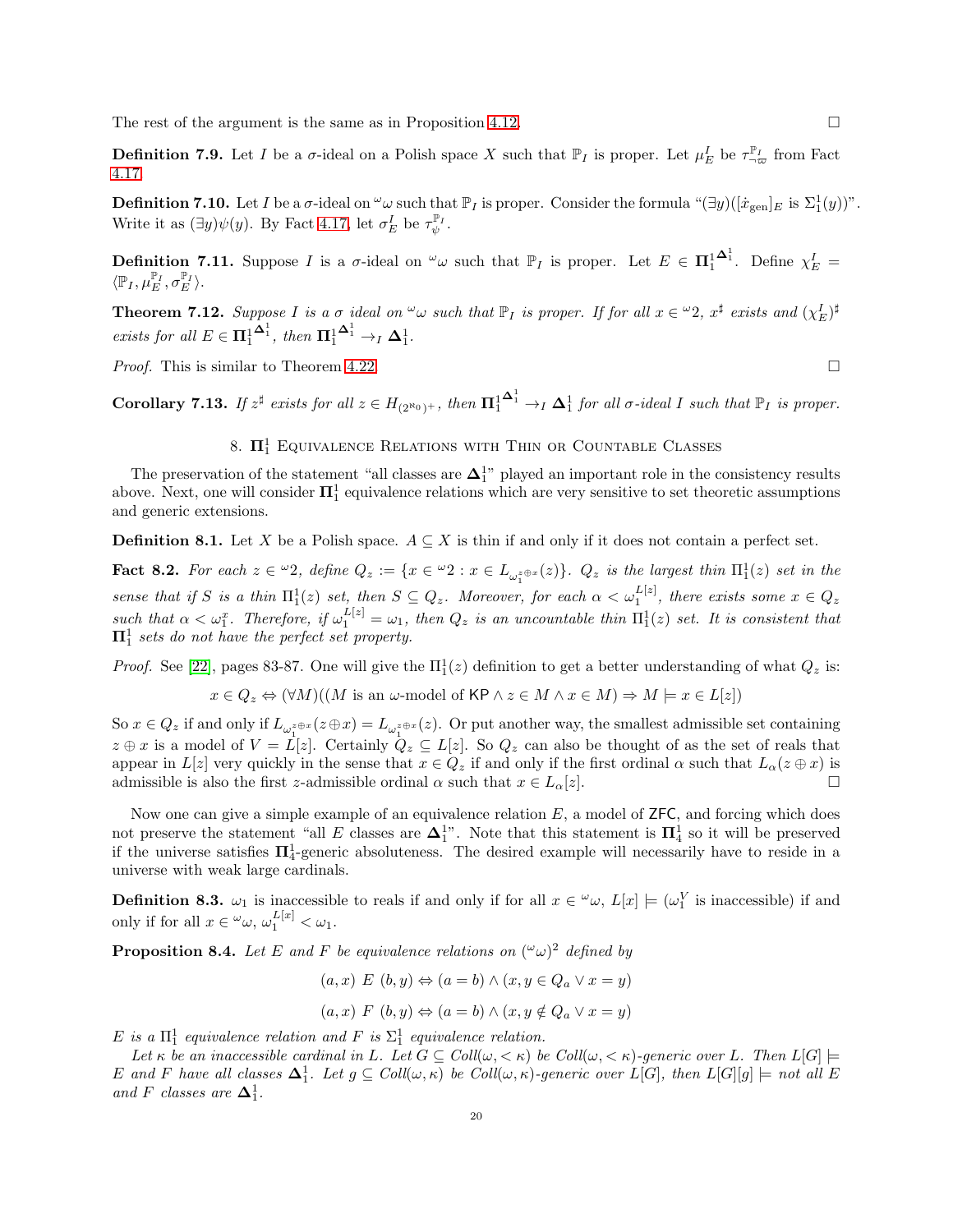*Proof.* The formula provided in the proof of Fact [8.2](#page-19-2) shows that the formula " $x \in Q_z$ " is  $\Pi_1^1$  in variables x and z. From this, it follows that E and F are  $\Pi_1^1$  and  $\Sigma_1^1$ , respectively.

In $L[G], \omega_1$  is inaccessible to reals ([\[25\]](#page-28-1) Theorem 8.20). For each  $(a, b), [(a, b)]_E$  is either a singleton or in bijection with  $Q_a$ . Since  $Q_a \subseteq (\omega \omega)^{L[a]}$ , in all cases,  $[(a, b)]_E$  is countable and hence  $\Delta_1^1$ . F-classes are then singletons or complements of countable sets. All F-classes are  $\Delta_1^1$ .

 $\text{Coll}(\omega, \langle \kappa \rangle)$  \* Coll $(\omega, \tilde{\kappa})$  is a forcing (in L) of size  $\kappa$  which collapses  $\kappa$  to  $\omega$ . Such forcing are forcing equivalent to Coll $(\omega, \kappa)$  by [\[14\]](#page-27-15) Lemma 26.7. Let  $h \subseteq Coll(\omega, \kappa)$  which is Coll $(\omega, \kappa)$ -generic over L with  $L[h] = L[G][g]$ .  $L[G][g] \models \omega_1^{L[h]} = \omega_1$ .  $\omega_1$  is not inaccessible to reals in  $L[G][g]$ . Moreover,  $[(h,h)]_E$  is not  $\Delta_1^1$  in  $L[G][g]$  as it is an uncountable thin set and the perfect set property holds for  $\Sigma_1^1$  sets. Simiarly, F has a class which is not  $\mathbf{\Delta}^1_1$ . The contract of the contract of the contract of the contract of the contract of  $\Box$ 

In the previous example, in  $L[G]$ ,  $\text{Coll}(\omega, \omega_1^{L[G]}) = \text{Coll}(\omega, \kappa)$  is not a proper forcing. One may ask whether there is an  $\Sigma_1^1$  or  $\Pi_1^1$  equivalence relation with all classes  $\Delta_1^1$  and a proper forcing coming from a  $\sigma$ -ideal on a Polish space such that in the induced generic extension, the statement that "all classes are  $\Delta_1^{1}$ " is false. Sy-David Friedman's forcing to code subsets of  $\omega_1$  is an  $\aleph_1$ -c.c. forcing which can be repesented as an idealize forcing which (like in the proof of the above proposition) adds a real r such that  $L[A][r] = L[r]$ . The two equivalence relations from the above proposition can be used with this forcing to give a similar result. See Section [10](#page-24-1) for more details about this forcing.

For  $\Sigma_1^1$  equivalence relation with all classes countable, Proposition [3.2](#page-4-2) shows that the main question has a positive answer without additional set theoretic assumptions. There were two important aspects of the proof. First, the countability of all classes of a  $\Sigma_1^1$  equivalence relation is  $\Sigma_1^1$  and hence remains true in all generic extensions. This fact is used to give an enumeration f of  $[x]_E$  in  $M[x]$ . Secondly, the statement that f enumerates  $[x]_E$  is  $\mathbf{\Pi}^1_1$  and hence absolute between (the countable model)  $M[x]$  and V.

One can ask the same question for  $\mathbf{\Pi}^1_1$  equivalence relations with all classes countable. However, the above proof can not be applied. First, the countability of all classes of a  $\Pi_1^1$  equivalence relation is  $\Pi_4^1$ . Secondly, the statement that some function f enumerates  $[x]_E$  is  $\mathbf{\Pi}^1_2$ ; hence, it does not necessarily persist from  $M[x]$ to  $V$ .

The  $\mathbf{\Pi}^1_1$  equivalence relations where these issues are most perceptible are the equivalence relations E with all classes countable but for some x,  $L[x] \models [x]_E$  is uncountable. It is not provable that all E-classes are countable; however, all the E-classes are thin.

**Proposition 8.5.** Let A be a  $\mathbf{\Pi}^1_1$  set. The statement "A is thin" is  $\mathbf{\Pi}^1_2$ . Let E be a  $\mathbf{\Pi}^1_1$  equivalence relation. The statement "all E-classes are thin" is  $\Pi_2^1$ . Both of these statements are absolute to generic extensions.

Proof.

$$
(\forall T)(T \text{ is perfect tree } \Rightarrow ((\exists x)((\forall n)(x \upharpoonright n \in T) \land x \notin A)))
$$

$$
(\forall x)(\forall T)(T \text{ is perfect tree } \Rightarrow ((\exists y)((\forall n)(y \upharpoonright n \in T) \land \neg(x \in y))))
$$

These two  $\Pi_2^1$  formulas are equivalent to "A is thin" and "all E classes are thin", respectively.

**Definition 8.6.** Let  $\Pi_1^{1 \text{ } \aleph_0}$  denote the class of all  $\Pi_1^1$  equivalence relations with all classes countable defined on  $\Delta_1^1$  subsets of Polish spaces. Let  $\Pi_1^1$ <sup>thin</sup> denote the class of all  $\Pi_1^1$  equivalence relation with all classes thin defined on  $\Delta_1^1$  subsets of Polish spaces.

**Theorem 8.7.** If  $\omega_1^L < \omega_1$ , then  $\mathbf{\Pi}_1^1$  <sup>thin</sup>  $\rightarrow_{I_{m eager}} \mathbf{\Delta}_1^1$ .

*Proof.* Fix a non-meager  $\Delta_1^1$  set B. Let  $\mathbb C$  denote Cohen forcing, i.e. finite partial functions from  $\omega$  into 2. Let U be the set of all constructible dense subsets of  $\mathbb{C}$ . Since  $\omega_1^L < \omega_1$ ,  $|U| = \aleph_0$ .

Let  $M \prec H_\Theta$  be a countable elementary substructure with  $\Theta$  a sufficiently large cardinal,  $B, \mathbb{P}_{I_\text{measure}}, \omega^L_1, U \in$  $M, \omega_1^L \subseteq M$ , and  $U \subseteq M$ . By Fact [2.4,](#page-3-0) let C be the set of  $\mathbb{P}_{I_{\text{meager}}}$ -generic over M reals in B.

Take  $x \in C$ . Since  $\mathbb{C}$  and  $\mathbb{P}_{I_{\text{meager}}}$  are forcing equivalent and  $U \subseteq M$ , x is also  $\mathbb{C}$ -generic over L. Since  $\mathbb{C}$ satisfies the  $\aleph_1$ -chain condition,  $\omega_1^{L[x]} = \omega_1^L < \omega_1$ . Since  $\omega_1^L$  is countable in  $M$ ,  $L_{\omega_1^{L[x]}}[x] = L_{\omega_1^L}[x] \subseteq M[x]$  and is countable there. Since  $[x]_E$  is thin,  $[x]_E \subseteq L_{\omega_1^{L[x]}}[x]$ . In  $M[x]$ , there is an enumeration  $f : \omega \to ([x]_E)^{M[x]}$ . The claim is that  $([x]_E)^{M[x]} = [x]_E$ : since  $([x]_E)^V \subseteq L_{\omega_1^{L[x]}}[x] \subseteq M[x]$ ,  $M[x] \models y \ E \ x \Leftrightarrow (L[x])^{M[x]} \models$  $y \mathrel{E} x \Leftrightarrow L[x] \models y \mathrel{E} x \Leftrightarrow V \models y \mathrel{E} x$ , by Mostowski absoluteness.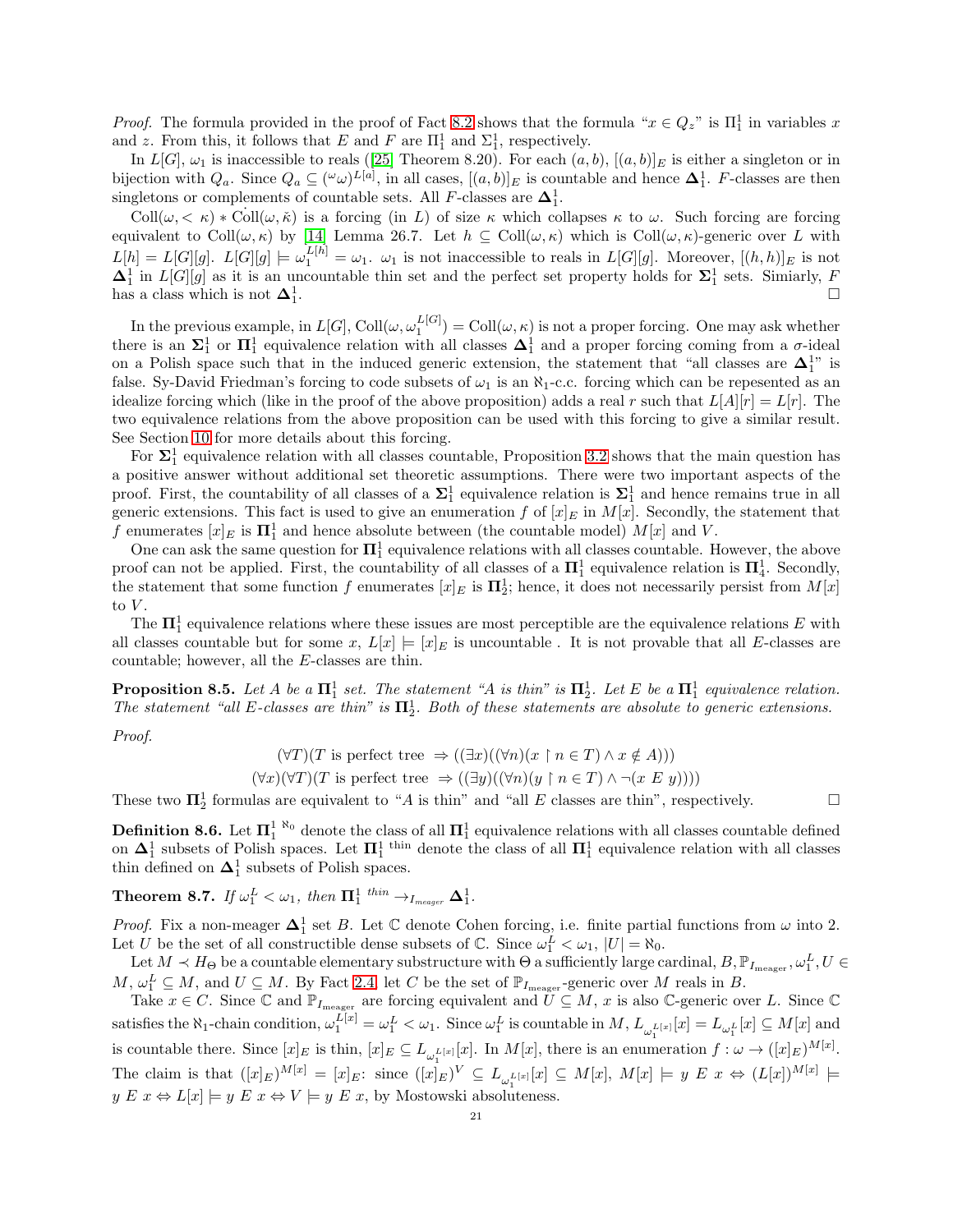Therefore, in V,  $[x]_E$  is  $\Delta_1^1(f)$  and  $f \in M[x]$ . By Lemma [7.4,](#page-18-0) there is some countable  $\alpha < \omega_1$ , such that  $E \restriction C = E_{\alpha} \restriction C$ . The latter is  $\Delta_1^1$ .

If  $\omega_1$  is inaccessible to reals, then  $\mathbf{\Pi}_1^1$ <sup>thin</sup> =  $\mathbf{\Pi}_1^1$ <sup>N<sub>0</sub></sup>. Familiar models that satisfy  $\omega_1$  is inaccessible to reals include generic extensions of the Lévy collapse of an inaccessible cardinal to  $\omega_1$ . Next, one will consider the main question for  $\Pi_1^{1 \aleph_0}$  in models of this type and obtain some improved consistency results.

The main large cardinal useful here is the remarkable cardinal isolated in [\[27\]](#page-28-7) to understand absoluteness for proper forcing in  $L(\mathbb{R})$ . It is a fairly weak large cardinal. Its existence is consistent relative to  $\omega$ -Erdös cardinals. Remarkable cardinals are compatible with  $V = L$ . If  $0^{\sharp}$  exists, then all Silver's indiscernibles are remarkable cardinals in L. Also if  $\kappa$  is a remarkable cardinal, then  $\kappa$  is a remarkable cardinal in L.

**Definition 8.8.** ([\[27\]](#page-28-7) Definition 1.1) A cardinal  $\kappa$  is a remarkable cardinal if and only if for all regular cardinals  $\theta > \kappa$ , there exists  $M, N, \pi, \sigma, \bar{\kappa}$  and  $\bar{\theta}$  such that the following holds:

- (i)  $M$  and  $N$  are countable transitive sets.
- (ii)  $\pi : M \to H_{\theta}$  is an elementary embedding.
- (iii)  $\pi(\bar{\kappa}) = \kappa$
- (iv)  $\sigma : M \to N$  is an elementary embedding with  $\text{crit}(\sigma) = \bar{\kappa}$ .
- (v)  $\bar{\theta} = \text{ON} \cap M$ ,  $\sigma(\bar{\kappa}) > \bar{\theta}$ , and  $N \models \theta$  is a regular cardinal.
- (vi)  $M \in N$  and  $N \models M = H_{\theta}$ .

<span id="page-21-1"></span>Fact 8.9. (Schindler) Let  $\kappa$  be a remarkable cardinal in L. Let  $G \subseteq Coll(\omega, < \kappa)$  be  $Coll(\omega, < \kappa)$ -generic over L. Let  $\mathbb{P} \in L[G]$  be a proper forcing. Let  $H \subseteq \mathbb{P}$  be a  $\mathbb{P}$ -generic filter over  $L[G]$ . If  $x \in (\mathbb{P} \omega)^{L[G][H]}$ , then there exists a forcing  $\mathbb{Q} \in L_{\kappa}$  and a  $K \subseteq \mathbb{Q}$  in  $L[G][H]$  which is  $\mathbb{Q}$ -generic over L and  $x \in L[K]$ .

*Proof.* See [\[27\]](#page-28-7), Lemma 2.1.  $\square$ 

<span id="page-21-0"></span>**Theorem 8.10.** Let  $\kappa$  be a remarkable cardinal in L. Let  $G \subseteq Coll(\omega, \langle \kappa \rangle)$  be Coll $(\omega, \langle \kappa \rangle)$  generic over L. In L[G], if I is a  $\sigma$ -ideal such that  $\mathbb{P}_I$  is proper, then  $\Pi_1^{1 \aleph_0} \to_I \Delta_1^1$ .

*Proof.* Working in  $L[G]$ , let E be an equivalence relation in  $\Pi_1^{1 \aleph_0}$ . For simplicity, let assume E is  $\Pi_1^1$ (otherwise one should include the parameter defining E in all the discussions below). In particular, all E-classes are thin, and this statement will be absolute to all generic extensions.

Let B be an  $I^+$   $\Delta_1^1$  set. Let  $M \prec H_\Theta$  be a countable elementary substructure,  $\Theta$  sufficiently large cardinal, and  $B, \mathbb{P}_I, G \in M$ .  $H_{\Theta} = L_{\Theta}[G]$ . Therefore,  $M = L^M[G]$ . Note that from the point of view of M, G is  $L^M$  generic for  $\text{Coll}(\omega, <\kappa)^M$ . Using Fact [2.4,](#page-3-0) let  $C \subseteq B$  be the  $I^+$   $\Delta_1^1$  set of  $\mathbb{P}_I$ -generic over M reals in B.

Fix  $x \in C$ . Applying Fact [8.9](#page-21-1) in  $M[x] = L^M[G][x]$ , there exists some  $\mathbb{Q} \in (L_{\kappa})^M$  and  $K \subseteq \mathbb{Q}$  in  $M[x]$ which is Q-generic over  $L^M$  such that  $x \in L[K]$ . Since M satisfies  $\mathbb{Q} \in L_\kappa$  and  $\kappa$  is a remarkable cardinal (in particular inaccessible) in L, M thinks that  $\mathscr{P}^L(\mathbb{Q}) \in L_{\kappa}$ . Since  $M = L[G], M \models \mathscr{P}^L(\mathbb{Q})$  is countable. Let  $f:\omega\to\mathscr{P}^L(\mathbb{Q})$  be a function in M such that M thinks it surjects onto  $\mathscr{P}^L(\mathbb{Q})$ . Since  $M\prec (H_\Theta)^{L[G]}$ , f really is a surjection of  $\mathscr{P}^L(\mathbb{Q})$  in the real universe  $L[G]$ . This establishes that  $\mathscr{P}^L(\mathbb{Q}) \subseteq M$ . In particular,  $\mathscr{P}^L(\mathbb{Q}) \subseteq L^M$ . This and the fact that K is generic over  $L^M$  imply that K is Q-generic over the real L. Since  $\mathbb{Q} \in L_{\kappa}$ , all cardinals of L greater than  $|\mathbb{Q}|$  is preserved in  $L[K]$ . Therefore,  $\omega_1^{L[x]} \leq \omega_1^{L[K]} \leq (|\mathbb{Q}|^+)^L$ . Since  $\mathbb{Q} \in M$  and  $M \models \mathbb{Q} \in L$ , there is some ordinal  $\alpha$  such that  $M \models L \models |\mathbb{Q}|^+ = \alpha$ . Because  $M \prec H_{\Theta}$ , the real universe  $L[G]$  satisfies  $L \models |\mathbb{Q}|^+ = \alpha$ . This establishes that  $(|\mathbb{Q}|^+)^L \in M$ . Since  $\mathbb{Q} \in L_{\kappa}$  and  $\kappa$  is inaccessible,  $(|\mathbb{Q}|^+)^L < \kappa$ . Since  $M = L^M[G], (|\mathbb{Q}|^+)^L$  is a countable ordinal in M. As shown above,  $\omega_1^{L[x]} < (|\mathbb{Q}|^+)^L$ , so in  $M$ ,  $\omega_1^{L[x]}$  is countable. Since  $[x]_E$  is thin,  $[x]_E \subseteq (\omega \omega)_L^{L[x]}$ . As  $\omega_1^{L[x]}$  is countable in  $M[x]$ ,  $M[x] \models [x]_E$  is countable. There exists some surjection  $h : \omega \to ([x]_E)^{M[x]}$ . The claim is that  $([x]_E)^{L[G]} = ([x]_E)^{M[x]}$ : since  $([x]_E)^{L[G]} \subseteq L_{\omega_1^{L[x]}}[x] \subseteq M[x], M[x] \models y \ E \ x \Leftrightarrow (L[x])^{M[x]} \models y \ E \ x \Leftrightarrow (L[x])^{L[G]} \models y \ E \ x \Leftrightarrow L[G] \models y \ E \ x,$ by Mostowski absoluteness.

Therefore, in  $L[G], [x]_E$  is  $\Delta_1^1(h)$  and  $h \in M[x]$ . By Lemma [7.4,](#page-18-0) there is a countable  $\alpha < \omega_1^{L[G]}$ , such that  $E \restriction C = E_\alpha \restriction C$ .  $E_\alpha \restriction C$  is  $\Delta_1^1$ .

Using some well-known results of Kunen, a similar proof shows that the consistency of  $\Pi_1^{1 \aleph_0} \to_I \Delta_1^1$  for I such that  $\mathbb{P}_I$  is  $\aleph_1$ -c.c. follows from the consistency of a weakly compact cardinal.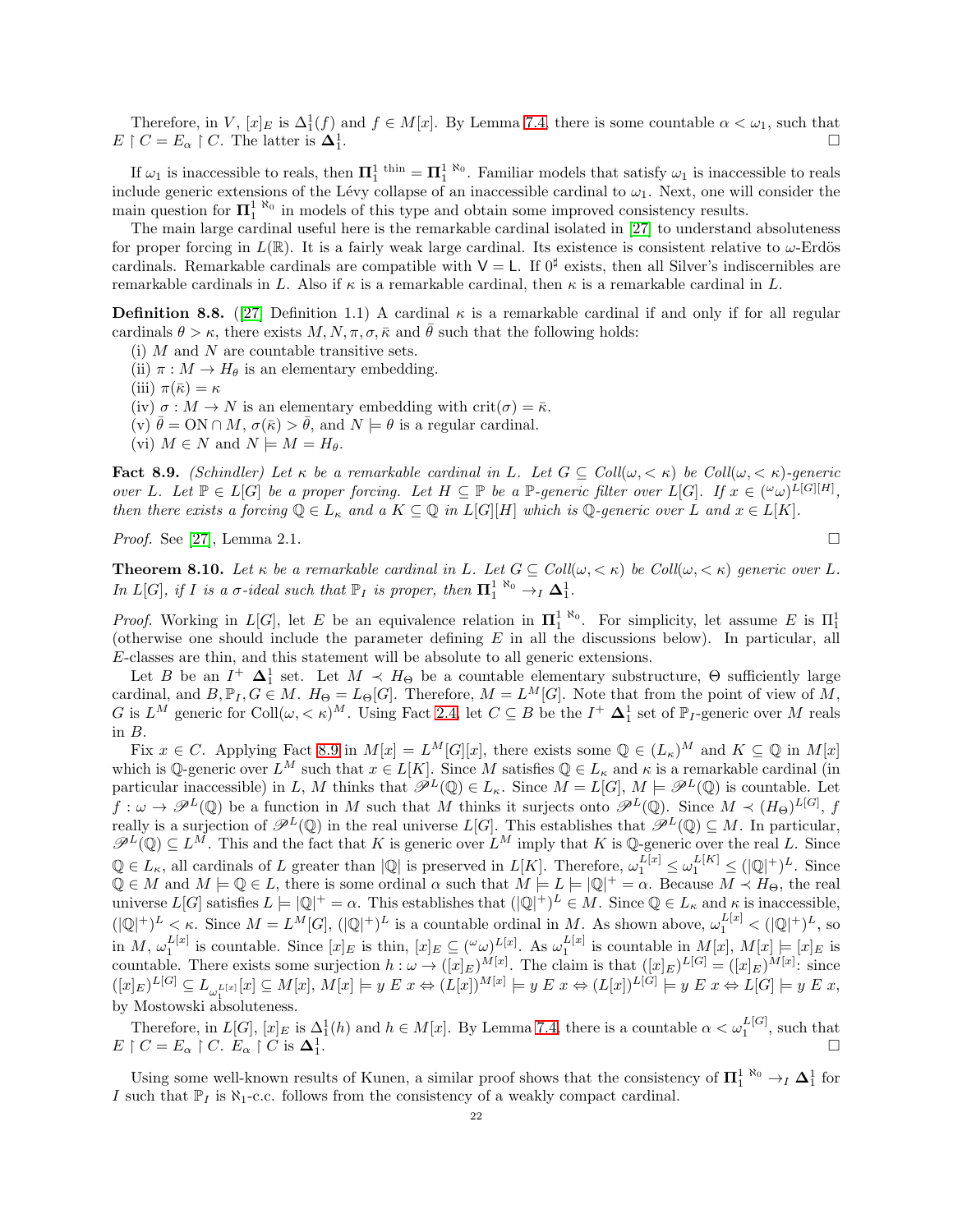<span id="page-22-1"></span>Fact 8.11. (Kunen) Let  $\kappa$  be a weakly compact cardinal. Let  $\mathbb P$  be a  $\kappa$ -c.c. forcing. Let  $G \subseteq \mathbb P$  be  $\mathbb P$ -generic over V. If  $x \in H_{\kappa}^{V[G]}$ , then there exists a forcing  $\mathbb{Q} \in V_{\kappa}$  and a  $K \subseteq \mathbb{Q}$  which is generic over V such that  $x \in V[K]$ .

*Proof.* This is due to Kunen. See [\[12\]](#page-27-16), Lemma 5.3 for a proof.  $\square$ 

<span id="page-22-4"></span>**Theorem 8.12.** Let  $\kappa$  be a weakly compact cardinal in L. Let  $G \subseteq Coll(\omega, < \kappa)$  be Coll $(\omega, < \kappa)$ -generic over L. In L[G], if I is a  $\sigma$ -ideal such that  $\mathbb{P}_I$  is  $\aleph_1$ -c.c., then  $\Pi_1^{1 \aleph_0} \rightarrow_I \Delta_1^1$ .

*Proof.* Let  $\dot{\mathbb{P}}_I$  be a name for  $\mathbb{P}_I$  in  $L[G]$ . Coll $(\omega, < \kappa)$  satisfies the  $\kappa$ -chain condition. Since  $\aleph_1^{L[G]} = \kappa$ , for some  $p \in G$ ,  $p \Vdash_{\mathrm{Coll}(\omega,<\kappa)} \dot{\mathbb{P}}_I$  satisfies the  $\kappa$ -chain condition. By considering the forcing of conditions below p, one may as well assume  $p = 1_{\text{Coll}(\omega, <\kappa)}$ . Then  $\text{Coll}(\omega, <\kappa) * \dot{\mathbb{P}}_I$  satisfies the  $\kappa$ -chain condition. Now use Fact [8.11](#page-22-1) and finish the proof much like in Theorem [8.10.](#page-21-0)

# 9.  $\Delta_2^1$  Equivalence Relations with all Classes  $\Delta_1^1$

<span id="page-22-0"></span>One can ask the same question for  $\Delta_2^1$  equivalence relation with all classes  $\Delta_1^1$ : If E is a  $\Delta_2^1$  equivalence relation with all classes  $\Delta_1^1$  and I is a  $\sigma$ -ideal such that  $\mathbb{P}_I$  is proper, does  $\{E\} \to_I \Delta_1^1$  hold?

It will be shown that in L, there is a  $\Delta_2^1$  equivalence relation  $E_L$  such that  $\{E_L\} \to_I \Delta_1^1$  does not hold for any  $\sigma$ -ideal I.

<span id="page-22-3"></span>**Definition 9.1.** Let  $E_L$  be the equivalence relation defined on  $\omega_2$  by x  $E_L$  y if and only if

 $(\forall A)((A \text{ is a well-founded } \omega \text{-model of } \mathsf{KP}+\mathsf{V}=\mathsf{L}) \Rightarrow (x \in A \Leftrightarrow y \in A))$ 

 $E_L$  is a  $\Pi_2^1$  equivalence relation.

Note that A is a structure with domain  $\omega$ . As A is an  $\omega$ -model, there is an isomorphic copy of  $\omega$  in A. The statement " $x \in A$ " should be understood using this copy of  $\omega$  in A.

Rather than  $KP + V = L$ , one could also use some  $\Upsilon + V = L$  where  $\Upsilon$  is a large enough fragment to ZFC to perform the forcing argument below. If one is willing to assume that there exists a transitive model of ZFC, then one can replace the above with  $ZFC + V = L$  and be in the familiar setting.

**Definition 9.2.** Assume  $V = L$ . Let  $\iota : \omega_2 \to \omega_1$  be the function such that  $\iota(x)$  is the smallest admissible ordinal  $\alpha$  such that  $x \in L_{\alpha}$ .

<span id="page-22-2"></span>**Proposition 9.3.** For all  $x, y \in \mathcal{L}2$ ,  $x \mathbb{E}_L y$  if and only if  $\iota(x) = \iota(y)$ .

*Proof.* Assume  $\iota(x) = \iota(y)$ . Let A be a wellfounded model of  $\mathsf{KP} + \mathsf{V} = \mathsf{L}$  such that  $x \in A$ . There is some  $\beta$ such that  $L_\beta$  is the Mostowski collapse of A.  $L_\beta$  is transitive and satisfies KP, so it is an admissible set.  $\beta$ is an admissible ordinal.  $\iota(x) \leq \beta$ .  $y \in L_{\iota(y)} = L_{\iota(x)} \subseteq L_{\beta}$ . So  $y \in A$ . Hence  $x \in A$  implies  $y \in A$ . By a symmetric argument,  $y \in A$  implies  $x \in A$ .  $x E_L y$ .

Assume x  $E_L$  y. Suppose  $\alpha < \omega_1$  with  $L_\alpha \models \mathsf{KP}$  and  $x \in L_\alpha$ . Since  $L_\alpha$  is countable, there is a countable structure A with domain  $\omega$  isomorphic to  $L_{\alpha}$ .  $A \models$  KP, A is an  $\omega$ -model, and  $x \in A$ .  $x E_L y$  implies that  $y \in A$ . Therefore,  $y \in L_{\alpha}$ . Hence  $\iota(x) \leq \iota(y)$ . By a symmetric argument,  $\iota(y) \leq \iota(x)$ .  $\iota(x) = \iota(y)$ .

Earlier drafts of this paper only asserted that  $E_L$  was  $\Pi_2^1$ . Drucker observed that a very similar equivalence relation to  $E_L$  was actually  $\Delta_2^1$ :

**Proposition 9.4.** *(Drucker)*  $E_L$  is  $\Delta_2^1$ .

Proof. The claim is that

 $x E_L y \Leftrightarrow H_{\aleph_1} \models (\exists M)((M \text{ is transitive}) \land (x, y \in M) \land (M \models \textsf{KP} + \textsf{V} = \textsf{L}) \land (M \models \psi(x, y)))$ 

where

 $\psi(x, y) \Leftrightarrow (\forall A)((A \text{ is transitive} \land A \models \textsf{KP} + \textsf{V} = \textsf{L}) \Rightarrow (x \in A \Leftrightarrow y \in A))$ 

To see this:  $(\Rightarrow)$  By Proposition [9.3,](#page-22-2)  $\iota(x) = \iota(y)$ . Then  $H_{\aleph_1}$  satisfies the above formula using  $L_{\iota(x)}$ .

 $(\Leftarrow)$  Suppose  $\neg(x E_L y)$ . Let M witness the negation of the statement from Defintion [9.1.](#page-22-3) Without loss of generality,  $\iota(x) < \iota(y)$ . By  $\Delta_1$  absoluteness, if  $H_{\aleph_1}$  thinks M is transitive and satisfies  $\mathsf{KP}+\mathsf{V}=\mathsf{L}$ , then M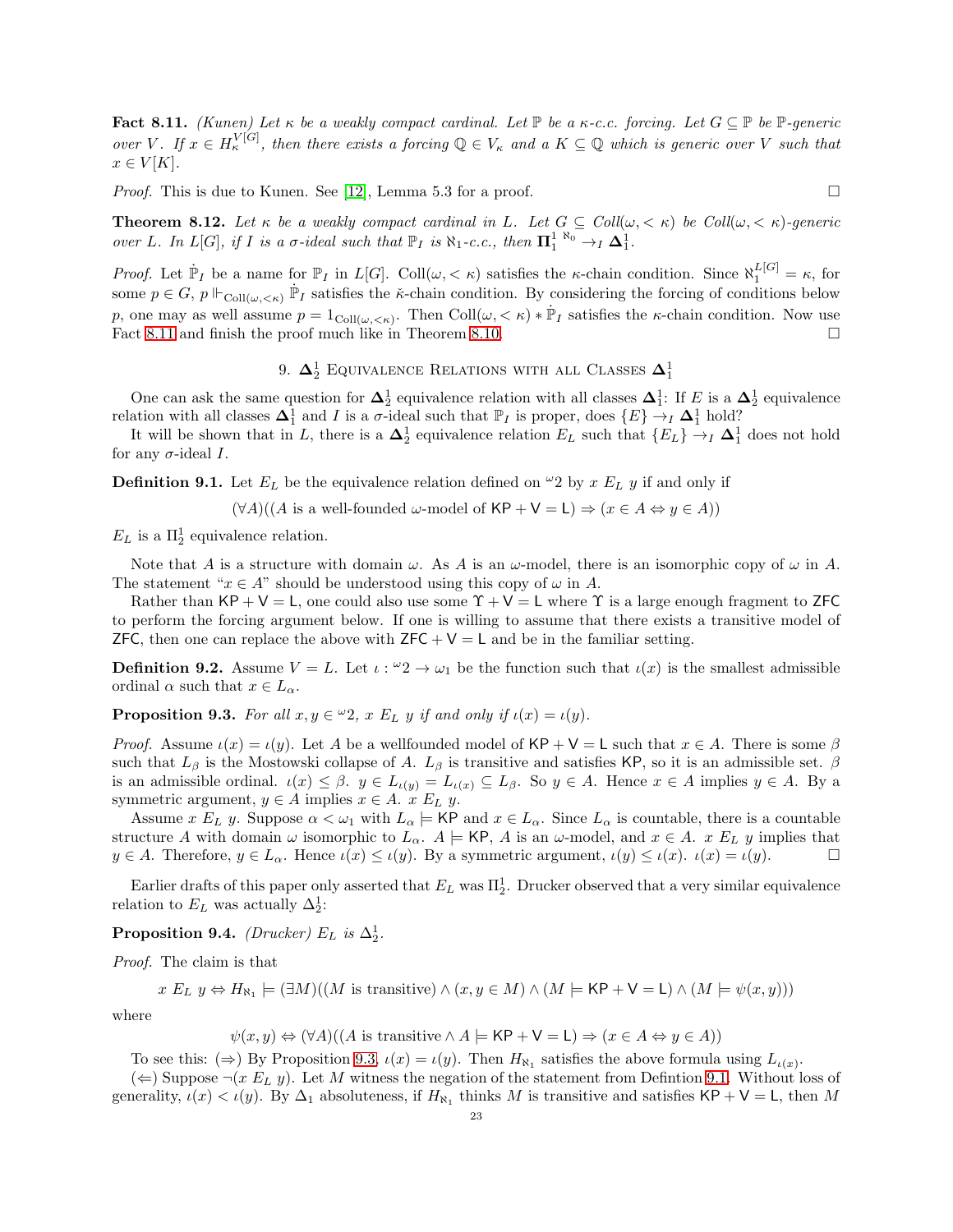really is transitive and satisfies  $\mathsf{KP} + \mathsf{V} + \mathsf{L}$ . So  $M = L_\alpha$  for some  $\alpha < \omega_1$ . Since  $x, y \in M = L_\alpha$ ,  $\alpha \geq \iota(y)$ . Then  $M \models \neg(\psi(x, y))$  since  $L_{\iota(x)} \in L_{\alpha} = M$ ,  $x \in L_{\iota(x)}$ , and  $y \notin L_{\iota(x)}$ .

 $\psi(x, y)$  is a first order formula in the language of set theory. First order satisfaction is  $\Delta_1$ . The above shows that x  $E_L$  y is equivalent to a formula which is  $\Sigma_1$  over  $H_{\aleph_1}$ . Hence  $E_L$  is  $\Sigma_2^1$ . — Процессиональные производствовались и производствовались и производствовались и производствовались и произ<br>В собстановки производствовались производствовались и производствовались производствовались и производствовали

Assuming  $V = L$ , Proposition [9.3](#page-22-2) associates each  $E<sub>L</sub>$  class with a countable ordinals. This suggests that  $E_L$  is thin. However, the complexity of the statement that a particular  $\Delta_2^1$  equivalence relation is thin is beyond the scope of Shoenfield absoluteness. Therefore the usual argument of passing to a forcing extension satisfying  $\neg$ CH will not work. Morever,  $E_L$  looks quite different in models that do not satisfy  $V = L$ . Thinness will be proved more directly.

The following fact will be useful. It implies that if  $\alpha < \beta$  are admissible ordinals and a new real appears in  $L_\beta$  which was not in  $L_\alpha$ , then  $L_\alpha$  is countable from the view of  $L_\beta$ .

<span id="page-23-1"></span>**Fact 9.5.** If  $\omega < \alpha < \beta$  are admissible ordinals and  $({}^{\omega}2)^{L_{\beta}} \nsubseteq L_{\alpha}$ , then there is an  $f \in L_{\beta}$  such that  $f: \omega \to \alpha$  is a surjection. In particular,  $L_{\beta} \models |L_{\alpha}| = \aleph_0$ .

Proof. This is essentially a result of Putnam. Below, a brief sketch of the proof is given using some elementary fine structure theory. (See [\[15\]](#page-27-17), [\[26\]](#page-28-8), or  $[8]$ .)

Note that if  $\alpha$  is admissible, then  $\omega \cdot \alpha = \alpha$ . [\[15\]](#page-27-17) Lemma 2.15 shows that  $L_{\alpha} = J_{\alpha}$ , if  $\alpha$  is admissible.

Now suppose  $\alpha < \beta$  are admissible ordinals. Since  $({}^{\omega}2)^{J_{\beta}} \nsubseteq L_{\alpha}$ , there is some  $x \in \mathscr{P}(\omega)$  such that  $x \in J_{\beta}$ and  $x \notin J_\alpha$ . Then there is some  $\alpha < \gamma < \beta$  and some  $n \in \omega$  such that x is  $\Sigma_n$  definable over  $J_\gamma$  but not in  $J_{\gamma}$ . [\[15\]](#page-27-17) Lemma 3.4 (i) shows that all  $J_{\gamma}$  are  $\Sigma_n$ -uniformizable for all n. Then [15] Lemma 3.1 can be applied to show that there is a  $\Sigma_n$  in  $J_\gamma$  surjection f of  $\omega$  onto  $J_\gamma$ . f is definable in  $J_\gamma$  and so  $f \in J_{\gamma+1} \subseteq J_\beta$ . Since  $J_{\alpha} \subseteq J_{\gamma}$ , using this f, one can construct a surjection in  $J_{\beta}$  from  $\omega$  onto  $J_{\alpha}$ .

 $\Box$ 

<span id="page-23-0"></span>**Lemma 9.6.** Suppose  $\alpha$  is an ordinal such that there exists an  $x \in \mathcal{L}$  with  $\iota(x) = \alpha$ , then there exists a greatest  $\beta < \alpha$  such that there exists  $a y \in \mathcal{Q}$  with  $\iota(y) = \beta$ .

*Proof.* Fix an x such that  $\iota(x) = \alpha$ . If the result was not true, then there exists a sequences of reals  $(x_n : n \in \omega)$  such that  $\iota(x_n) < \beta$  and  $\alpha = \iota(x) = \lim_{n \in \omega} \iota(x_n)$ .  $L_{\iota(x)} = \bigcup_{n \in \omega} L_{\iota(x_n)}$ .  $x \in L_{\iota(x)}$ . This implies  $x \in L_{\iota(x_n)}$  for some  $n \in \omega$ . This contradicts  $\iota(x)$  being the smallest admissible ordinal  $\alpha$  such that  $x \in L_{\alpha}$ .

**Proposition 9.7.** ( $V = L$ )  $E_L$  is a thin equivalence relation.

Proof. Let  $T \subseteq \langle \omega_2 \rangle$  be an arbitrary perfect tree. Let  $\alpha = \iota(T)$ .  $L_\alpha$  satisfies that there are no functions from  $\omega$  taking reals as images which enumerates all paths through T. By Lemma [9.6,](#page-23-0) let  $\beta < \alpha$  be greatest such that there is a y with  $\iota(y) = \beta$ . By fact [9.5,](#page-23-1)  $L_\alpha \models |L_\beta| = \aleph_0$ . However, since  $L_\alpha$  satisfies no function from  $\omega$  into the reals enumerate the paths through T, there exists  $v, w \in L_{\alpha}$  such that in  $L_{\alpha}$ , v and w are paths through T and  $v, w \notin L_\beta$ . By the choice of  $\beta$ ,  $\iota(v) = \iota(w) = \alpha$ . By Proposition [9.3,](#page-22-2) v  $E_L$  w. By  $\Delta_1$ -absoluteness,  $v, w \in [T]$ . It has been shown that every perfect set has  $E_L$  equivalent elements.

Remark 9.8. Motivated by Proposition [9.3,](#page-22-2) the above proof tries to establish the thinness of  $E_L$  by studying the levels of the L-hierarchy. The main tool was Fact [9.5.](#page-23-1) This was proved using some fine structure theory which is somewhat technical.

Drucker has proved an equivalence relation very similar to  $E<sub>L</sub>$  is a thin equivalence relation using very simple methods from recursion theory. His method and some hyperarithmetic considerations give a far simpler proof that  $E_L$  is a thin equivalence relation.

<span id="page-23-2"></span>**Proposition 9.9.** If E is a thin equivalence relation with all classes countable, then for any  $\sigma$ -ideal I,  ${E} \rightarrow I \Delta_1^1$  fails.

*Proof.* Suppose there exists some  $\Delta_1^1$   $I^+$  B such that  $E \upharpoonright B$  is  $\Delta_1^1$ . By Silver's Dichotomy for  $\Pi_1^1$  equivalence relations, either  $E \upharpoonright B$  has countably many classes or a perfect set of pairwise E-inequivalent elements. The former is not possible since this would imply the  $I^+$  set B is a countable union of countable sets. The latter is also not possible since E is thin. Contradiction.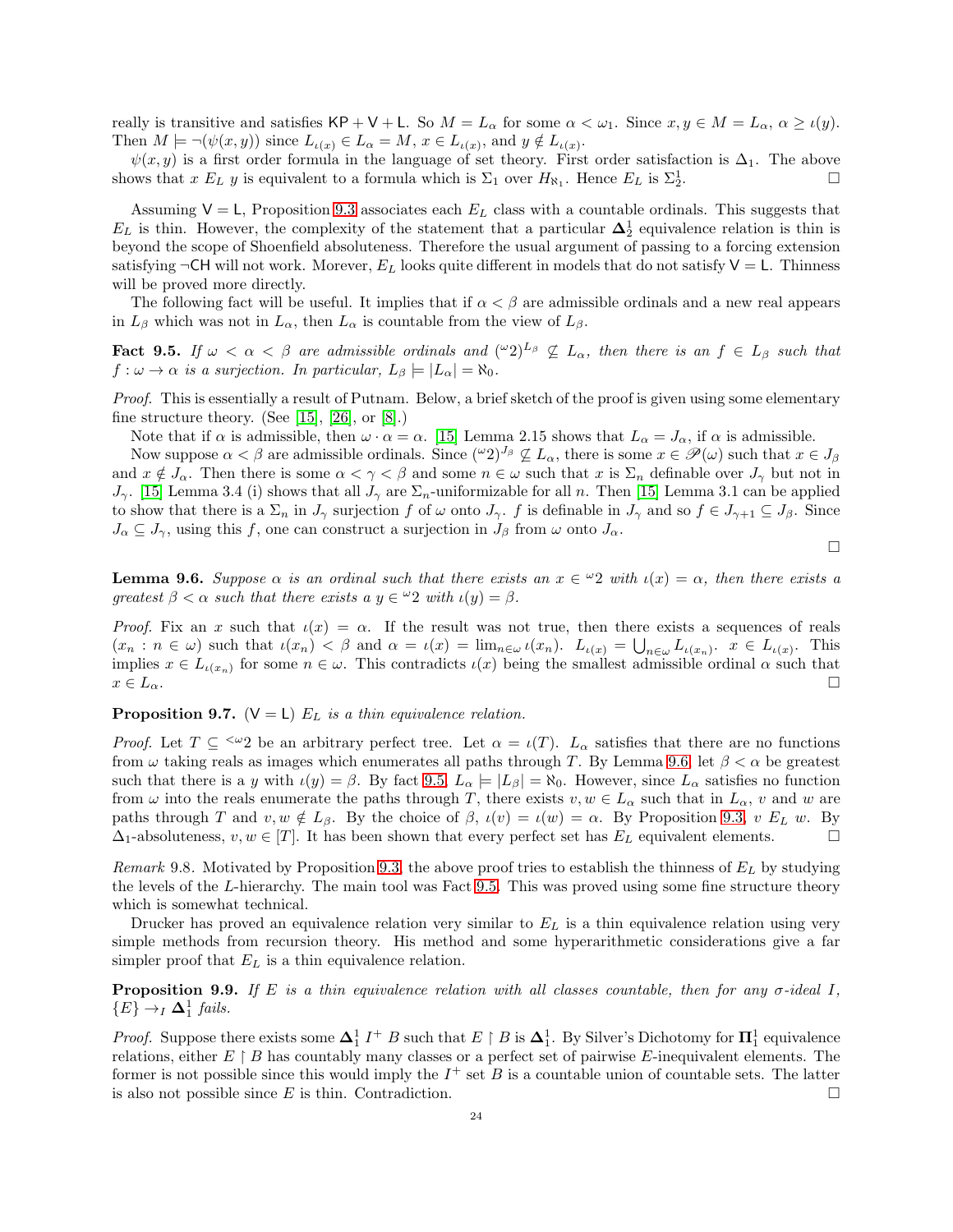<span id="page-24-0"></span>**Theorem 9.10.** ( $V = L$ ) For any  $\sigma$ -ideal I on  $\omega_2$ ,  $\{E_L\} \rightarrow_I \Delta_1^1$  fails. 1

In particular in L,  $\Delta_2^1$   $\Delta_1^1$   $\rightarrow_I$   $\Delta_1^1$  for  $\sigma$ -ideal I with  $\mathbb{P}_I$  proper is not true.  $(\Delta_2^1$   $\Delta_1^1$  is the class of  $\Delta_2^1$  equivalence relation with all classes  $\Delta_1^1$ .)

*Proof.*  $E_L$  is thin and has all classes countable. Use Proposition [9.9.](#page-23-2)

$$
\mathbb{Z}^2
$$

There seems to be no reason to believe that it is ever possible that the main question phrased for  $\Delta_2^1$ equivalence relations is true.

<span id="page-24-1"></span>Question 9.11. Is it consistent that for all  $\sigma$ -ideals I such that  $\mathbb{P}_I$  is proper,  $\mathbf{\Delta}_2^1 \xrightarrow{\mathbf{\Delta}_1^1} \mathbf{\Delta}_1^1$ ?

#### 10. CONCLUSION

This last section will put the results of this paper into perspective. Some questions will be raised and some speculations will be made.

Large cardinal assumptions were used throughout the paper to obtain a positive answer to the main question in its various forms. In the most general case, iterability assumptions were used to get a positive answer. Iterability is a fairly strong large cardinal assumption: for example, it requires the universe to transcend L in a way set forcing extensions can never do.

However, this paper leaves open that possibility that even the most general form of this question for  $\Sigma_1^1$   $\Delta_1^1$  and  $\Pi_1^1$   $\Delta_1^1$  could be provable in just ZFC. The most interesting open question is:

**Question 10.1.** It is consistent (relative large cardinals) that there is a  $\sigma$ -ideal I on a Polish space with  $\mathbb{P}_I$ proper and  $E \in \Sigma_1^1 \stackrel{\Delta_1^1}{\longrightarrow}$  such that  $\{E\} \to_I \Delta_1^1$  is false?

Same question for  $\Pi_1^1 \stackrel{\Delta_1^1}{\longrightarrow}$ .

The results of this paper provide limitations to any attempt to produce a counterexample to a positive answer to the main question.

The results of the paper seems to suggest a universe with few and very weak large cardinals is the ideal place to consider finding a counterexample. For example, Theorem [4.22](#page-13-0) and Theorem [7.12](#page-19-0) shows that any universe that has sharps for sets in  $H_{(2^{\aleph_0})^+}$  will always give a positive answer to the main question.

This suggest perhaps considering the question in a universe compatible with very few large cardinal, i.e. the smallest inner model of ZFC:

**Question 10.2.** What is the status of the main question in  $L$ ?

Cohen forcing  $(\mathbb{P}_{I_{\text{measure}}})$  is perhaps the simpliest of all forcings. This paper leaves open the possibility that Cohen forcing in L could be used to produce a counterexample to the main question. However, since Cohen forcing is so simple, the following is a very natural question:

<span id="page-24-2"></span>Question 10.3. Can Cohen forcing (meager ideal) be used in a counterexample to the main question?

Proposition [5.2](#page-13-2) and Proposition [5.4](#page-14-3) shows that the ideal of countable sets (Sacks forcing) and the  $E_0$ -ideal (Prikry-Silver forcing) can never be used to produce a counterexample to the main question in the  $\Sigma_1^1$  case.

One of the most common forcing extensions in descriptive set theory is the extension by the (gentle) Lévy collapse Coll $(\omega, < \kappa)$ , where  $\kappa$  is some inaccessible cardinal. Here there is a partial answer to Question [10.3:](#page-24-2) Corollary [5.11](#page-15-1) shows that the meager ideal and null ideal can not be used in an extension by the Lévy collapse of an inaccessible to produced a counterexample to the main question in the  $\Sigma_1^1$  case. Moreover, Fact [5.14](#page-15-2) implies that these two ideals can not be used for a counterexample if  $MA + \neg CH$  holds.

Proposition [3.2](#page-4-2) and Proposition [3.1](#page-4-1) asserts that  $\Sigma_1^1$  equivalence relations with all classes countable or are  $\Delta_1^1$  reducible to orbit equivalence relations of Polish group actions can not be used to show the consistency of a negative answer. One may suspect that an unusual  $\Sigma_1^1$   $\Delta_1^1$  equivalence relation may be necessary. Thin equivalence relations include somewhat unusual objects such as  $F_{\omega_1}$ ,  $E_{\omega_1}$ , and any potential counterexamples to Vaught's conjecture. However, Theorem [6.8](#page-17-0) shows, at least in regard to the main question for  $\Sigma_1^1$ , that thin  $\Sigma_1^1$  equivalence relations have the strongest form of canonicalization in the sense that one of its classes is in  $I^+$ .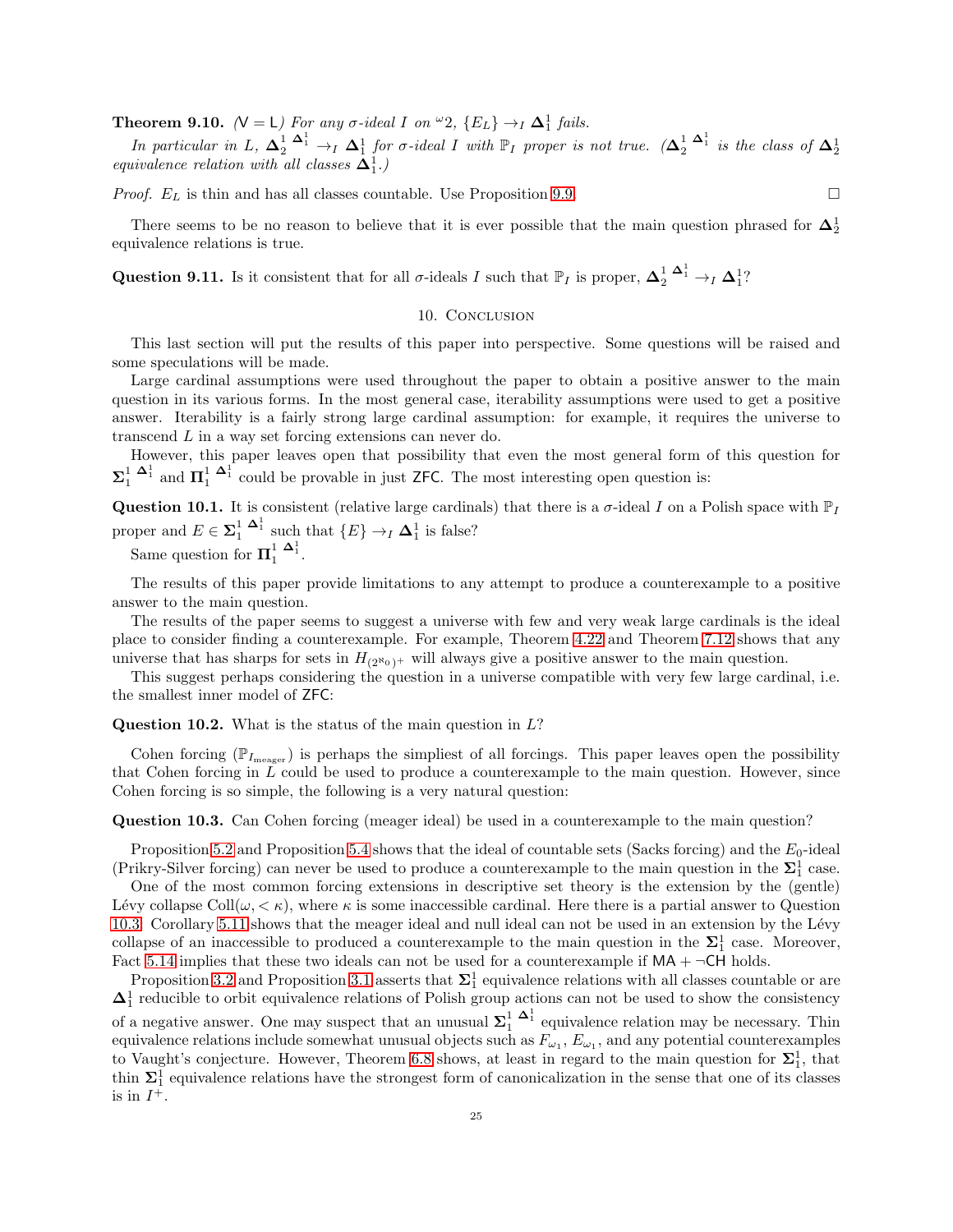It seems that one has reached an impasse in regard to the main question for  $\Sigma_1^1$   $\Delta_1^1$ . There is a lack of interesting examples of  $\Sigma_1^1$   $\Delta_1^1$  equivalence relations which may be useful for producing a consistency result for a negative answer to the main question for  $\Sigma_1^1$   $\Delta_1^1$ .

Here is where  $\mathbf{\Pi}_{1}^{1}$   $\mathbf{\Delta}_{1}^{1}$  becomes much more interesting and provides a possible path forward. What appears to be promising is that  $\Pi_1^1$  equivalence relations seem to be much more suspectible to set theoretic assumptions.

One difficulty in producing the appropriate type of  $\Sigma_1^1$  equivalence relation is the requirement that all classes be  $\Delta_1^1$ . In the  $\Pi_1^1$  case, one situation in which this requirement is easily solved is by considering  $\Pi_1^1$ equivalence relations with all classes thin and assume  $\omega_1$  is inaccessible to reals, i.e., the class  $\Pi_1^1$ <sup>thin</sup>.

Even in this case, one must still limit the universe to one in which only weak large cardinals exists: The easiest way to obtain  $\omega_1$  is inaccessible to real is via a Lévy collapse. Theorem [8.10](#page-21-0) shows that this attempt will never work if one uses a Lévy collapse extension of a remarkable cardinal. Moreover, Theorem [8.12](#page-22-4) shows that using  $\Pi_1^1$ <sup>thin</sup> with a  $\aleph_1$ -c.c. forcing will never work in a Lévy collapse extension of a weakly compact cardinal.

A closer look at the proofs of Lemma [7.3](#page-18-1) and Lemma [7.4](#page-18-0) shows the follow:

**Definition 10.4.** Let  $E \in \Pi_1^1 \stackrel{\Delta_1^1}{\longrightarrow}$ . Let  $r(x) = \min{\{\omega_1^z : [x]_E \text{ is } \Sigma_1^1(z)\}}$ .

**Proposition 10.5.** Let  $E \in \Pi_1^1$   $\overset{\Delta_1^1}{\longrightarrow}$  and I be a  $\sigma$ -ideal such that  $\mathbb{P}_I$  is proper. Suppose for all  $B \in \mathbb{P}_I$ , there exists some  $C \subseteq B$  with  $C \in \mathbb{P}_I$  and  $\sup\{r(x) : x \in C\} < \omega_1$ . Then  $\{E\} \to_I \Delta^1$ .

Therefore, any counterexample to a positive answer for the main question for  $\Pi_1^{1} \Delta_1^{1}$  must violate the hypothesis of this proposition. The next result gives a hypothetical condition under which this happens:

<span id="page-25-0"></span>**Proposition 10.6.** Suppose  $\omega_1$  is inaccessible to reals. Let I be a  $\sigma$ -ideal on a Polish space such that  $\mathbb{P}_I$  is proper and whenever g is  $\mathbb{P}_I$ -generic over V,  $V[g] = L[g]$ . Let  $E \in \Pi_1^1$  thin with the property that for all x,  $L[x] \models [x]_E$  is uncountable thin. Then for all  $C \in \mathbb{P}_I$ ,  $\sup\{r(x) : x \in C\} = \omega_1$ .

*Proof.* The first claim is that  $[x]_E$  can not be  $\Delta_1^1(z)$  for any z such that  $\omega_1^z < \omega_1^{L[x]}$ . (Note that  $\omega_1^z$  refers to the least z-admissible ordinal and  $\omega_1^{L[x]}$  is the least uncountable cardinal of  $L[x]$ .)

Suppose otherwise:  $[x]_E$  is  $\Sigma_1^1(z)$  and  $\omega_1^z < \omega_1^{L[x]}$ . As in Lemma [7.3,](#page-18-1) define

$$
a E' b \Leftrightarrow (a \in [x]_E \land b \in [x]_E) \lor (a = b)
$$

 $E'$  is  $\Sigma_1^1(z)$ .  $E' \subseteq E$ . By the effective bounding theorem, there is some  $\alpha < \omega_1^z$  such that  $E' \subseteq E_\alpha$ . Now applying Lemma [7.2](#page-17-2) in  $L[x]$  and the fact that  $\alpha < \omega_1^z < \omega_1^{L[x]}$ , there exists some  $\beta$  such that  $\alpha < \beta < \omega_1^{L[x]}$ <br>such that  $E_\beta$  is an equivalence relation. Using the argument in Lemma [7.3,](#page-18-1)  $[x]_E = [x]_{E_\beta}$ .  $E_\beta$  is any  $c \in \omega_2$  such that  $\mathrm{ot}(c) = \beta$ . Since  $\beta < \omega_1^{L[x]}$ , there exists such a  $c \in L[x]$ . Hence  $[x]_{E_\beta}$  is  $\Delta_1^1(x, c)$ .

$$
V \models (\forall a)(a \ E \ x \Leftrightarrow a \ E_{\beta} \ x)
$$

Since  $x, c \in L[x]$  and this statement is  $\Pi_2^1(x, c)$ , by Schoenfield absoluteness

$$
L[x] \models (\forall a)(a \ E \ x \Leftrightarrow y \ E_{\beta} \ x)
$$

So  $L[x] \models [x]_E$  is  $\Delta_1^1$ . However, the assumption was that  $L[x] \models [x]_E$  is uncountable thin. ZFC proves that no  $\mathbf{\Delta}^1_1$  set can be uncountable thin. Contradiction. This proves the claim.

So now let  $\alpha < \omega_1$ . Let  $M \prec H_{\Theta}$  with  $\alpha \subseteq M$  and  $C, \mathbb{P}_I \in M$ . Note that  $\omega_1^M \geq \alpha$ . Let  $x \in C$  be  $\mathbb{P}_I$ generic over M. Then  $M[x] \models \omega_1^{L[x]} = \omega_1^{M[x]} = \omega_1^M \ge \alpha$ , using the fact that  $\mathbb{P}_I$  has the property  $V[g] = L[g]$ , wherever g is  $\mathbb{P}_I$  generic over V. Certainly, the real  $(\omega_1^{L[x]})^V$  is greater than or equal to  $(\omega_1^{L[x]})^M \ge \alpha$ . So  $\omega_1^{L[x]} \ge \alpha$ . By the claim above,  $r(x) \ge \alpha$ . Hence  $\sup\{r(x) : x \in C\} = \omega_1$ .

Note that if V satisfies  $\omega_1$  is inaccessible to reals and  $V[q] = L[q]$  whenever g is  $\mathbb{P}_I$ -generic over V, then " $\omega_1$  is inaccessible to reals" is not preserved into the extension  $V[g] = L[g]$ . Compare this to what happens in the Coll $(\omega, < \kappa)$  extension of L when  $\kappa$  is a remarkable cardinal in L (see Theorem [8.10\)](#page-21-0).

Given this result, the natural questions are whether such an ideal exist and whether such an  $\Pi_1^1$ <sup>thin</sup> equivalence relation exist.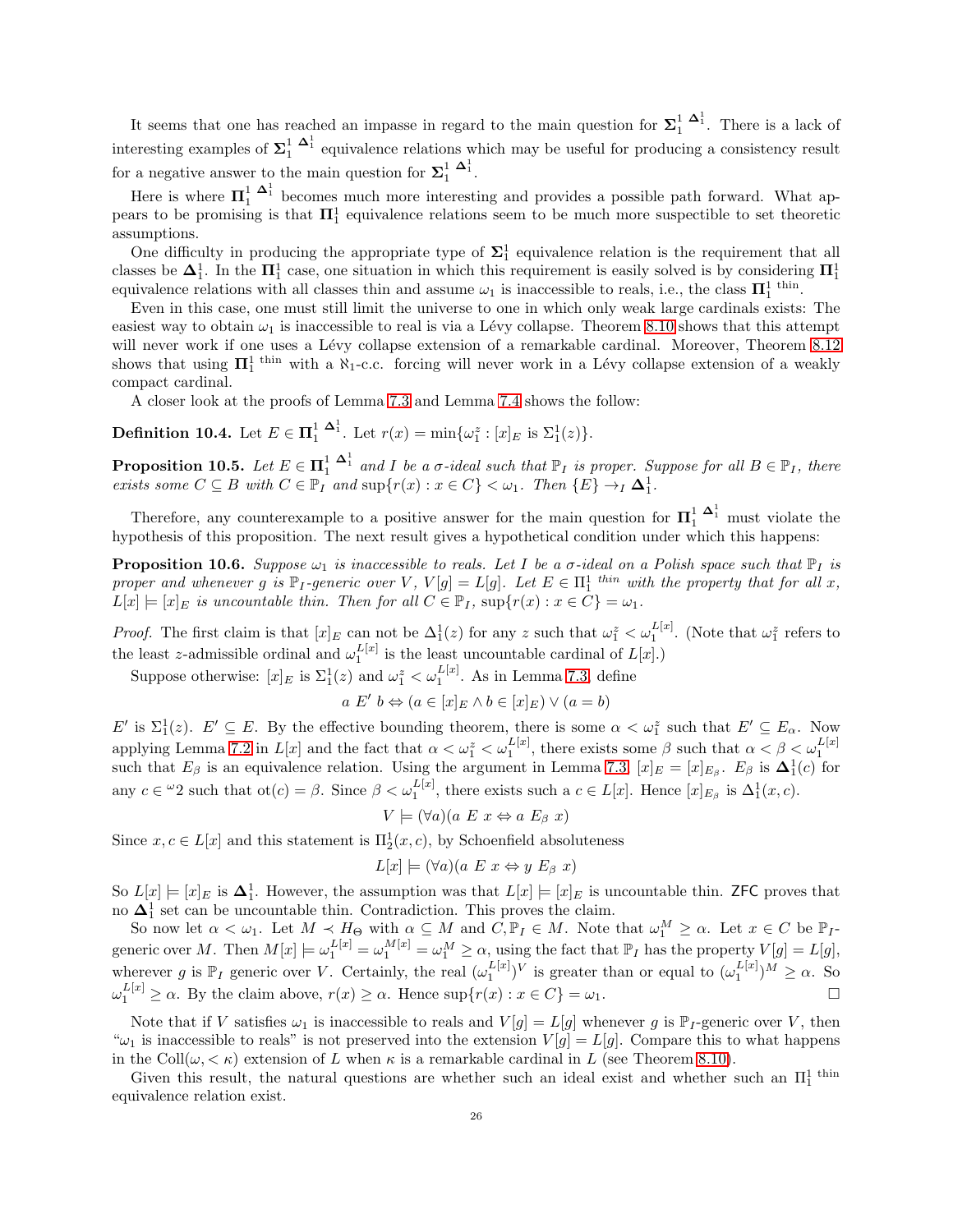First consider the following: Suppose  $\kappa \in L$  and  $\kappa$  is not Mahlo. Let  $G \subseteq \text{Coll}(\omega, < \kappa)$ . In  $L[G], \omega_1^{L[G]}$ is not Mahlo and  $L[G]$  satisfies  $\omega_1$  is inaccessible to reals. By [\[25\]](#page-28-1) Exercise 8.7, there is an  $A \subseteq \omega_1$  in  $L[G]$ , which is reshaped, i.e., for all  $\xi < \omega_1$ ,  $L[A \cap \xi] \models |\xi| = \aleph_0$ . Since  $L[A] \subseteq L[G]$ ,  $\omega_1^{L[A]} \leq \omega_1^{L[G]}$ . Since A is reshaped,  $L[A] \models \omega_1^{L[A]} \geq \omega_1^{L[G]}$ . So  $\omega_1^{L[A]} = \omega_1^{L[G]}$ . Since  $L[G]$  satisfies  $\omega_1$  is inaccessible to reals,  $L[A]$  also satisfies  $\omega_1$  is inaccessible to reals.

In [\[11\]](#page-27-19) Section 1, it is shown that in  $L[A]$  where A is a reshaped subset of  $\omega_1$ , there is an  $\aleph_1$ -c.c. forcing which adds a real g such that  $L[A][g] = L[g]$ . This forcing consists of perfect trees. By [\[31\]](#page-28-0) Corollary 2.1.5, there is a  $\sigma$ -ideal  $I_F$  such that  $\mathbb{P}_{I_F}$  is forcing equivalent to Sy-David Friedman's forcing to code subsets of  $\omega_1$ . In  $L[A]$ ,  $I_F$  would be a  $\sigma$ -ideal that satisfies the property of Proposition [10.6.](#page-25-0)

It is not known whether  $\sup\{r(x): x \in C\} = \omega_1$  for all  $I^+$  set C is enough for a negative answer to the main question for  $\Pi_1^1$ <sup>thin</sup>. It could be possible that there is a C such that for all  $x \in C$ ,  $[x]_E$  is very complicated as x ranges over C, but C consists of pairwise E-inequivalent elements (or even  $\overrightarrow{C}$  is a single  $E$ -class).

In L, Jensen's minimal nonconstructible  $\Delta_3^1$  real forcing (see [\[16\]](#page-27-20) and [\[14\]](#page-27-15), chapter 28) is also a forcing consisting of perfect trees. Again by [\[31\]](#page-28-0) Corollary 2.1.5, there is a  $\sigma$ -ideal  $I_J$  such that  $\mathbb{P}_{I_J}$  is forcing equivalent to Jensen's forcing.  $\mathbb{P}_{I_J}$  is  $\aleph_1$ -c.c. by [\[14\]](#page-27-15) Lemma 28.4. Moreover, by [14] Corollary 28.6, if g, h are  $\mathbb{P}_{I_J}$ -generic over L, then  $g \times h$  is  $\mathbb{P}_{I_J} \times \mathbb{P}_{I_J}$  generic over L. Hence below any B such that  $B \Vdash_{\mathbb{P}_{I_J}} (\dot{x}_{gen})_{\text{left}}$  (or  $B \Vdash_{\mathbb{P}_{I_J}} \neg((\dot{x}_{gen})_{\text{left}} E (\dot{x}_{gen})_{\text{right}})$ ), if C is the  $I^+$  set of  $\mathbb{P}_{I_J}$ -generic real over M in B (for some  $M \prec H_{\Theta}$ ), then B consists of pairwise E-inequivalent (or pairwise E-equivalent) reals. But of course, this example does not satisfy all of the conditions of Proposition [10.6.](#page-25-0)

It is not known whether the  $\mathbf{\Pi}^{1}$ <sup>thin</sup> equivalence relations needed in Propopsition [10.6](#page-25-0) exist.

<span id="page-26-1"></span>**Question 10.7.** Let  $\kappa$  be inaccessible but not Mahlo in L. Suppose  $G \subseteq \text{Coll}(\omega, \langle \kappa \rangle)$  be generic over L. Let  $A \subseteq \omega_1$  with  $A \in L[G]$  be a reshaped subset of  $\omega_1$ . Then is there a  $\Pi_1^1$  equivalence relation E such that for all  $x \in (\omega \omega)^{L[A]}, L[x] \models [x]_E$  is uncountable thin?

This leads to an interesting related question about whether it is possible to partition  $\omega_{\omega}$  in a  $\Pi_1^1$  way into  $\Pi_1^1$  pieces that are all uncountable thin:

<span id="page-26-0"></span>Question 10.8. In L, is there a  $\Pi_1^1$  equivalence relation E such that  $L \models (\forall x)([x]_E$  is uncountable thin)?

Sy-David Friedman has communicated to the author a solution to this last question. See the appendix below for more information.

#### 11. Appendix

This appendix includes some remarks of Sy-David Friedman.

Sy-David Friedman and Tornqüist, using some ideas of Miller and Conley, have given a solution to Question [10.8.](#page-26-0)

<span id="page-26-2"></span>**Theorem 11.1.** (Friedman, Tornqüist) In L, there exists a  $\Pi_1^1$  equivalence relation E such that  $L \models$  $(\forall x)(x|E)$  is uncountable thin.

*Proof.* E will be an equivalence relation on R. Consider R with its usual Q-vector space structure. By [\[19\]](#page-27-21) Exercise 19.2 (i), let C be a perfect  $\Pi_1^0$  Q-linearly independent set of reals. Let  $P \subseteq C$  be an uncountable thin  $\Pi_1^1$  subset. Let  $\langle C \rangle$  and  $\langle P \rangle$  denote the additive subgroups of R generated by C and P, respectively.

Since C consists of Q-linearly independent reals, each elements of  $\langle C \rangle$  has a unique representation as Z-linear combinations of elements of C. By Lusin-Novikov (countable section) uniformization,  $\langle C \rangle$  is  $\Delta_1^1$ . Also by Lusin-Novikov, there is a  $\Delta_1^1$  function  $\Phi$  on R such that if  $r \in \langle C \rangle$ , then  $\Phi(r)$  is a representation of r as a Z-linear combination of elements of C, and if  $r \notin \langle C \rangle$ , then  $\Phi(r)$  is some default value.

Then  $\langle P \rangle$  has the following definition:  $r \in \langle P \rangle$  if and only if  $r \in \langle C \rangle$  and  $\Phi(r)$  consists of only elements from P. The latter is  $\Pi_1^1$ . Hence  $\langle P \rangle$  is a coanalytic subgroup of R.

By definition,  $\langle P \rangle$  is the set of Z-linear combinations of elements of P. Since P is thin, by Mansfield-Solovay, P consists entirely of constructible reals. In particular, in any forcing extension  $L[G]$  of L,  $P<sup>L</sup>$  =  $P^{L[G]}$ . So,  $\langle P \rangle^{L[G]}$  consists of Z-linear combination of elements of  $P^{L[G]} = P^L$ . Hence,  $\langle P \rangle^{L[G]} = \langle P \rangle^L$ . If  $\langle P \rangle^L$  had a perfect subset, then by Schoenfield's absoluteness,  $\langle P \rangle^{L[G]}$  would have a perfect subset. If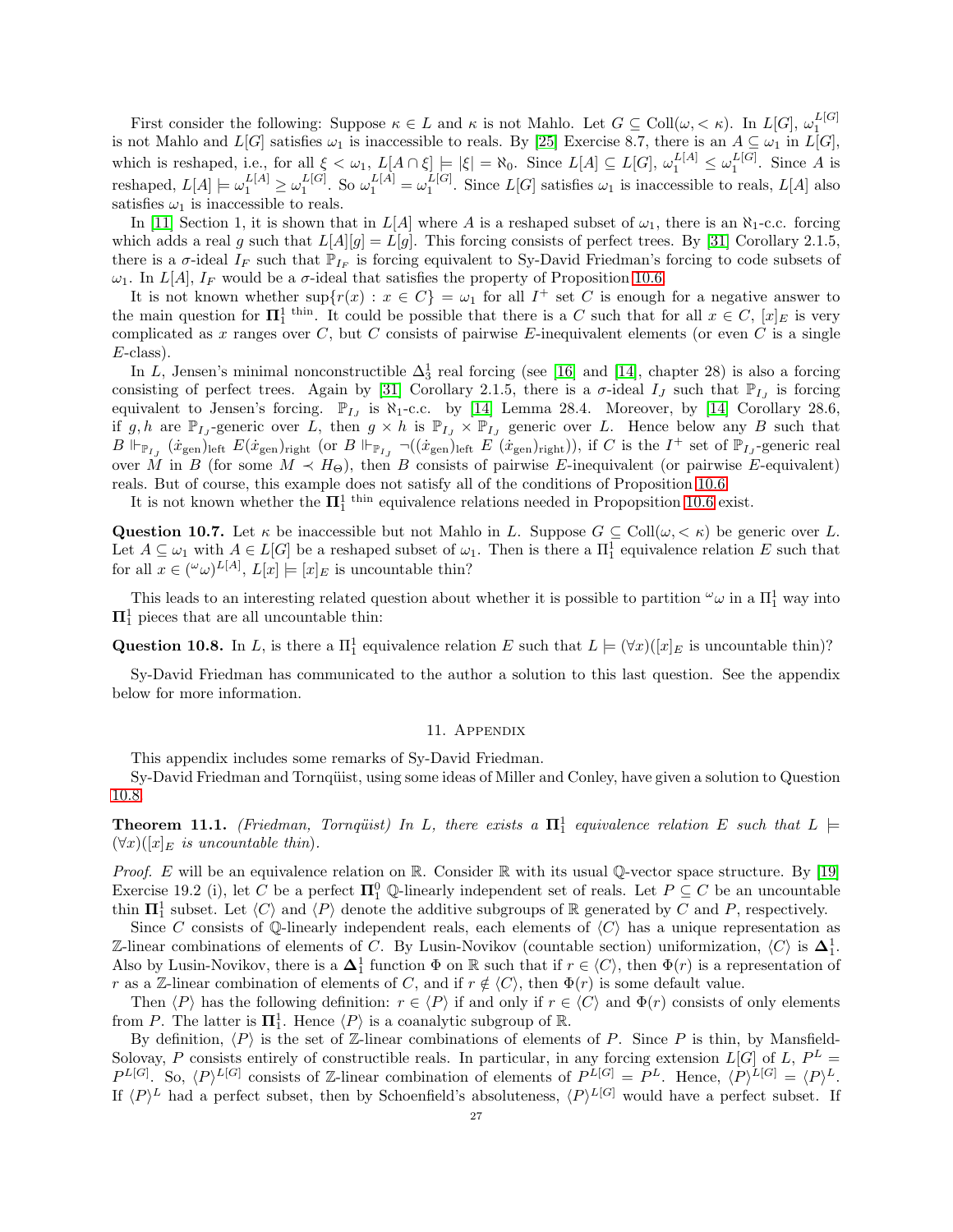G was generic for a forcing which makes  $(2^{\aleph_0})^{L[G]} > \aleph_1^L$ , then  $|\langle P \rangle|^{L[G]} = (2^{\aleph_0})^{L[G]} > \aleph_1^L = |\langle P \rangle|^L$ . This contradicts  $\langle P \rangle^{L[G]} = \langle P \rangle$ . This shows that in L,  $\langle P \rangle$  is uncountable thin.

Let E be the coset equivalence relation of  $\mathbb{R}/\langle P \rangle$ :  $r \to s \Leftrightarrow (r - s) \in \langle P \rangle$ . E is  $\Pi_1^1$ . For all  $r$ ,  $[r]_E$  is in bijection with  $\langle P \rangle$ . Hence  $[r]_E$  is uncountable thin.

At the time of asking Question [10.8,](#page-26-0) there was hope that any natural constructibly coded  $\mathbf{\Pi}^1_1$  equivalence relation which witnessed a positive asnwer to Question [10.8](#page-26-0) would also serve as a witness to a positive answer to Question [10.7.](#page-26-1)

Unfortunately, the equivalence relation  $E$  of Theorem [11.1](#page-26-2) does not work. The definition of  $E$  has a particular constructibly coded thin  $\mathbf{\Pi}^1_1$  group built into it. E, as a coset relation, copies this thin uncountable (in L) set, throughout the reals. Now suppose V is some universe such that  $\omega_1^L < \omega_1^V$ . In V, choose some  $z \in \mathbb{R}$  such that  $L[z] \models \omega_1^L < \omega_1$ . Since  $[z]_E$  is in bijection with  $\langle P \rangle$  (which is in bijection with  $\omega_1^L$ ),  $L[z] \models [z]_E$  is countable.

It seems any possible solution to Question [10.7](#page-26-1) will need to be defined without using any explicit definition of a thin  $\mathbf{\Pi}^1_1$  set.

#### **REFERENCES**

- <span id="page-27-9"></span>1. Arthur W. Apter, Victoria Gitman, and Joel David Hamkins, Inner models with large cardinal features usually obtained by forcing, Arch. Math. Logic 51 (2012), no. 3-4, 257–283. MR 2899691
- <span id="page-27-8"></span>2. Joan Bagaria and Sy D. Friedman, Generic absoluteness, Proceedings of the XIth Latin American Symposium on Mathematical Logic (M´erida, 1998), vol. 108, 2001, pp. 3–13. MR 1819046 (2002g:03098)
- <span id="page-27-6"></span>3. John P. Burgess, Descriptive set theory and infinitary languages, Zb. Rad. Mat. Inst. Beograd (N.S.) 2(10) (1977), 9–30, Set theory, foundations of mathematics (Proc. Sympos., Belgrade, 1977). MR 0497917 (58 #16131)
- <span id="page-27-13"></span>4.  $\frac{1}{2}$ , Effective enumeration of classes in a  $\Sigma_1^1$  equivalence relation, Indiana Univ. Math. J. 28 (1979), no. 3, 353–364. MR 529670 (80f:03053)
- <span id="page-27-11"></span>5. Andrés Eduardo Caicedo and Ralf Schindler, Projective well-orderings of the reals, Arch. Math. Logic 45 (2006), no. 7, 783–793. MR 2266903 (2008b:03068)
- <span id="page-27-4"></span><span id="page-27-3"></span>6. William Chan, The countable admissible ordinal equivalence relation, In preparation.
- 7. John D. Clemens, Equivalence relations which reduce all Borel equivalance relations, <http://www.math.uni-muenster.de/u/jclemens/public/Papers/aboveBorel.pdf>.
- <span id="page-27-18"></span>8. Keith J. Devlin, An introduction to the fine structure of the constructible hierarchy (results of Ronald Jensen (Ann. Math. Logic 4 (1972), 229–308; erratum, ibid. 4 (1972), 443)), Generalized recursion theory (Proc. Sympos., Univ. Oslo, Oslo, 1972), North-Holland, Amsterdam, 1974, pp. 123–163. Studies in Logic and the Foundations of Math., Vol. 79. MR 0398808  $(53 \ \#2659)$
- <span id="page-27-7"></span><span id="page-27-1"></span>9. Ohad Drucker, Borel canonization of analytic sets with borel sections, Draft.
- 10. Qi Feng, Menachem Magidor, and Hugh Woodin, Universally Baire sets of reals, Set theory of the continuum (Berkeley, CA, 1989), Math. Sci. Res. Inst. Publ., vol. 26, Springer, New York, 1992, pp. 203–242. MR 1233821 (94g:03095)
- <span id="page-27-19"></span><span id="page-27-16"></span>11. Sy D. Friedman, Minimal coding, Ann. Pure Appl. Logic 41 (1989), no. 3, 233–297. MR 984629 (90i:03056)
- 12. Joel D. Hamkins and W. Hugh Woodin, The necessary maximality principle for c.c.c. forcing is equiconsistent with a weakly compact cardinal, MLQ Math. Log. Q. 51 (2005), no. 5, 493–498. MR 2163760 (2006f:03082)
- <span id="page-27-14"></span>13. Greg Hjorth, Thin equivalence relations and effective decompositions, J. Symbolic Logic 58 (1993), no. 4, 1153–1164. MR 1253912 (95c:03119)
- <span id="page-27-15"></span>14. Thomas Jech, Set theory, Springer Monographs in Mathematics, Springer-Verlag, Berlin, 2003, The third millennium edition, revised and expanded. MR 1940513 (2004g:03071)
- <span id="page-27-17"></span>15. R. Björn Jensen, The fine structure of the constructible hierarchy, Ann. Math. Logic 4 (1972), 229-308; erratum, ibid. 4 (1972), 443, With a section by Jack Silver. MR 0309729 (46 #8834)
- <span id="page-27-20"></span>16. Ronald Jensen, Definable sets of minimal degree, Mathematical logic and foundations of set theory (Proc. Internat. Colloq., Jerusalem, 1968), North-Holland, Amsterdam, 1970, pp. 122–128. MR 0306002 (46 #5130)
- <span id="page-27-0"></span>17. Vladimir Kanovei, Marcin Sabok, and Jindřich Zapletal, Canonical Ramsey theory on Polish spaces, Cambridge Tracts in Mathematics, vol. 202, Cambridge University Press, Cambridge, 2013. MR 3135065
- <span id="page-27-12"></span>18. Alexander S. Kechris, Measure and category in effective descriptive set theory, Ann. Math. Logic 5 (1972/73), 337–384. MR 0369072 (51 #5308)
- <span id="page-27-21"></span>19. Classical descriptive set theory, Graduate Texts in Mathematics, vol. 156, Springer-Verlag, New York, 1995. MR 1321597 (96e:03057)
- <span id="page-27-5"></span>20. Alexander S. Kechris and Alain Louveau, The classification of hypersmooth Borel equivalence relations, J. Amer. Math. Soc. 10 (1997), no. 1, 215–242. MR 1396895 (97e:03067)
- <span id="page-27-10"></span><span id="page-27-2"></span>21. Kenneth Kunen, Set theory, Studies in Logic (London), vol. 34, College Publications, London, 2011. MR 2905394
- 22. Richard Mansfield and Galen Weitkamp, Recursive aspects of descriptive set theory, Oxford Logic Guides, vol. 11, The Clarendon Press, Oxford University Press, New York, 1985, With a chapter by Stephen Simpson. MR 786122 (86g:03003)